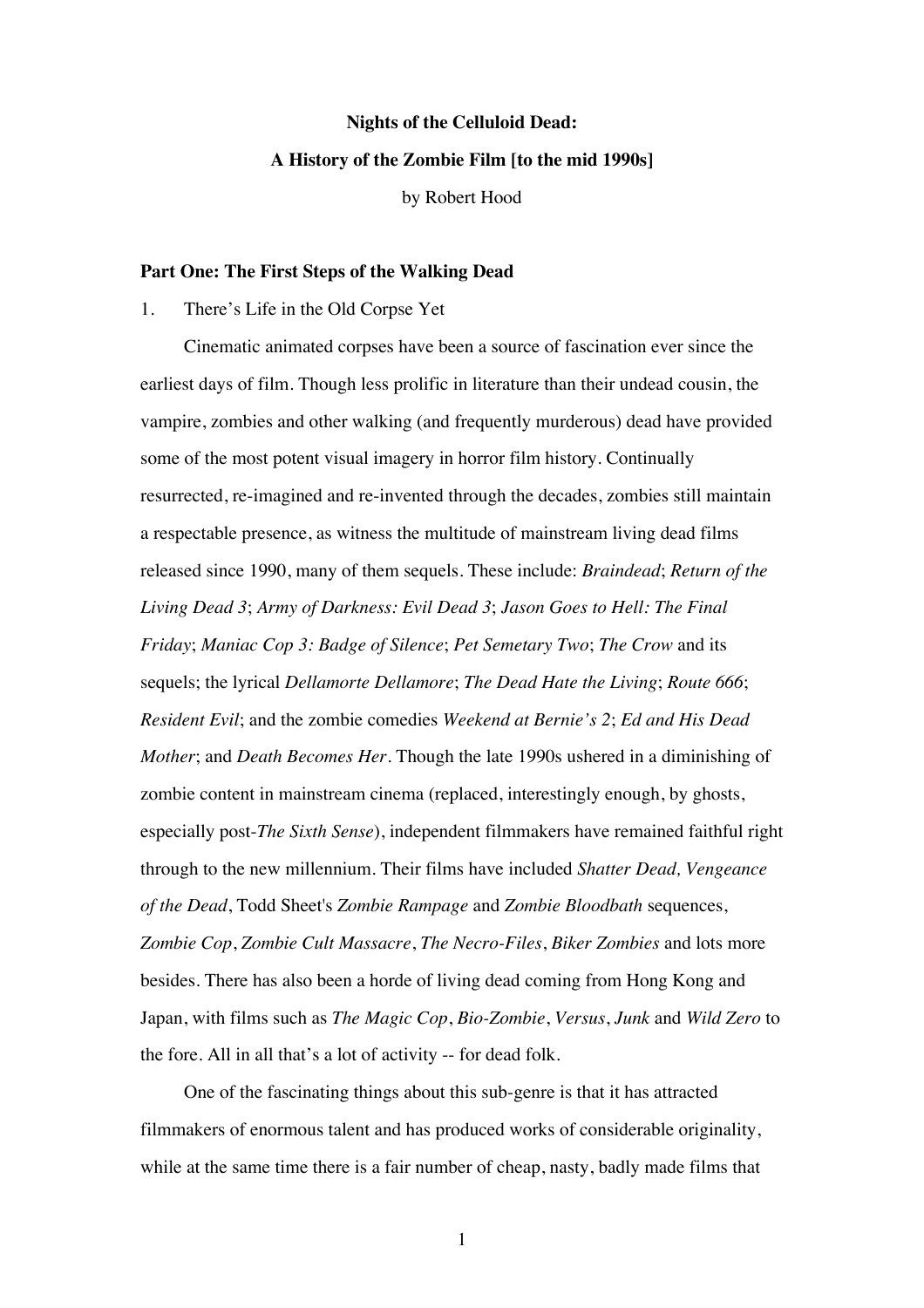were spawned in the aftershock of the 'classics'. Some of them are so inept, they are almost impossible to sit through. You haven't seen a bad film until you've seen *The Curse of the Screaming Dead*! Even that oft-quoted pinnacle of bad filmmaking, Wood's classic *Plan 9 From Outer Space*, is about zombies. Aspiring filmmakers, who can always scrape together a bit of enthusiasm and enough money for a few dozen bottles of ketchup and some old sheep entrails, seem drawn to make one. After all, Romero was a novice when he created the influential *Night of the Living Dead*. It was made on a shoestring, and shot at weekends when the actors were available. "If he can do it," the weird guy with the camera and the jar of intestines says, "I can do it too, can't I?" Most often, of course, the answer is no (though occasionally, and significantly, the answer is yes).

Generically, zombie films are, as a matter of course, concerned with mortality. Individual themes are diverse; there is little consistency in explanations made of zombie origin, sex is not a major element throughout, and the zombies' choice of victim seems remarkably egalitarian in terms of social class, gender and political predilection. Yet, where the vampire film might be said to have a dark sexual undercurrent, the 'slasher' film to express a cynical misogynistic malice, and the classic 1950s giant creature film to epitomise nuclear age paranoia, particular attitudes to physical (and spiritual) mortality inform the semantics of the zombie film: death and how society deals with it -- not surprisingly, since zombies are, by definition, dead. That the dead are depicted as mimicking life by refusing (or being forbidden) to lie still must inevitably reflect on attitudes to mortality in the makers and viewers of such films. We shall examine this thematic undercurrent as we proceed.

What counts as a zombie film then? I intend to define the sub-genre widely, to include not simply the acknowledged living dead epics of Romero and Lucio Fulci, but other films that feature the living dead in a less obvious guise -- for example, 'ghost'-vengeance films where the ghost is depicted as corporeal rather than ethereal. The living dead are first and foremost corpses that continue to move around -- against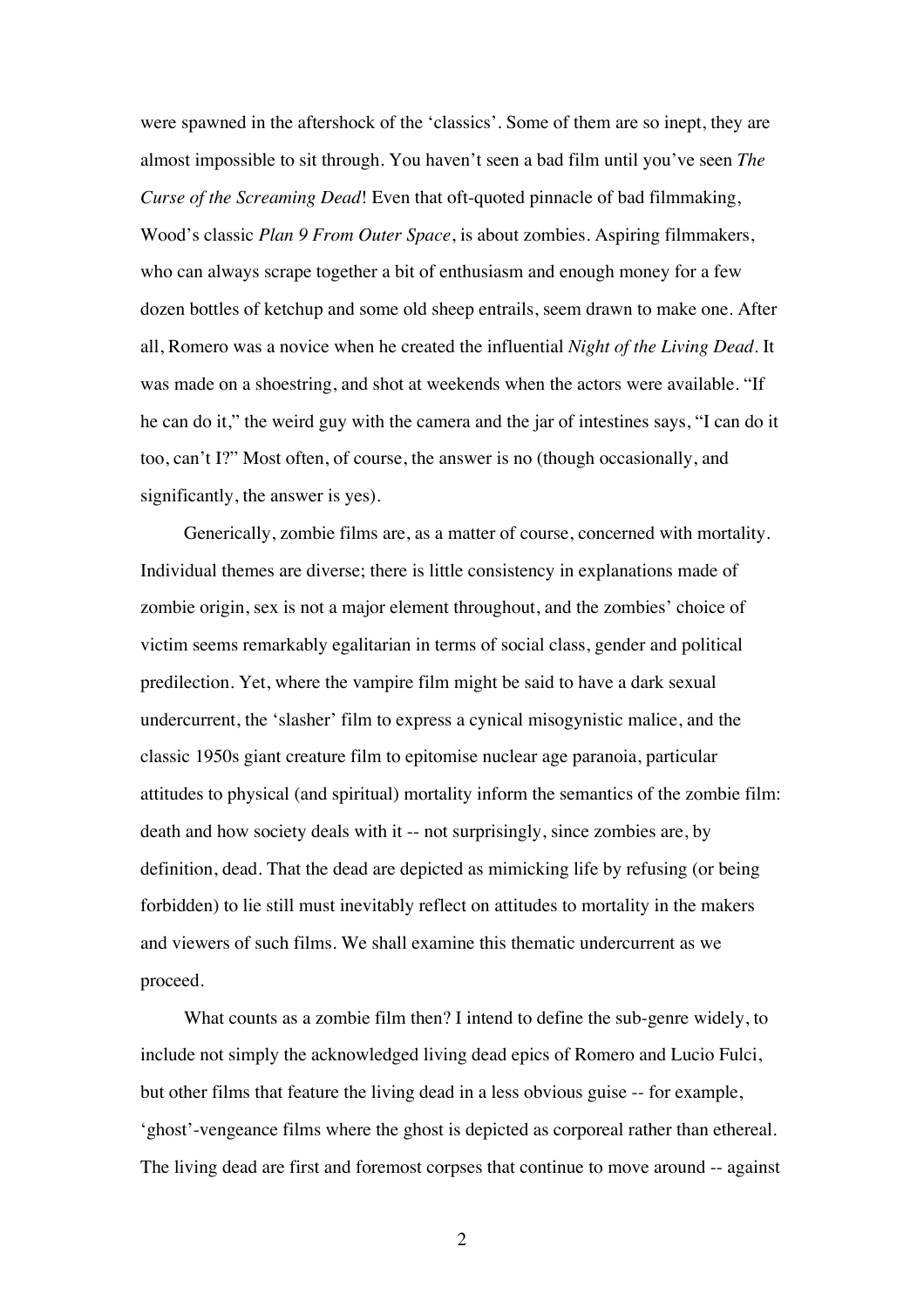all reason, manipulated by an outside will or self-driven. They are not manifestations of ectoplasmic fury; they are not undead spirits. Flesh is basic to the concept, albeit decayed. Overall, there is considerable emphasis in zombie films on flesh and blood - - rotting bodies and their attendant maggots, as well as the still-warm gore resulting from savage, often cannibalistic attacks upon the living.

It is perhaps worth noting, however, that traditional 'ghosts' -- as they appear in English ballads and folktales and the Norse mythology the ballads draw on -- are often corporeal. Worms and rotting flesh and the coffin in which the cadaver was buried feature prominently in these tales of lost life, lost love and vengeance. The ballads may tell stories about ghosts, but the ghosts are corpses -- they are dead, they rot, they come from the grave, they walk around. Here's an example from a Danish song, *Svend Dyring*:

Out from their chest she stretch'd her bones, And rent her way through earth and stones.

....

She reach'd her husband's courtyard gate, And there her eldest daughter sate.

"O daughter mine, why so in tears? How fare my other little dears?"

"No mother at all art thou of mine, Thou'rt not like her, though fair and fine;

"My mother's cheeks were white and red, But thine are pale, and like the dead."

"And how should I be white and red, So long, my child, as I've been dead?"

....

Whenever hound was heard to bark, They thought the dead walk'd in the dark.

Whenever hound was heard to howl. They thought they saw a corpse's cowl.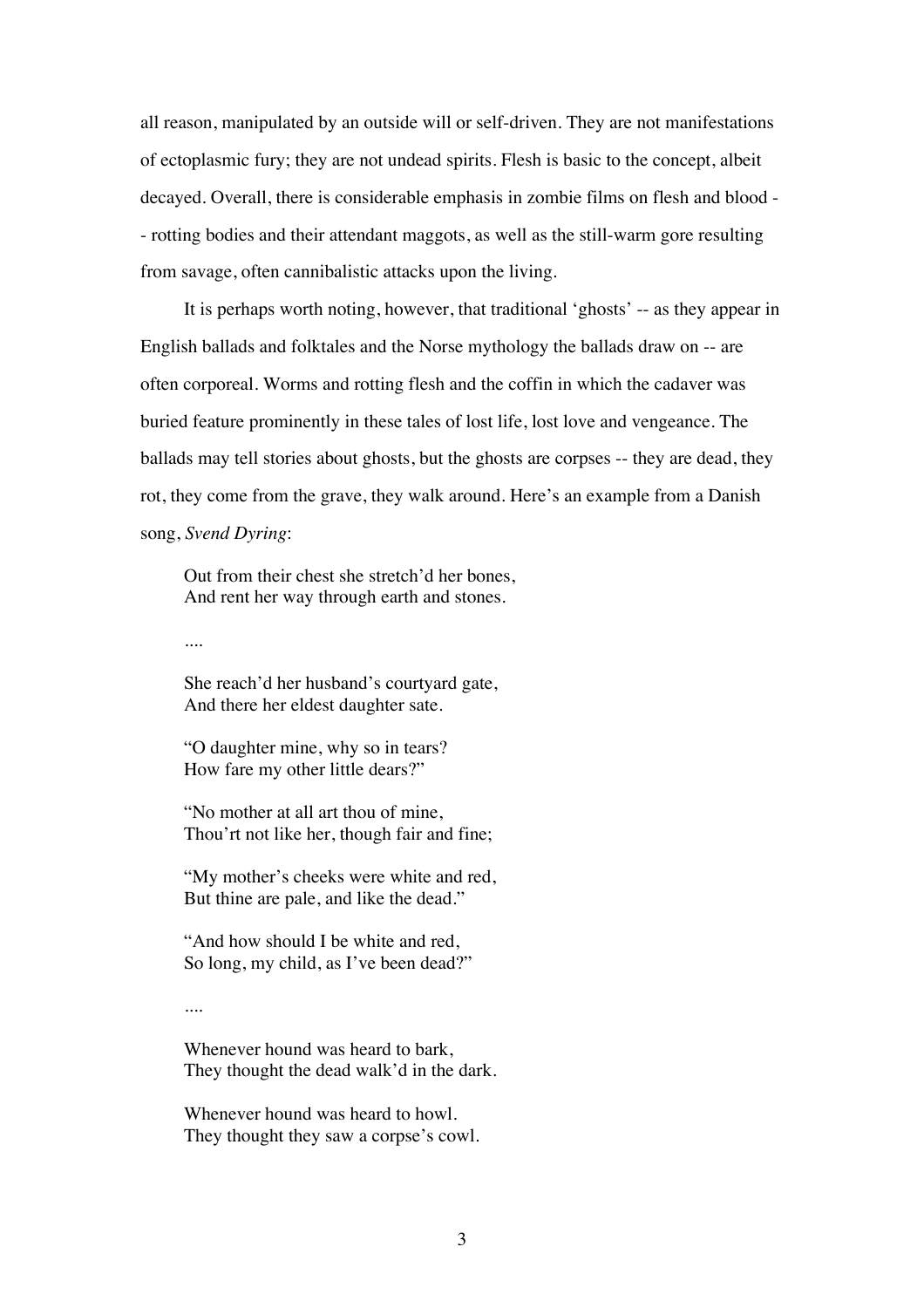It is in this tradition that the nature of the modern zombie lies -- despite the fact that the 'zombie' itself is very much a product of those voodoo practices most often associated with Haiti (the word itself coming from the West African 'zumbi' meaning 'fetish'). The trappings of voodoo very rarely occur in zombie movies these days, however; the modern zombie (so-called) is a revenant, an animated corpse, but rarely needs the stimulus of Baron Samedi to get itself moving.

One brand of walking dead that I do not intend to talk about much is the Mummy. Technically speaking, of course, the film mummy is an animated corpse - but the tradition that developed from Karl Freund's *The Mummy* (1932) through the Hammer films of the fifties and sixties is different from that of the 'zombie' tradition. It would require another article to deal adequately with mummies and I have chosen to leave them out. Interestingly Anne Rice's novel *The Mummy, Or Ramses the Damned* combines the mummy tradition with some of the qualities of the living dead tradition, especially in its depiction of the resurrection of Cleopatra's corpse. Then, a bit further on, Steven Summers' 1999 big-budget adventure film, *The Mummy*, reinvented the sub-genre yet again, making ol' Bandage Bones fast, dangerous and sexy. Before regaining his full complement of lifeforce and fleshing out into the person of Arnold Vosloo, Imhotep's CGI presence is decidedly zombie-like, desiccated flesh and all.

But that's another story.

## 2. Voodoo Zombies

Like all magic, voodoo is about control, and the essence of the voodoo-created zombie is that he/she is a slave. Soul captured by the *bokor*, or voodoo sorcerer, the victim 'dies' and becomes a mindless automaton, incapable of remembering the past, unable to recognise loved ones and doomed to a life of miserable toil under the will of the zombie master. The term 'zombie' only came into general use in 1929, after the publication of William B. Seabrook's *The Magic Island*. In this book, Seabrook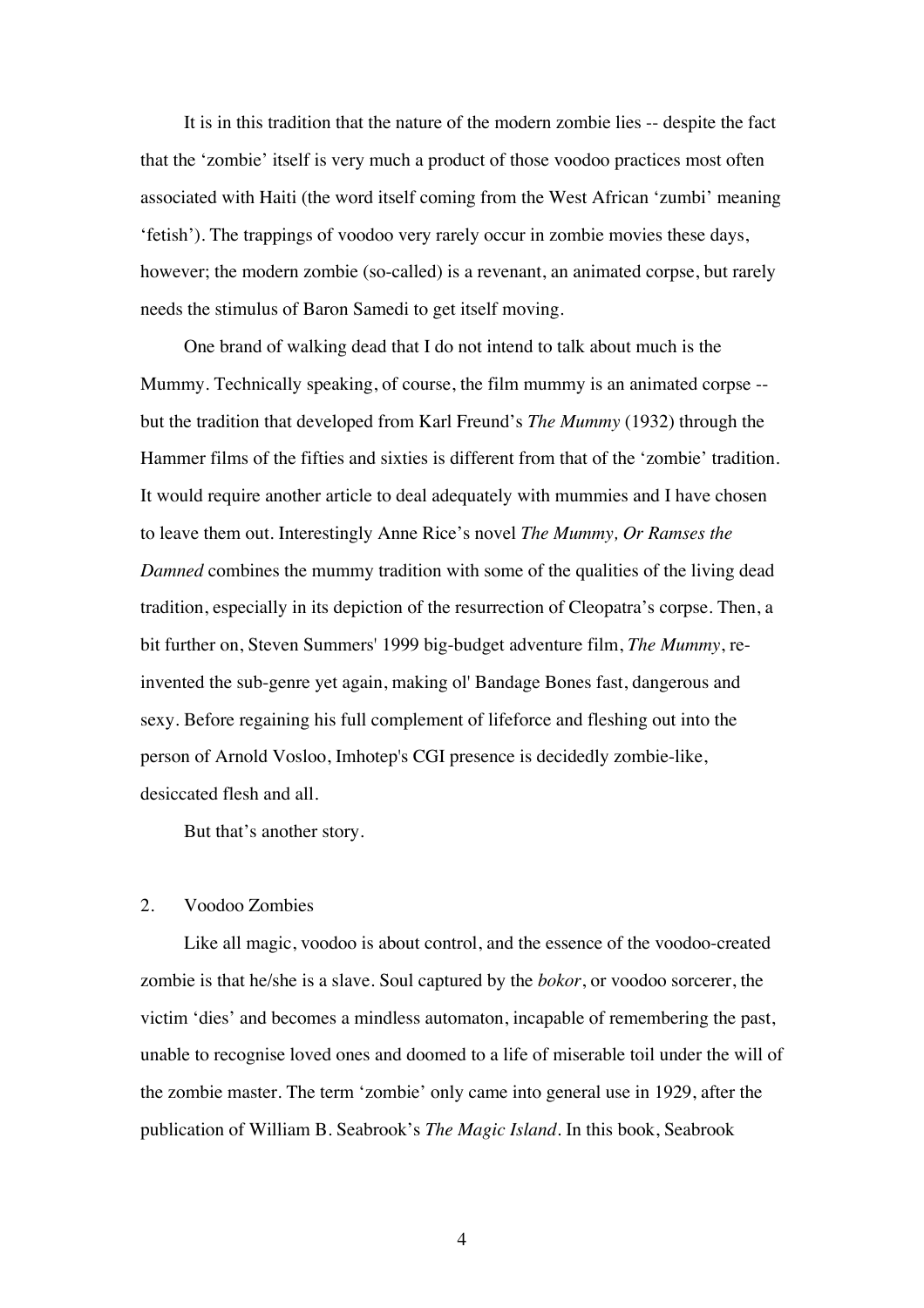recounts his experiences on Haiti, including much discussion of the walking dead. He describes the first 'zombie' he came across in this way:

> "The eyes were the worst. It was not my imagination. They were in truth like the eyes of a dead man, not blind, but staring, unfocused, unseeing. The whole face, for that matter, was bad enough. It was vacant, as if there was nothing behind it. It seemed not only expressionless, but incapable of expression."

This is a good description of the zombies that appear in the first zombie movie, Victor Halperin's *White Zombie*, made in 1932 and featuring that emergent horror drawcard, Bela Lugosi. Lugosi plays the zombie master Murder Legendre, whose shuffling, mindless zombie slaves work his mill and intimidate those who oppose him. The story begins when the lovely Madeline comes to 'the West Indies' to marry her fiance. All goes well, and the wedding is set to take place, but Madeline is desired by a local landowner, played by Robert Frazer, who hopes that Legendre's evil powers can transfer Madeline's love to himself, and to this end administers Legendre's zombie potion on a rose, 'killing' the woman he desires. Madeline's fiance, after a period of drunken mourning, is guided by a missionary to Legendre's gothic castle, where all three suitors contend for Madeline's soul. Finally the landowner, himself turning into a zombie owing to Legendre's treachery, tosses the sorcerer over the parapets onto the jagged rocks below, before following him into final death. Legendre's departure causes the zombies to collapse, while love restores Madeline to her former self.

While it is true that the film suffers from a slightly anachronistic feel, an almost fairytale simplicity, with awkward lapses caused by some poor acting and by the insertion of occasional stock horror effects, in the end these things don't seem to matter much. Its strength lies in its visual qualities, an expressionist super-reality which is reminiscent of Carl Dreyer's classic *Vampyr* (1931), and in its use of sound to underscore emotions and unsettle the viewer. The best scenes, such as the one in which Frazer comes to Legendre in his mill, where zombies work incessantly to turn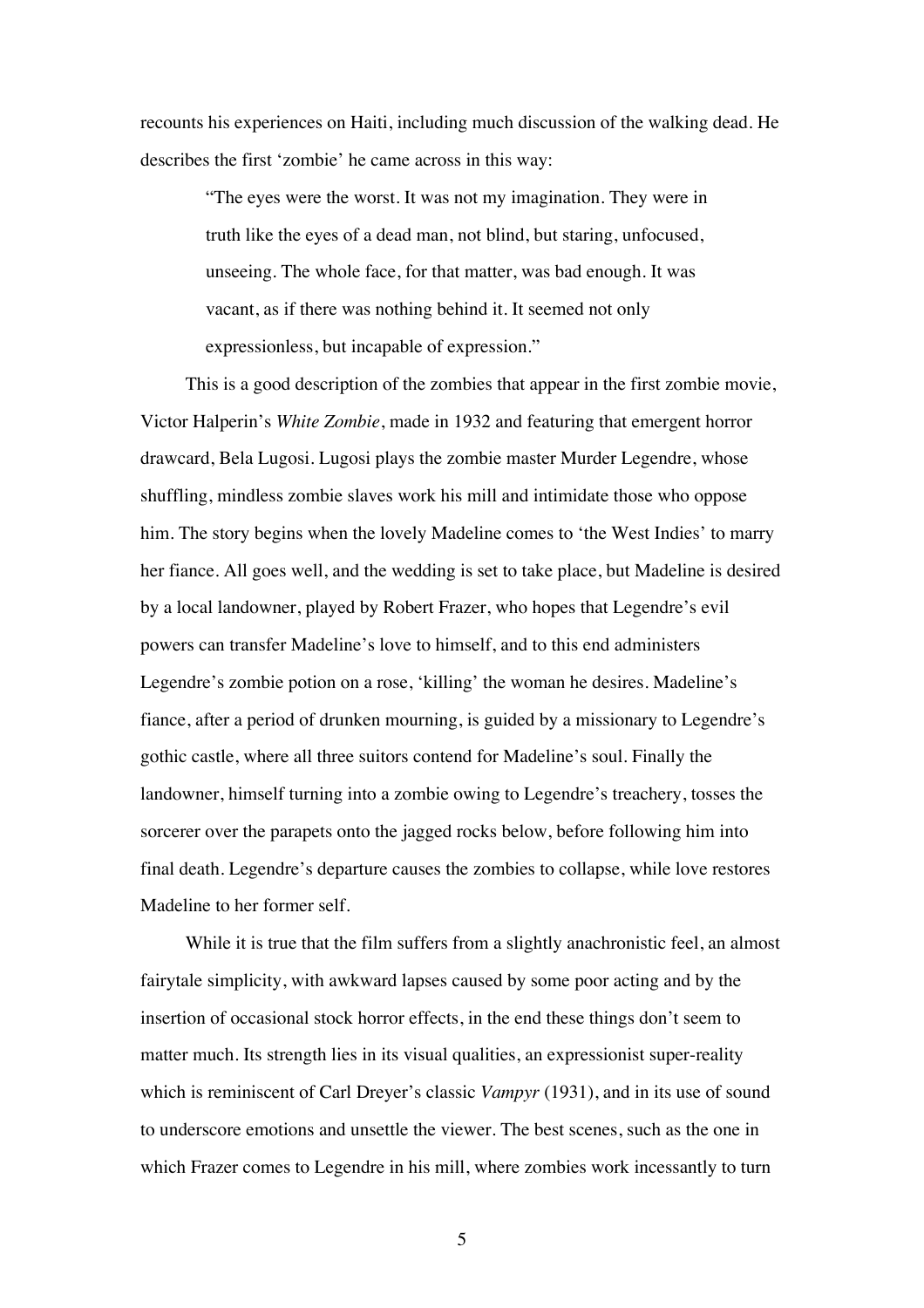the *Metropolis*-like machinery and the groaning of the wheels provides an unnerving background to discussion over the fate of Madeline's soul, are chilling and skillfully constructed. The black-and-white photography and angled shots, often placing the players behind or against foreground structures or the shuffling legs of the living dead, help to create many potent moments.

If the mill scene provides an image of industrial exploitation ("They work faithfully and are not worried about long hours", says Legendre), the central story of Madeline and her 'suitors' can function as a metaphor for the dehumanisation caused by lust. Madeline's physical beauty remains once she is 'dead', but the landowner who orchestrated her death in order to win her quickly realises that devoid of will she is merely an empty shell. Though he has gained her body, he has in reality lost the better part of her, perhaps destroyed it. Here, and in its grim and often sensual imagery, is where the film's simple qualities work best. Taken as the dark fairytale that it is, *White Zombie* is a satisfying film and its 'old-fashioned' aspects become part of its appeal.

In the early years of Hollywood, zombies were generally atmospheric rather than fearsome, and animated by voodoo. As in *White Zombie*, there was a controller, a sorcerer, one who uses magic and arcane ritual to resurrect and animate the dead, which then go off in pursuit of the master's nefarious business interests or passions. Later the controller took other forms -- usually becoming a scientist once scientific paranoia hit the western world. But in whatever form, the evil is focused in a Machiavellian figure, reflecting perhaps the cult of the 'horror star' as personified by Boris Karloff and Bela Lugosi. Such evil 'focus' externalised the destructive forces in humanity and at the same time made the sources of fear more vulnerable to social control. Such figures could, after all, be beaten.

Halperin followed up *White Zombie* in 1936 with *Revolt of the Zombies*, in which Dean Jagger turns Cambodian soldiers into mindless slaves with a quasi-magic potion, until, led to see the error of his ways by love, he kills himself -- thus breaking the spell. There is also *King of the Zombies* (1941), where the setting becomes World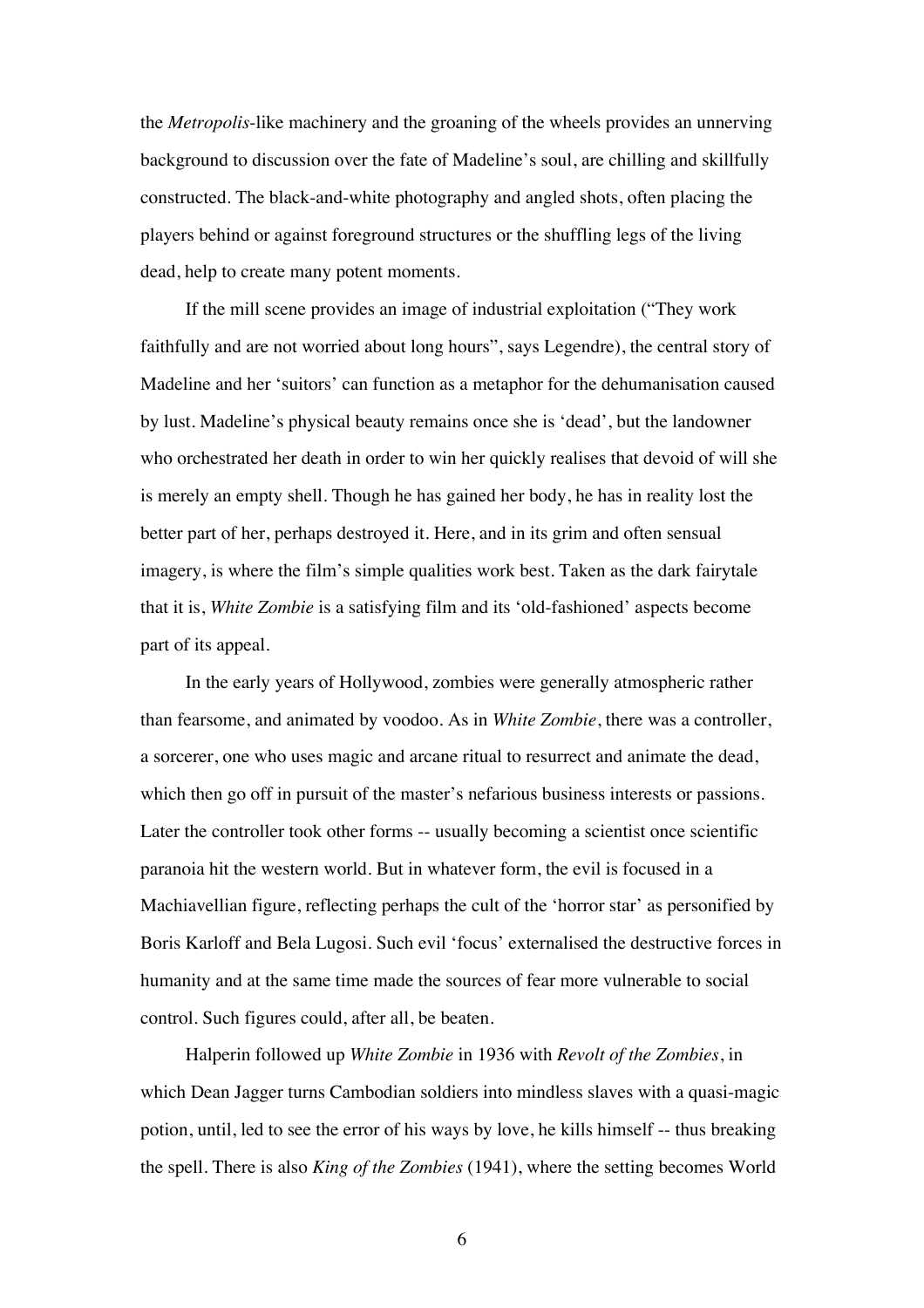War 2, and the zombie master turns into a scientist. These films are largely of historic interest.

Then, in 1943, Jacques Tourneur, perhaps better known for his *Cat People* and *Curse of the Demon*, made a lyrical exploration of zombiedom under the title *I Walked with a Zombie*, a film which must be ranked as one of only three or so pre-*Night of the Living Dead* zombie classics. It is part of a remarkable sequence of horror films produced by Val Lewton for RKO, including *Cat People*, *The Leopard Man*, *Ghost Ship*, *The Body Snatcher*, *Isle of the Dead*, *Bedlam* and *Curse of the Cat People*. Lacking the exploitative qualities RKO had expected when they handed the unwilling Lewton his commission in the first place, the films turned out to be varied and unexpected – and often highly successful at the box office.

The story of *I Walked with a Zombie* is *Jane Eyre*, with zombies. A nurse (Frances Dee) comes to the West Indies to look after a plantation owner's wife, eventually realising that the woman has been turned into a zombie. But that's not all she uncovers. The zombified wife, an expressionless white phantom, becomes a powerful image of emotional emptiness, as the jealousy and bitterness that lies in the past is slowly revealed. The central journey of the nurse and the wife to a voodoo ceremony, in hope of some cure, is an acknowledged masterpiece of the cinema -- Tourneur orchestrates sound and movement, darkness and light, the looming presence of a zombie guardian and the climactic voodoo ceremony in a way that is both frightening and profound.

*I Walked With a Zombie* is an intelligent and evocative essay into the use of the zombie as a symbol of the past haunting the present -- an emotional barrenness and a guilt that will not lie still. From the early sequence in which Tom Conway (as the husband) seeks to destroy Dee's romantic innocence with the words "There is no beauty -- only death and decay", to the final revelations of love and hate, the film exerts a gentle if irresistible influence over the viewer which has not been replicated elsewhere in the zombie sub-genre.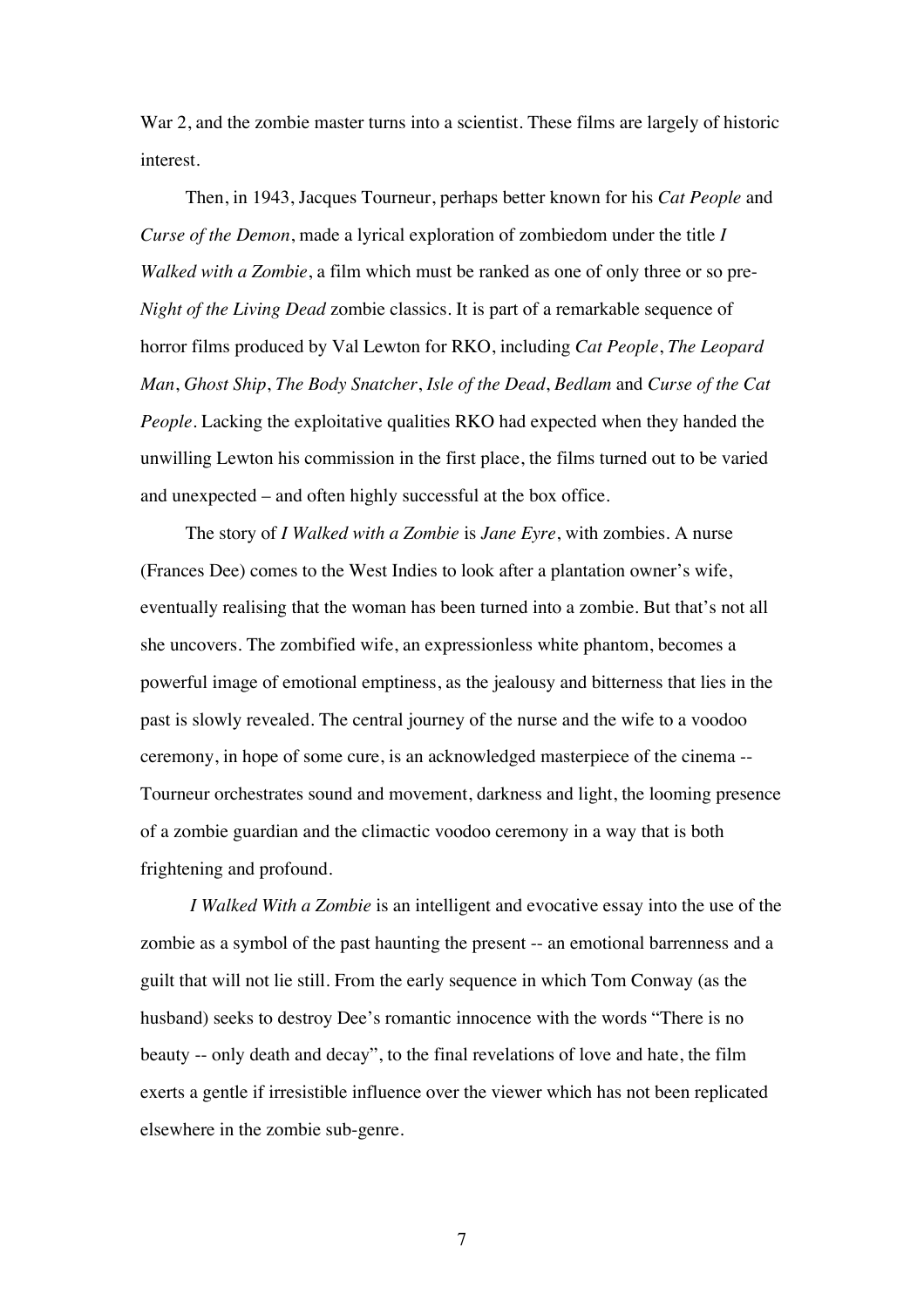Voodoo turned up regularly over the next few decades, at least in the titles, even if voodoo elements in the actual story lines are thin. For example, in *Voodoo Man* (1944), Lugosi keeps his living dead wife going by doing nasty things to innocent victims, while *Voodoo Woman* (1957) has a mad scientist turning a woman into an unliving monster to do his bidding. In 1974, there was a *Voodoo Girl*, also known as *Sugar Hill*, which involved a woman taking revenge against the Mob using an assortment of zombies raised from their graves. *Voodoo Dawn* (1989), also known as *Strange Turf*, saw a couple of young men visiting a Louisiana bayou in search of their friend, only to find that he has been turned into a zombie.

There was a smattering of zombie movies over the 1950s, though the formula changed once the Bomb brought science to the forefront of evil prime movers. Many of the living dead come from outer space now (as in the 1952 serial *Zombies of the Stratosphere* or Cahn's *Invisible Invaders*) or are the creations of science (*Creature With the Atom Brain, The Gamma People, Voodoo Woman*). In *Brain Eaters* (1958), for example, creatures from the centre of the Earth attach themselves to human brains and hence turn victims into mindless automatons. Such space-age zombies are no longer energised by voodoo nonsense; scientific goobletegook is what gets them up and running. The scientist, or the cold alien intelligence, is the zombie master. The trend continued into the sixties. There was also a minor diversion into historical zombiedom at this time, as in Mario Bava's *Hercules in the Haunted World* (1961) and *War of the Zombies* (1963), which was set in ancient Rome, but the zombies are peripheral.

In the infamous *Plan 9 From Outer Space*, made on a miniscule budget and with a complete absence of artistic sensibility, aliens invade Earth by animating human corpses as a vanguard army. But that's not the most revealing part of the story. The story behind the story goes like this: director/producer Wood had acquired a few moments of Bela Lugosi on film, just before the actor died, and, in order to construct the film from that snippet, Wood hired his chiropractor (who looked nothing like Lugosi) as a replacement and had him run around for the rest of the picture with his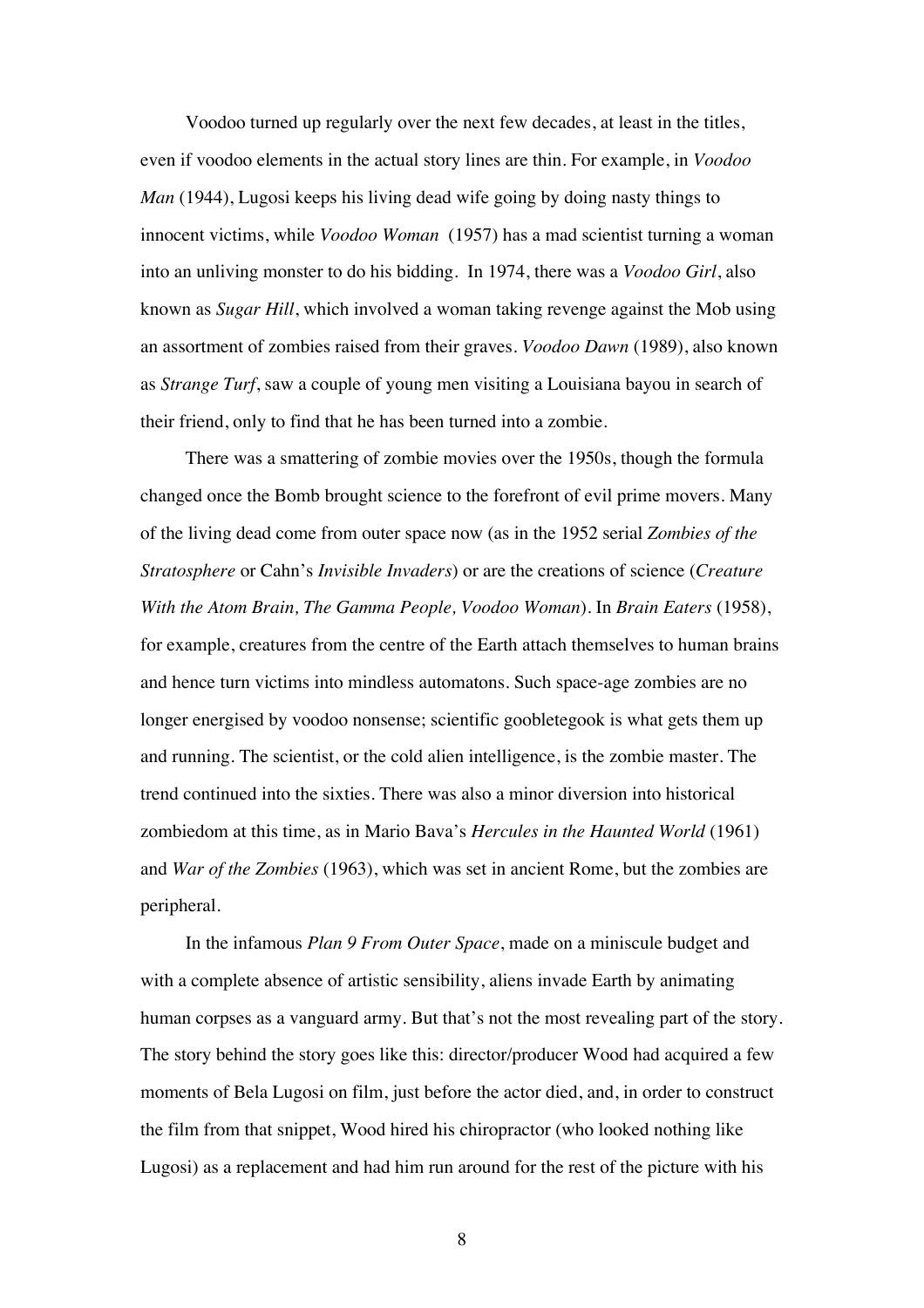cowl covering his face. *Plan 9* is generally held to be amusing because of its unintentional humour, thereby transcending 'badness'. I find it simply pathetic and would wish that Lugosi's 'last' film had been something more than pitiful.

Though after 1968 Romero's *Night of the Living Dead* inspired a new type of animated dead, until then, and even after, voodoo zombies managed to get an occasional look in. Hammer Films' excursion into the world of the living dead was John Gilling's effective *Plague of the Zombies* (1966). Here Cornwall has become the centre of a voodoo cult, as the local aristocrat creates zombies to work in his tin mine. At least one scene can be considered classic and has been much copied -- zombies clawing their way up out of the graveyard soil. The film's political agenda too gives it an unusual interest.

At about this time, the living dead found themselves somewhat liberated from restrictions to the depiction of violence and gore by the example of films such as the 'drive-in' gorefests pioneered by Herschell Gordon Lewis, and by changes to governing mores partially orchestrated by Hammer themselves. Gore is present in the awful *Astro-Zombies* (1967) too, though it's pretty mild when compared to what was to come. John Carradine is the zombie master in this turkey, revitalising corpses as super-human agents to aid him in his bloody experiments. Once again, the rationale is pseudo-scientific. 1975's *The Ghoul*, however, reverts to oriental mysticism. Directed by Freddie Francis, it tells of a gauntly tragic Peter Cushing, who hides his violent, flesh-eating son -- zombified into a sort of Indian variant of the basic Haitian model - in the attic, from whence he emerges at times to kill visitors to the isolated manor. The rationale behind the existence of this particular zombie is unclear and in the end the 'ghoul' is shot (and not in the head), making one think that he wasn't dead at all, just cannibalistic. But it's not a bad film, if rather stilted, and has some effectively chilling moments. John Hurt is interesting as Cushing's loony gardener.

*Night of the Sorcerers* (1973) was directed by Amando de Ossorio, a Spanish maker of horror films already well-known for a series of stylish living dead tales featuring resurrected Knights Templar. This one, however, is typical low-grade dross.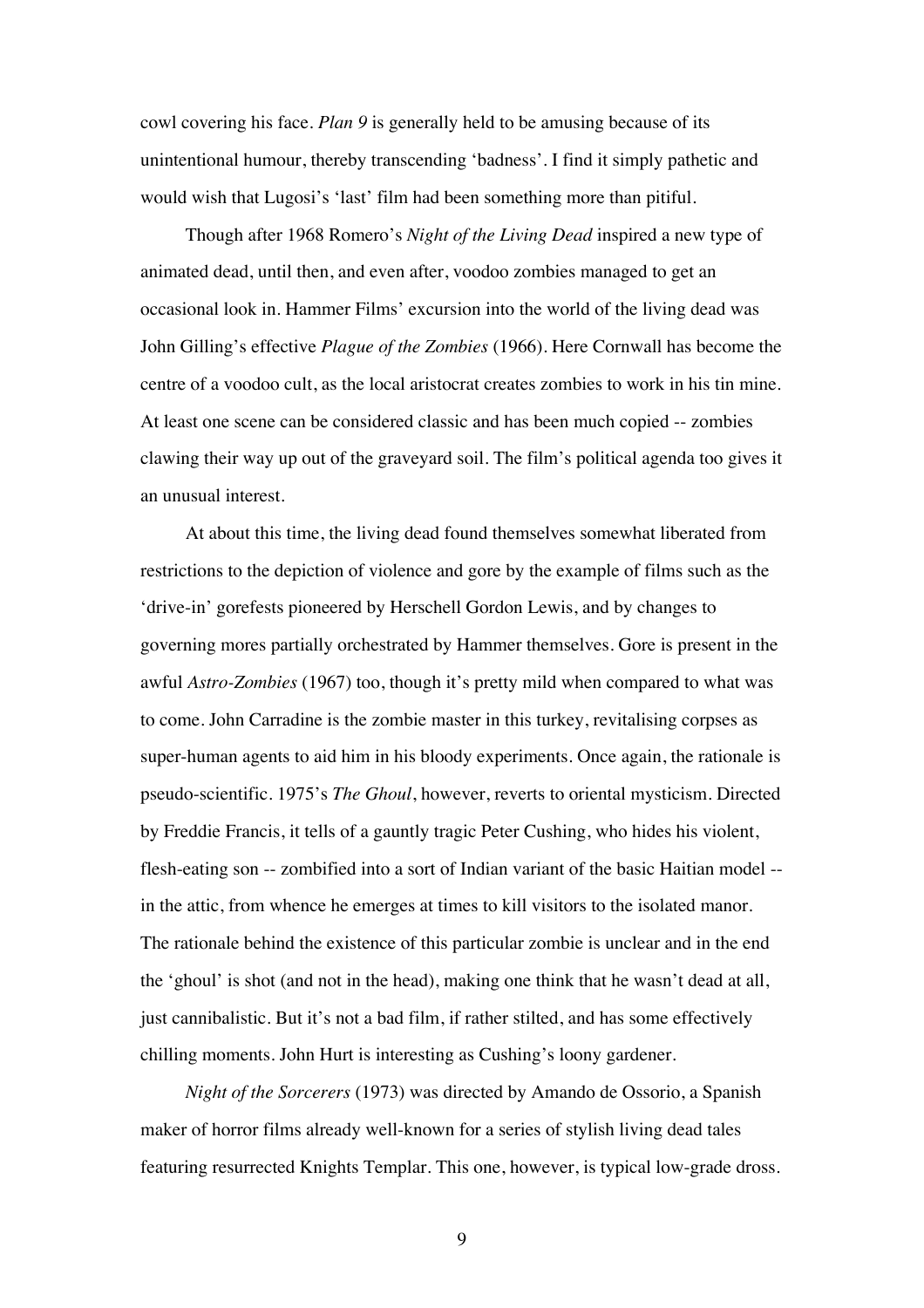Darkly indistinct on video, it follows the fortunes of two men and three model-like women (appearing in various stages of undress), who are exploring the African jungle in order to record, on film, the habits of animals in danger of extinction. Ironically, of course, it is the explorers who are most in danger of extinction, as they inadvertently become involved in voodoo rituals, and find themselves being killed off one by one by panther women and zombie sorcerers. The trappings of voodoo are present, but are rather token, being impressionistic rather than detailed. The film as a whole is fairly inept, made as a quickie to cash in on the market.

*The Child* (1977), also known as *Zombie Child*, has none of the ritual elements of voodooism, but it belongs here because it is so much about *control*. Directed by Robert Voskanian, it is the story of a little girl whose existential bitterness is so great that she has become the centre of a troupe of rotting, but animated, corpses. These zombies arise from a nearby cemetery, where her dead mother lies buried. Perhaps the girl has caused the corpses to rise, perhaps not -- the film never makes this clear. What is clear is that the zombies are her 'friends' and they 'do favours' for her. These favours fulfil her own hatred for those she perceives as being responsible for her mother's death, or who attempt to thwart her in some way. So even her new governess, though innocent of any real connection with the events of the past, is threatened because she tries to take over the dead mother's role. The zombies set about strangling, gouging and mutilating in scenes that often achieve an effective eeriness and violence. It all ends with the governess and the child's brother trapped in a work shed while the zombies claw their way in, á la *Night of the Living Dead*. The governess survives because she kills the girl with an axe -- by mistake, thinking her to be one of the zombies. It's not a bad film (especially if you ignore the janglingly insistent music soundtrack).

Another variant on the voodoo controller, this one otherworldly, is found in *Phantasm* (1979). Released in Australia as *The Never Dead*, *Phantasm* and its four sequels depict the doings of a mysterious mortician known as the 'Tall Man', who, we finally learn, steals corpses (or kills people off to obtain them), compresses them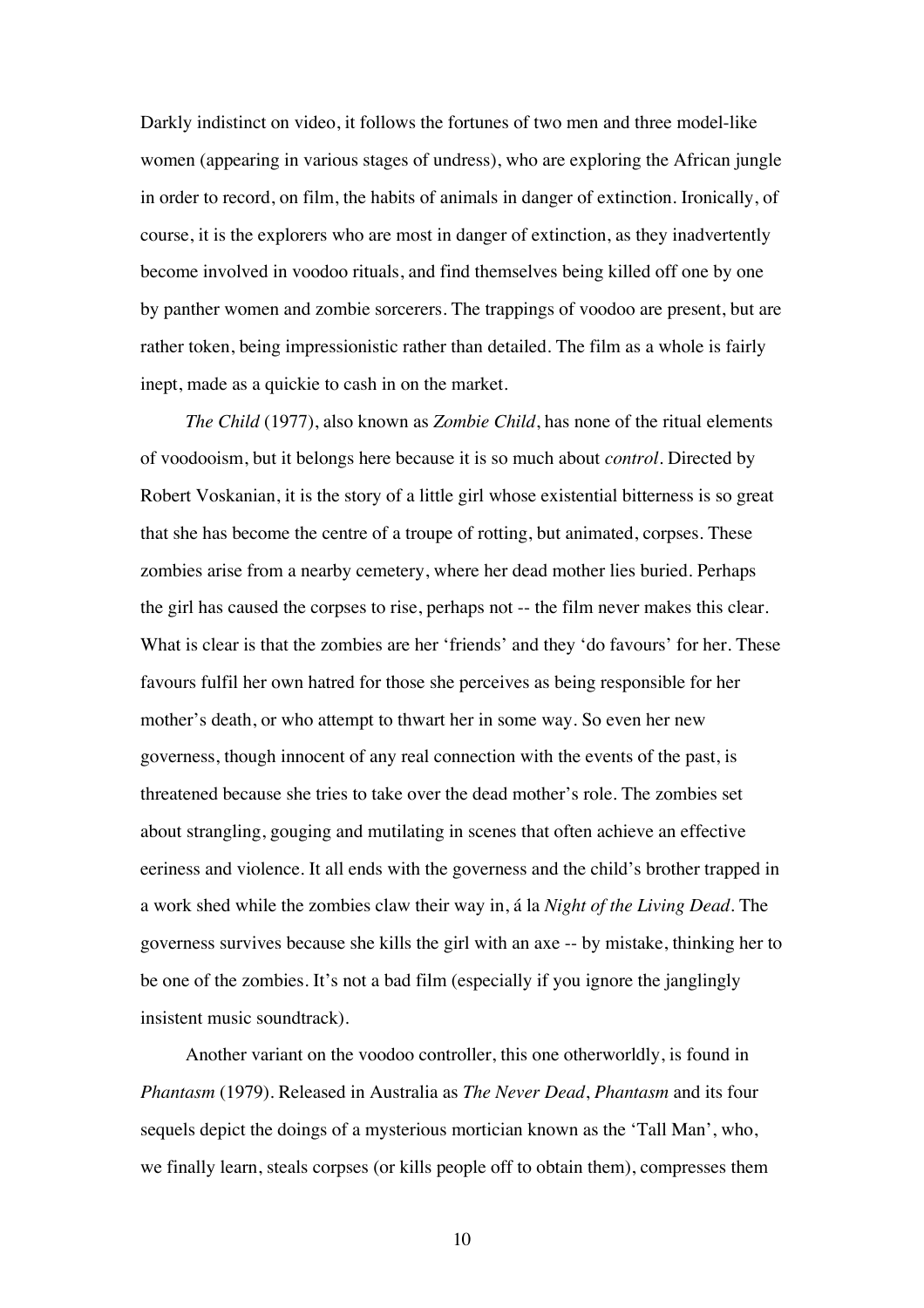into stumpy dwarfs so they can withstand dense gravitational fields, revivifies them and sends them off to work as slaves on another planet. It is a strange premise and produces a strange and eccentric movie, replete with dank and chilly mortuary corridors, a flying metal ball that drills its way into victims' skulls, and an interdimensional portal leading to other worlds. There's no talk of voodoo or zombies, but that's what they are just the same.

*Dead and Buried* (1981) also gives an interesting spin to the concept of the 'voodoo' master. An effective and at times horrific film, it concerns the exploits of a mad small-town mortician, Mr Dobbs, whose ability to 'remake' the corpses handed into his care extends beyond mere pre-burial make-up to actual re-animation. His dead must destroy others as traumatically as possible -- so that Dobbs' cosmetic efforts are challenged and because only violent death can give him the power to raise the dead. Pictorial self-consciousness is important too: the zombies have an unsettling penchant for photographing their victims' agonies. Dobbs watches flickering images of death -- and listens to nostalgic music on his gramophone -- as he weaves his magic. The pictures flashing on the walls of his morgue act as a sort of fetish. Throughout, Dobbs' 'magic' is given an air of science, but there is much talk of voodoo too, which requires that the heart of the zombie be removed and kept in a safe place. However, as in other 'voodoo' zombie films, real voodoo content is almost non-existent in *Dead and Buried*, though the principle of centralised control is fundamental. It should be noted, nevertheless, that the evil controller remains unchallenged at the end of this film -- it being the cynical eighties. He becomes one of his own creations and offers the hero a final, devastating revelation.

The zombie master depicted in *The Dead Pit* (1989) is a mad scientist, too -- or mad doctor, to be more precise -- but he dies in the first scene. From there on in, he is a supernatural presence, though a demonic ghost rather than a zombie. The living dead of *The Dead Pit* are his many experimental victims, who were mutilated and tossed in a pit beneath the hospital where he worked. When the psychologically unstable heroine arrives on the scene, suffering from amnesia, the doctor is released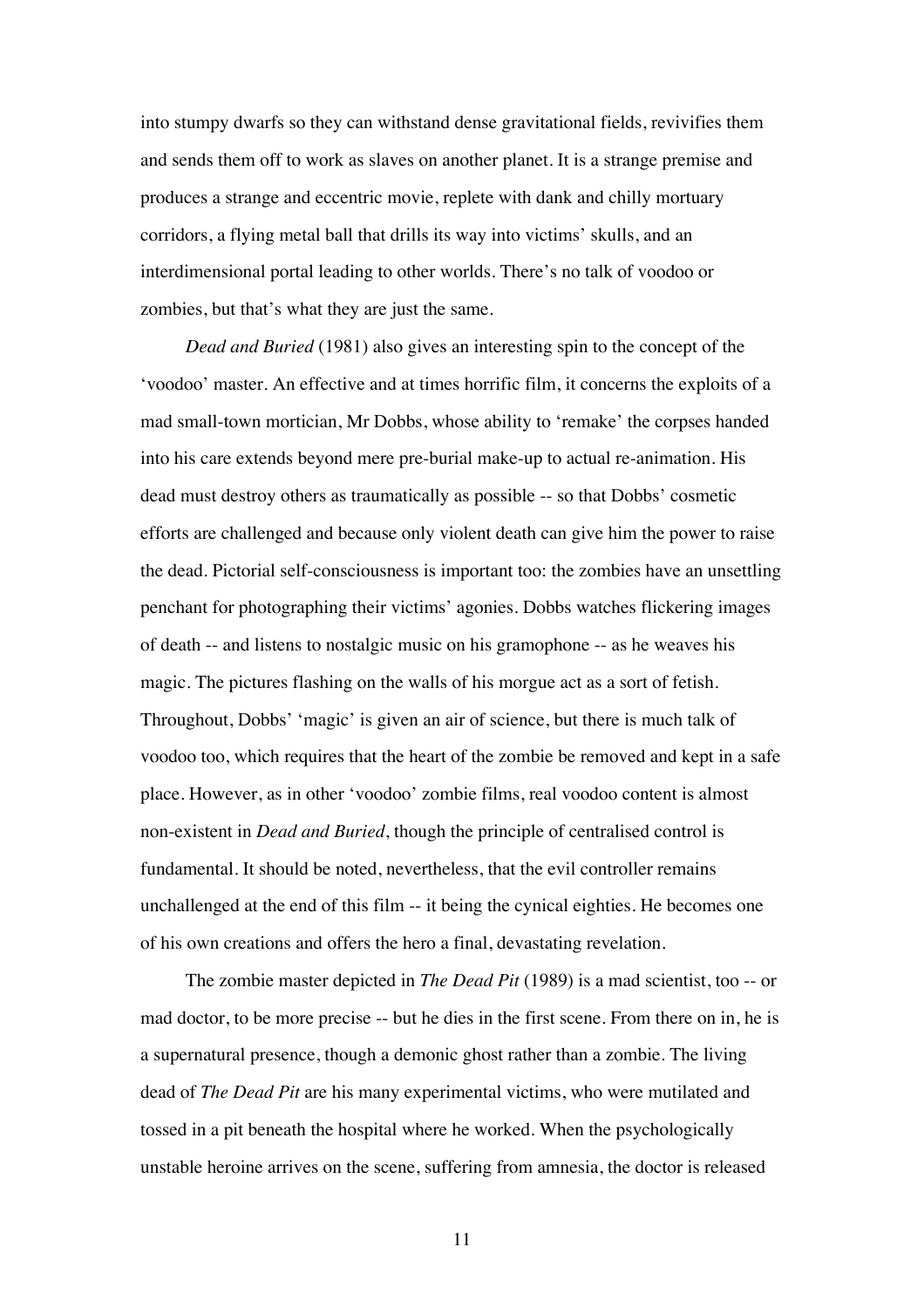from his sleep and the dead follow, heading off on a classic rampage through the hospital corridors and the surrounding countryside. This is a good, fun, zombie film, with many excellent scenes, generally taut direction and a slightly off-beat storyline. I particularly like the moment when the hero and heroine, narrowly escaping from the zombie-ridden hospital, make it out to the parking lot, only to find that the zombies have disabled the cars. "They sure are smart, for dead people," the hero says. Essentially, the film's inspiration comes from Romero and Fulci, so there's lots of zombies and lots of gore.

But sometimes controlling zombies just isn't what it's cracked up to be. In *Zombie Cop* (1991), a Haitian *bokor* named Doctor Death, though shot while chanting his voodoo rituals, manages to kill the titular cop anyway and turn him into a zombie. But when the dead *bokor* rises from his grave (as he inevitably must) and begins a campaign to conquer the world, his 'zombie slave' isn't very helpful. Indeed, the zombie cop teams up, *Dead Heat* fashion, with his ex-partner (still living) to track down the evil Doctor and thwart his wicked plans.

There's a sub-sub-genre identifiable here -- a melding of the zombie and cop film traditions. *Maniac Cop* and *Dead Heat* (both 1988) are better-known examples. Others have come out of Hong Kong, which was a lively centre of zombie activity during the 1990s. Apparently voodoo can raise its ugly head even in Asia. A good example is *Magic Cop* (or *Qumo Jingcha*, 1990), in which a veteran rural cop joins up with a younger, and skeptical, city cop to track down an evil sorceress who uses voodoo-animated zombies as part of an elaborate scheme to smuggle drugs into the country. The movie is humorous and imaginative, very Hong-Kong in its sensibilities and fascinatingly different in approach.

In most voodoo zombie movies, the voodoo content is atmospheric rather than detailed, or, as in *The Dead Pit*, the zombie master is a scientist of some kind. In the same year as *The Dead Pit*, however, director Wes Craven, better known for such dream horrors as *Nightmare on Elm Street*, released *The Serpent and the Rainbow*, perhaps the most effectively detailed examination of the voodoo mythos that the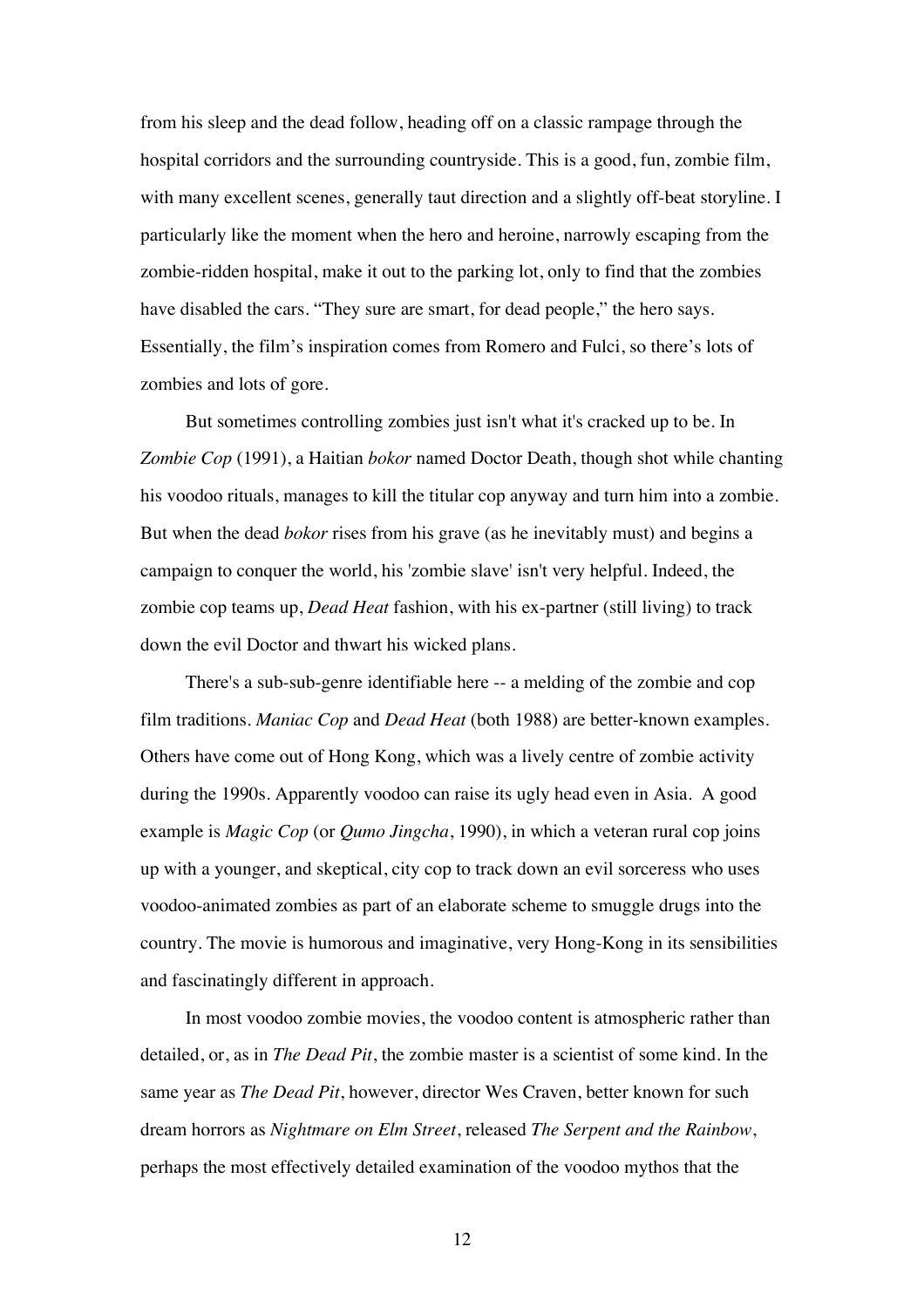zombie genre has produced, at least since *I Walked With A Zombie*. Based on an autobiographical book by Wade Davis, *The Serpent and the Rainbow* looks like it was well researched. The backgrounds are authentic (it was filmed in Haiti) and the basic zombie plot-line is effectively interwoven with political intrigue and local militarism. The story concerns an anthropologist who has come to Haiti in order to identify the powder used by *bokors* to create zombies, as this chemical might prove to be of great medical (and financial) benefit. What results is a deadly cat-and-mouse game played between the chief protagonist and a local military tyrant, who is a *bokor* and uses his powers to make slaves of his enemies or to destroy them. The film effectively blurs the line between reality and hallucination, in much the same way as *Nightmare on Elm Street* undermines the distinction between the waking world and the dream world of Freddie Krueger. Some critics are less than impressed by the film's perceived decline into SFX mayhem, but to me it seems a perfectly appropriate climax, especially as the reality/hallucination interface has been explored throughout and Craven never lets the final supernatural conflict become unequivocally 'real'.

Despite Craven's efforts, the mythos of voodoo, replete with the *bokor* and his scientific descendents, has become a secondary strain -- relegated in 1992 to *Weekend at Bernie's 2*, where the incompetent voodoo activation of Bernie's corpse (which allows him to walk only when music is playing) is necessary so that the corpse can lead protagonists and villains alike to the millions he had misappropriated in life. Generally, however, the focus on individual evil control has been minimised in recent times, diminishing along with it the notion of the animated dead as robot-slaves. Even in films like *The Dead Pit*, where there is a 'zombie master', the dead are not so much under his control as an expression of his originating evil, now functioning as an independent menace. The classic post-*Night of the Living Dead* zombie represents something more nihilistic and inevitable than the classic voodoo zombie, perhaps more metaphorically relevant to current views of the human condition. These modern representatives of spiritual death are less easily dealt with because they are part of a wider, spiritual malaise.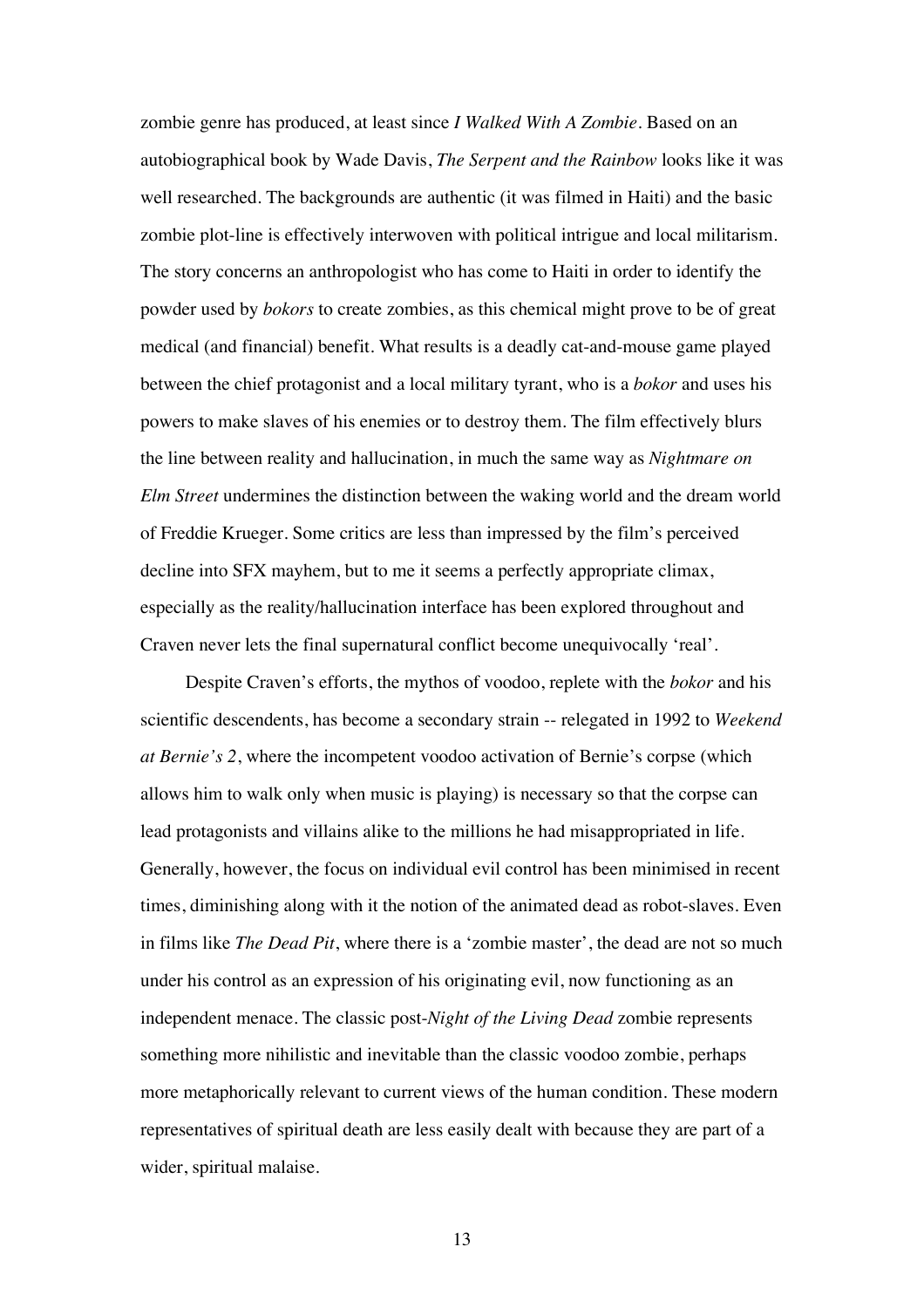### 3. Romero's Living Dead

In 1968, with the troubled release of George Romero's *Night of the Living Dead*, everything changed. Suddenly not only were the living dead dangerous, but the films in which they appeared were imbued with a modern apocalyptic despair that struck a powerful cord in the hearts of audiences everywhere. Romero, in fact, inspired two waves of zombie films -- one following *Night of the Living Dead* and another more frenzied one after the release of *Dawn of the Dead* in 1979. *Day of the Dead* (1985), the third in his living dead trilogy, was the icing on the gravestone.

*Night of the Living Dead* (1968), filmed cheaply on ordinary black-and-white stock (very washed out and grainy-looking until the recent DVD release, which was from an immaculate print, digitally enhanced, and looks superb), is one of the great horror films of all time: scary, claustrophobic, innovative and metaphorically potent. It tells the story of a group of people who are trapped in an isolated house when the dead suddenly refuse to lie still and become hungry for living flesh. The film flaunts expectation throughout -- the blonde heroine becomes almost catatonic early on and stays that way for the rest of the picture; the strong, sympathetically drawn hero is black; he makes all the right moves but heroism does not bring success or survival in this world, and in the end he is killed pointlessly and ironically; a sick child dies and then turns on her grieving mother with a cement trowel; a young all-American couple are burnt to death when their truck explodes; they are then eaten by the cannibalistic dead. No satisfactory explanation is offered as to why the dead are walking about and feeding on the living -- except for desperate theories expounded by experts on TV, who put the blame on radiation fallout from an abortive rocket launch. This latter explanation is generally accepted by most film commentators, but to me it has always seemed more like a rationalisation made by the ailing society within the film than Romero's rationale for events. No, like the inexplicable avian attacks in Hitchcock's *The Birds*, the zombie plague in *Night* simply happens and represents a breakdown in the accepted order of things -- the outer representation of modern man's empty spirit.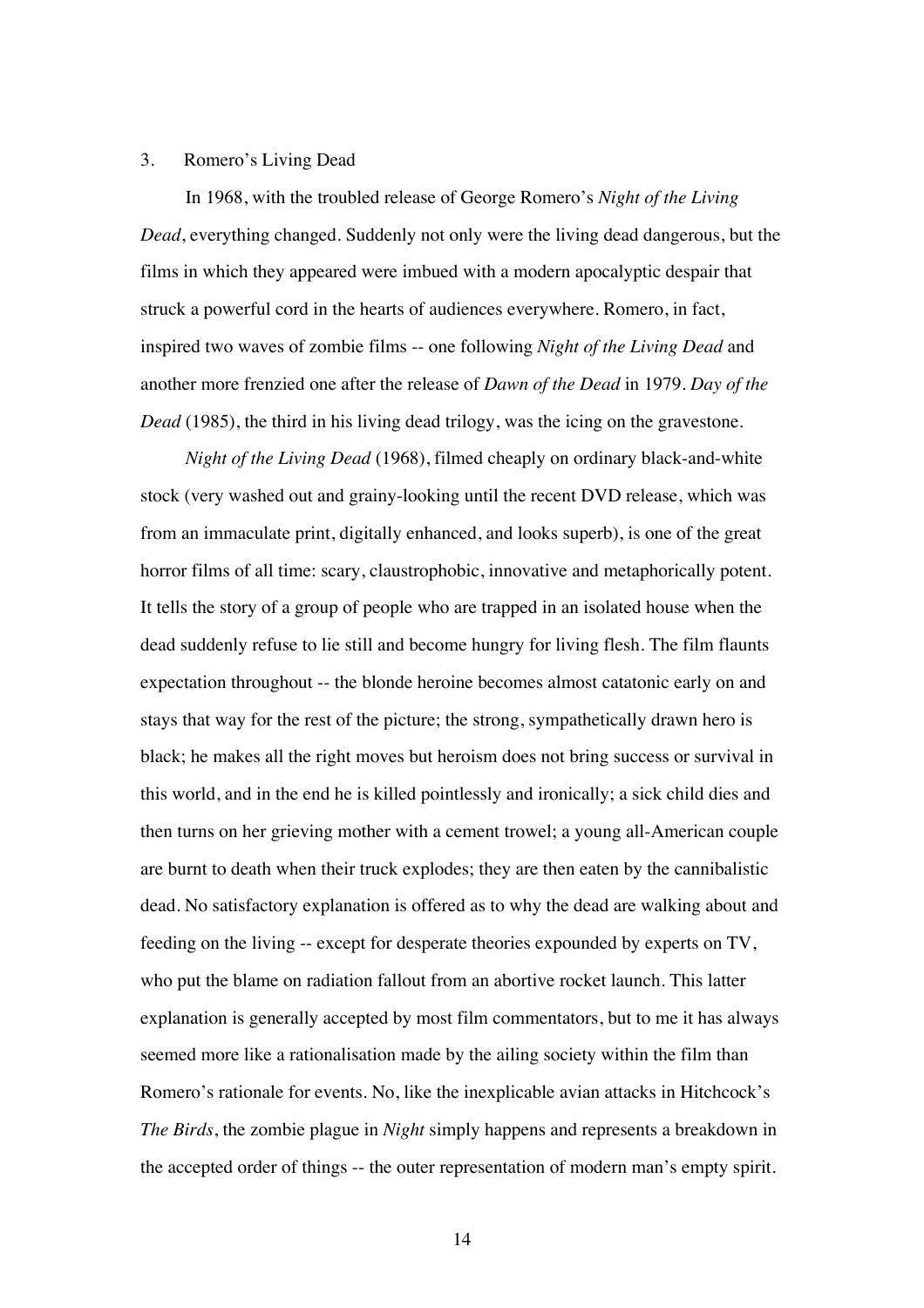The end of *Night*, though superficially giving humanity an uneasy control, offers no real hope. Groups of redneck vigilantes are the representatives of order -- and they shoot the hero thinking him one of the dead, without the slightest recognition of the heroic struggle he has gone through and without remorse. As the credits roll, his body is thrown onto a fire and burnt, and the rednecks party on.

(It should be noted that the 30th anniversary edition of *Night of the Living Dead* contained an additional 15 minutes or so of new footage, directed by the original film's co-writer, John Russo. The new scenes are made up of an introductory burial scene, gorier flesh-eating, more gruesomely disfigured zombies, and some business at the end. The film itself was re-edited (Russo had also acted as the 1968 original's editor). Such 'enhancement' was not done with Romero's approval, so far as I can tell, and quite rightly did not meet with much favour among fans -- why Russo thought he could improve on the original classic in this way is anyone's guess. The new scenes are pointless at best. Even the additional gore seems incongruous. Luckily the Region 4 DVD edition of the new version (at least) came with the original theatrical release included as a bonus, digitally re-mastered, thus making the package worth the purchase price.)

Romero reprised *Night* in 1979, with a much bigger budget and much acquired expertise. *Dawn of the Dead* continues the mythos of *Night*, though none of the characters from the earlier film appear (yeah, I know they're all dead, but that never stops anyone, especially in this genre). In *Dawn*, the zombie problem is a step further advanced, the living dead having grown in number and being engaged in reducing human organisation to chaos. Four people escape from the city in a helicopter, finally landing on the roof of a huge shopping mall. They take refuge in this mall, seeing it as a well-stocked fortress, which can be sealed off relatively easily. Unfortunately the complex is full of zombies (which gravitate there because the shopping mall was such an important place for them when they were alive), but this problem can be solved through a process of extermination. What follows is a dazzling combination of satire, adventure and horror, which veers seamlessly through those modes in a unique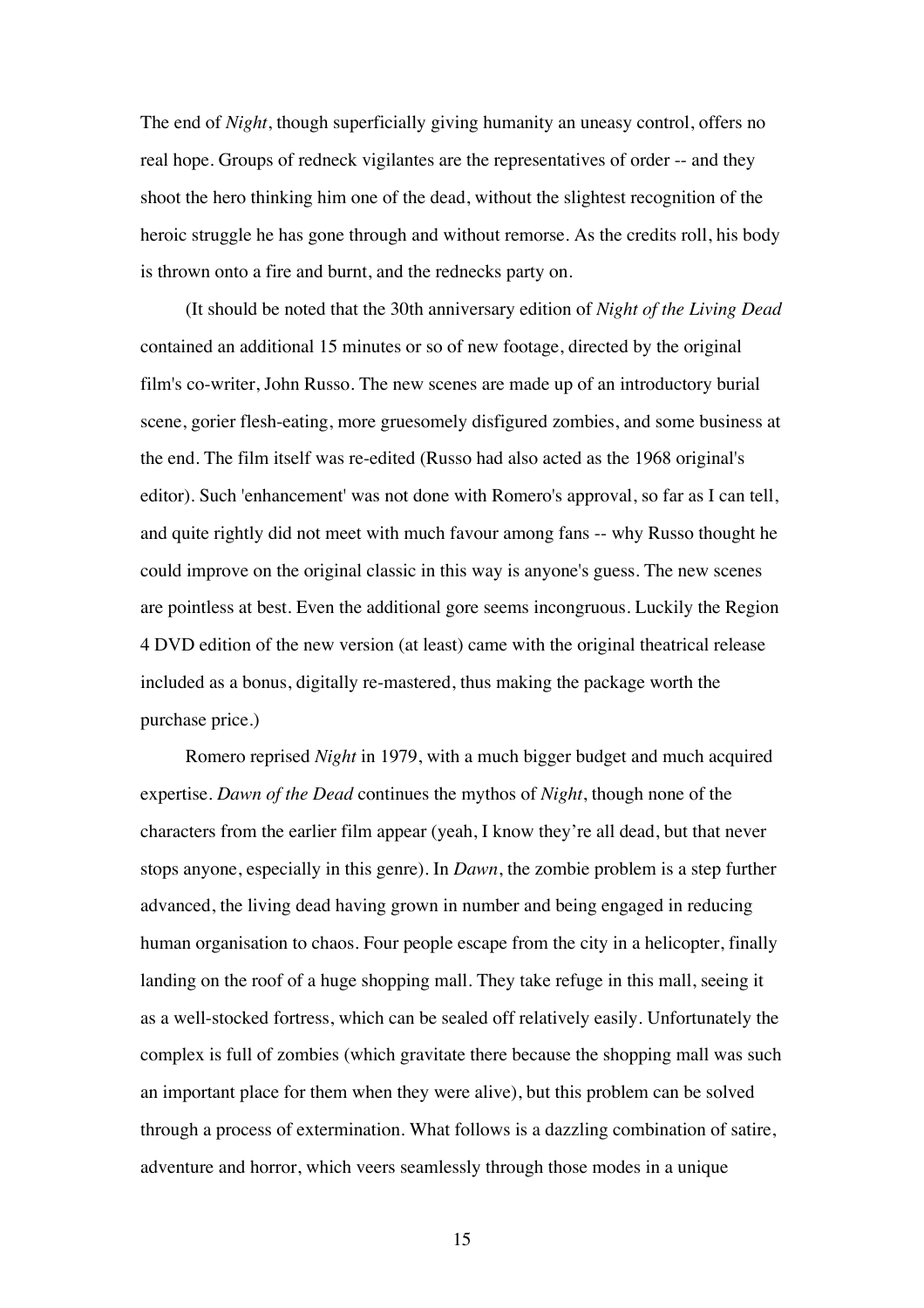display of brilliant make-up effects (by Tom Savini) and adroit direction. It is by turns horrific, funny, gory, poignant and suspenseful. It works so well because the characters are well-conceived and the underlying metaphor is so perfectly realised.

Hope is only marginally more in evidence than in *Night*. Some of the characters escape in the end, though what they are escaping to is hardly a cause for optimism. In *Dawn*, however, the best explanation (though it is a non-explanation) for the 'living dead' phenomenon is given: "When there's no more room in hell, the dead shall walk the earth". There it is in a nutshell -- it makes poetic sense but there's nothing we can do about it. Meaning now can only come through the struggle to remain human (and all that that means), not through the possibility of success.

Occasionally these zombies of Romero's -- and some of those that followed in their wake -- are referred to as 'ghouls', a name suggested by their cannibalistic tendencies. But in folklore, ghouls weren't dead bodies themselves. They were evil spirits (or possessed individuals) that ate the flesh of the dead, generally robbing graves to do so. Romero's creatures are the ones that are dead, and they eat the living. In fact, they don't even eat each other; it is only living flesh that attracts them. Why the dead are so hungry for living flesh is, of course, anybody's guess. Certainly it is not for food in the normal sense. They are dead and cannot digest what they eat. As a slightly potty researcher illustrates (gruesomely) in *Day of the Dead*, the dead do not need to eat -- they reach for live flesh even when they have no mouth or gullet, even when their stomachs have been removed. The impulse is part of their very essence - a spiritual craving. They are dead, and death wants to consume life. It is an image of insatiable nihilism that is hard to resist.

In fact, in *Day of the Dead*, the only resistance proves to be simple, albeit doomed, flight. Set in a hastily set up scientific establishment, guarded now by a barely controllable military remnant, *Day* charts the failure of conventional effort to provide answers to the zombie dilemma. Experimentation to find the cause of the phenomenon -- and a way to 'control' the dead -- becomes a foolish indulgence, though it succeeds in evoking a display of purposeful and emotive revenge on the part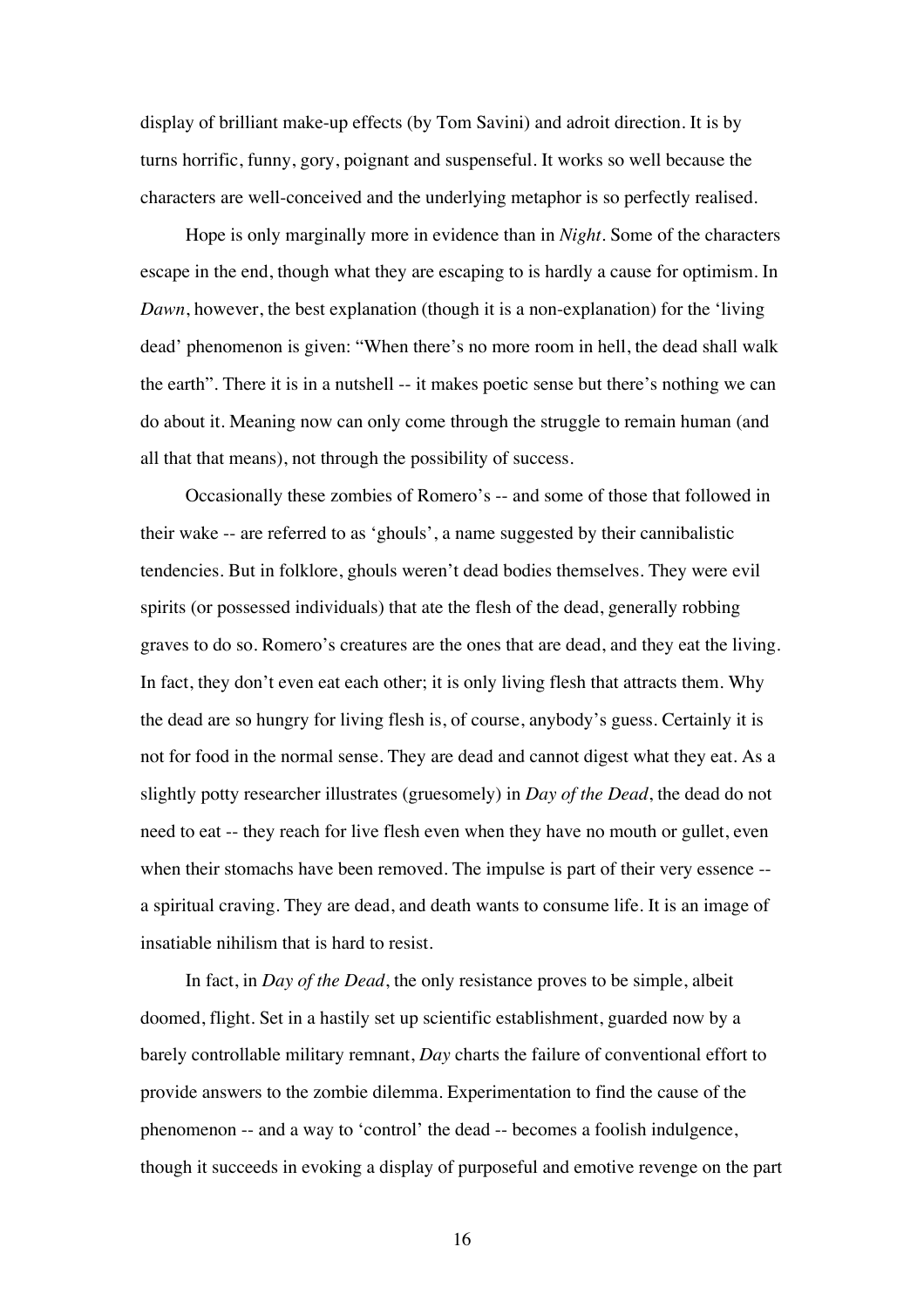of one of the living dead, 'Bub'. In fact, by the end of the film, it is the human activity throughout -- scientific, military and interpersonal -- which is seen by the viewer to be most clearly an expression of evil. The zombies' bloody cannibalism is no more immoral than the vicious impulses of a hungry lion, or the ravages of a tornado. It is the living people who still have the capacity for evil.

Finally, there is only one choice: the three surviving characters escape in a helicopter and find temporary refuge -- from killer corpses and the need to maintain civilisation -- on a tropical beach. One of them still keeps a calendar record of time passing -- that's all that is left of human society. It is a bleak but logical end to the series. For me (though not for most of the critics) *Day* brings *Night* to a masterful conclusion, as well as being an excellent film in its own right, despite speculation that it is less than Romero intended, thanks to budgetary limitations. Having read the script of the 'originally intended' version of *Day*, I still prefer what it became.

Rumours of a fourth Living Dead film from Romero (*Afternoon of the Dead* perhaps?), depicting the world under a new living-dead governance, have never borne fruit, though we can still live in hope. Meanwhile, those who are avid for an extension of Romero's living dead mythos can find some imaginative relief in two excellent anthologies, *Book of the Dead* and *Still Dead*. Edited by John Skipp and Craig Spector, these superb anthologies contain original stories by prominent horror writers, all set in the *Night of the Living Dead* universe. I can't recommend them highly enough.

The influence of Romero's trilogy on horror movies in general and the zombie sub-genre in particular was profound. It changed many of our expectations as to what films can, or even should, do, and it gave renewed life to the walking dead. From here on in, random violence and other evidence of a universe out of sympathy with, or indifferent to, humanity tend to dominate the horror film, as they have horror literature in general. Such themes as the nightmarish alienation of our familiar world, impersonal violence and the futility of social struggle lie at the heart of modern horror. Romero's role in this changing perspective is debatable, of course, but he is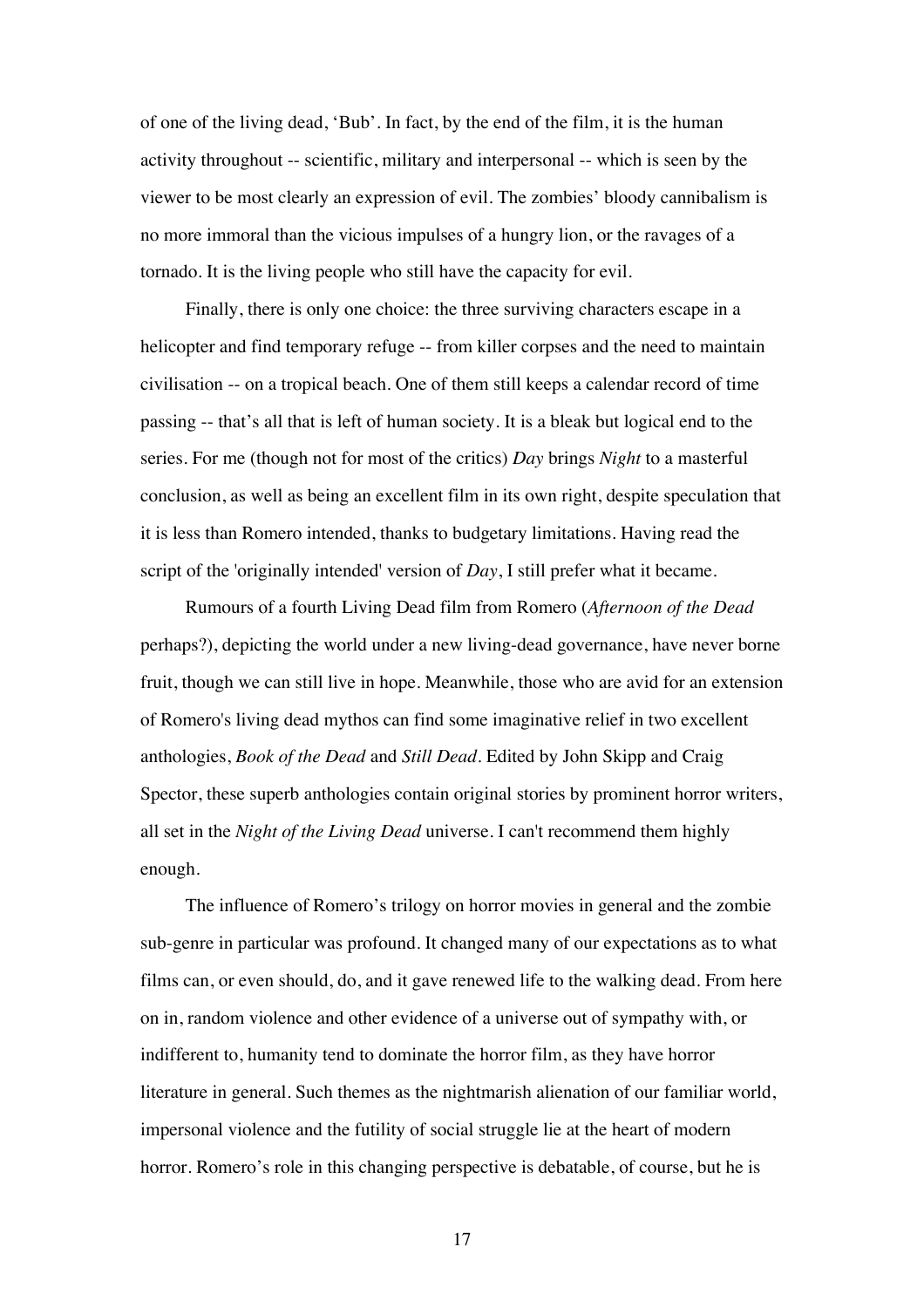there riding the first wave, and popularised the changes in a distinctive way. More certain is his influence over the image of the zombie that now dominates the zombie film. From here on, zombies will tend to be hungrier, bloodier and more primal. Romero's images of white-faced or partially decomposed bodies staggering apocalyptically out of the night, intent on cannibalistic mayhem, provided a template for filmmakers -- and, as technical aspects of SFX make-up improved, the images became more extreme, zombies appearing more and more death-like and decomposed. In the end, even bits of zombies -- arms, heads and, in the case of Jackson's *Braindead*, stomach and intestines -- are able to maintain a 'life' of their own. This is the human body -- our material being -- engaging in an act of sheer rebellion.

In 1990, make-up artist for *Dawn* and *Day*, Tom Savini, directed a re-make version of *Night of the Living Dead* from Romero's own script. Inevitably, of course, the film has been strongly criticised -- but such criticism is somewhat unfair, I think. The new version is remarkably effective, restrained in terms of gore and technically superior to most other zombie films. At least in its first half it remains faithful to the original, compressing the earlier film and then expanding from that point. Romero and Savini work some interesting changes throughout; the famous first meeting with a zombie in the graveyard, for example, is neatly turned upon the viewer to undermine expectation. Overall, the film is well made and effective -- given the difficulties of remaking such a passionately regarded classic -- and if the first version didn't exist, I think the 1990 re-make would have been warmly greeted. Of course, since the first film does exist, this argument is somewhat spurious. Nevertheless I feel that the remake is worthy of a sympathetic viewing. The divergent last third of the film ably strengthens the theme that is so strong in Romero's 'Living Dead' sequence -- "they are us".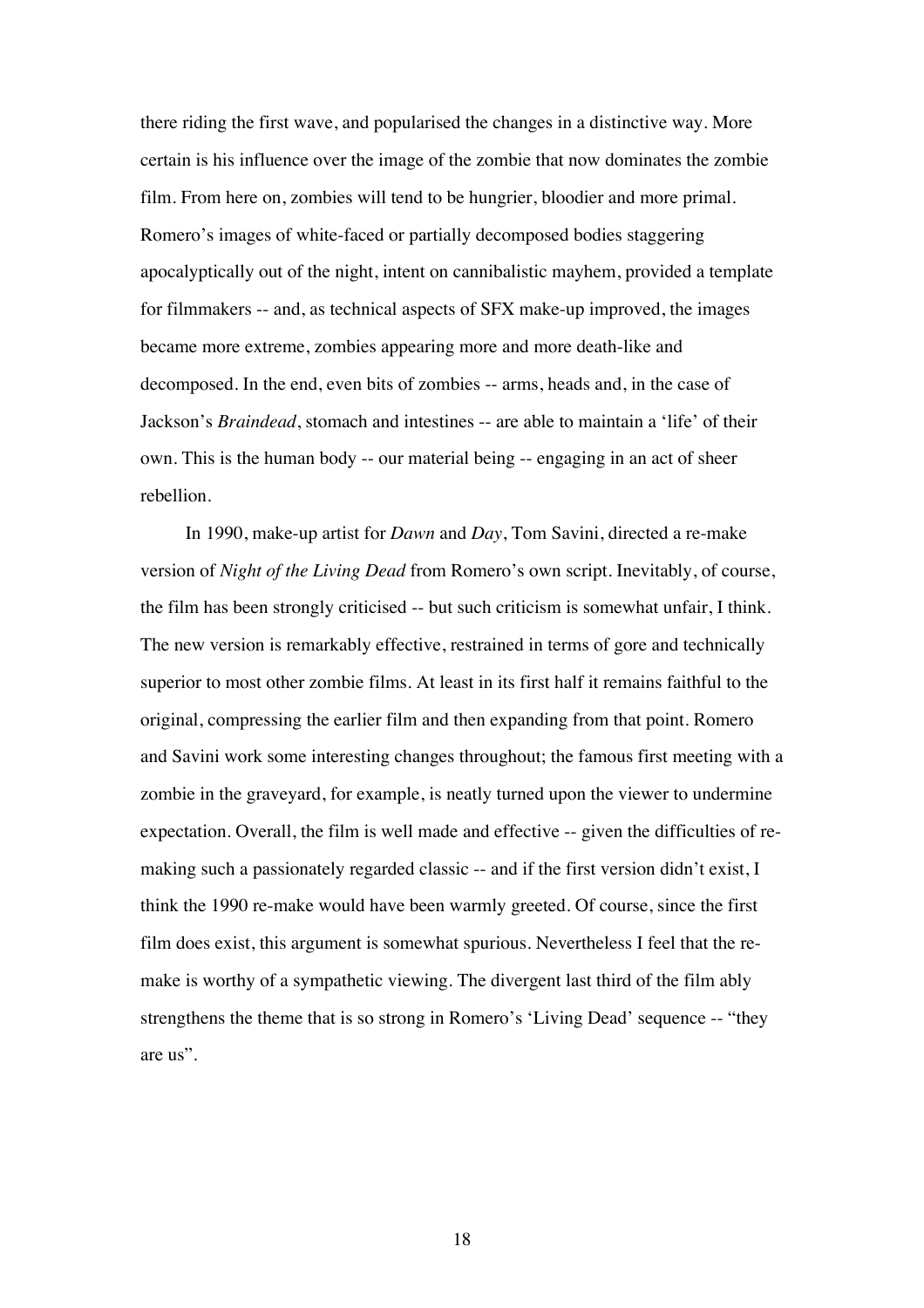#### **Part Two: Descendants of the Dead**

Over the decades from its voodoo beginnings as a cadaverous automaton under the control of a sorcerer or mad scientist, to George Romero's spectacularly effective modern re-working of the concept, the zombie on film has moved more and more into the forefront of horror film imagery, never as glamorous as the vampire, as sympathetic as Frankenstein's monster, or as energetic as the werewolf, but perhaps more profoundly and disturbingly resonant. After 1968, with the release of *Night of the Living Dead*, there came a plethora of living dead movies from filmmakers worldwide. Since then, the sub-genre has been characterised (in general, accurately) as gory and horrific -- in many ways an epitome of the modern horror film ethos. But while Romero, with his 'Living Dead' series, inspired the whole movement, it was the Europeans, to whom Romero had many affinities, who took the zombie film to its ghastliest extreme.

#### 4. Flesh and the Single Ghoul

The immediate spawn of Romero's *Night of the Living Dead* include Bob Clark's *Children Shouldn't Play With Dead Things* (1973), *The Child* (the final scene with its protagonists besieged in a shed by the titular character's dead friends being particularly reminiscent of *Night*), Ken Wiederhorn's enjoyable *Shock Waves* (1977), the quietly effective *Dead of Night* (1972), and the Knights Templar series by Spanish director Amando de Ossorio: *Tombs of the Blind Dead* (1971), *The Return of the Evil Dead* (1973), *Horror of the Zombies* (1974) and *Night of the Death Cult* (1975). These latter, as a result of their strong atmosphere and imaginative extension of Romero's living dead imagery, became cult favourites. The first in the series, *Tombs of the Blind Dead*, set the tone. It seems that the sadistic and cruel Templars, a brotherhood of knights left over from the 13th Century Crusades, were executed at the hands of villagers outraged by the Templars' indulgence in blood sacrifice and satanic practices. The Templar corpses were left exposed in the fields and crows pecked out their eyes, so that when they arise, in the present, they are blind and can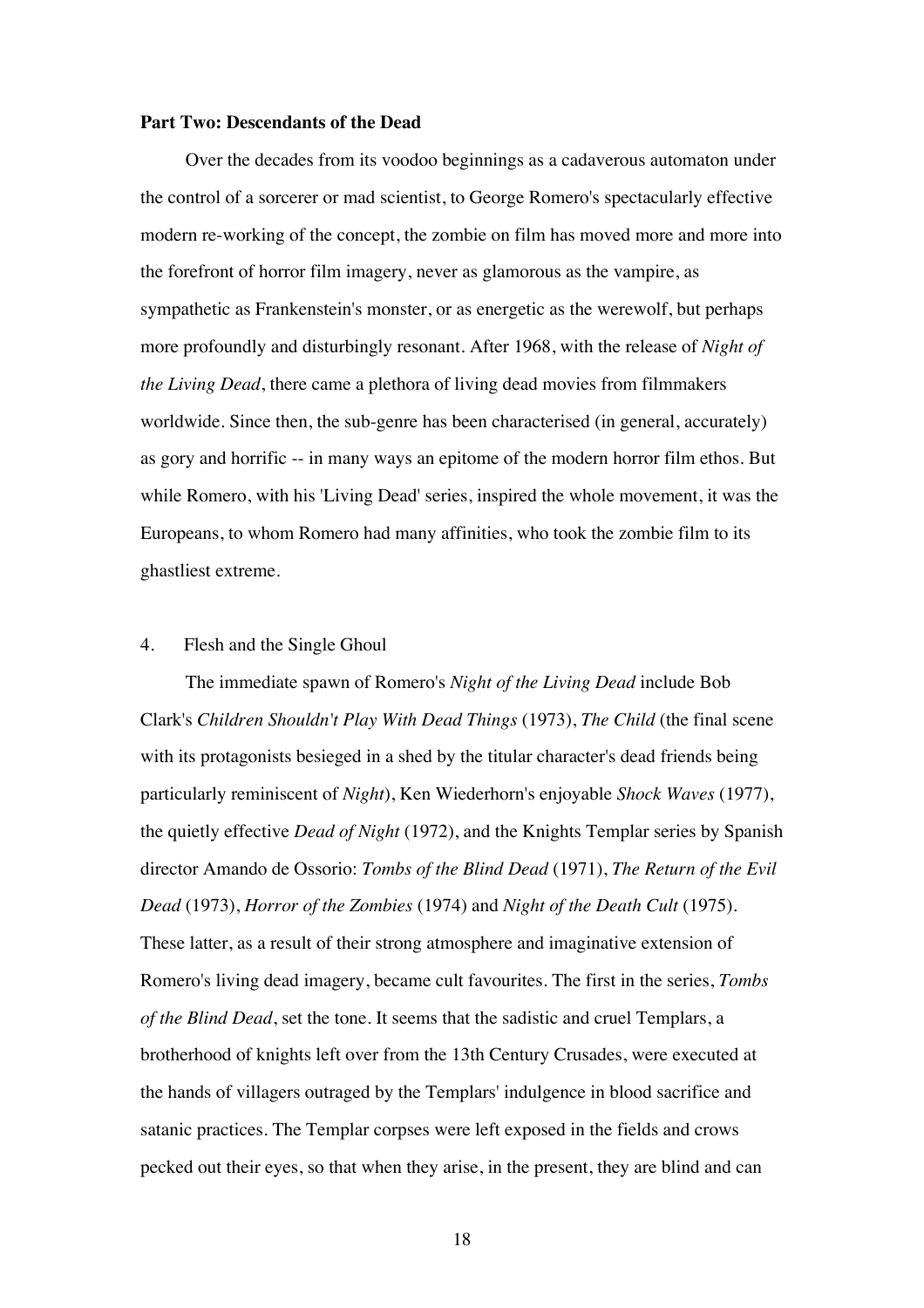therefore be eluded if you are very quiet. Screams and frantic breathing, however, attract them like moths to flame. A number of young people, embroiled in a sexual tangle, become the target of the living dead Templars, which shamble in grim detail through fog and darkness, draining their victims of blood. Effective scenes -- such as the mouldering dead clawing out of their tombs, or groping around buildings in search of terrified victims -- make up for some clumsiness in the acting and the story itself. The film's sexual subtext has often been remarked upon; it is as though the dead Templars have been awakened as a punishment for sexual desire. In the end, they emerge from the train on which the sole remaining protagonist has taken refuge, "to spread the scourge of puritanism across the rest of the world", as Phil Hardy puts it.

Where the action of the first film is concentrated around the site of the Templar's demise -- an abandoned settlement -- and on the hapless souls who stumble into it, the sequel, *Return of the Evil Dead*, widens somewhat, as the Templar zombies attack a nearby village and systematically slaughter its inhabitants. There is more death and less lyricism, but the basic effects are the same, as the Templar's move about slowly, people scream and draw their attention, and the inevitable bloodshed takes place. Both are entertaining and often suspenseful. Two more sequels followed.

One the best known of the immediate post-*Night* zombie films is *The Living Dead at the Manchester Morgue* (1974), made by Jorge Grau and filmed on location in England. It features a scientifically induced zombie plague and ups the ante on gore and paranoia. The police become more threatening villains than the living dead, and the film places audience sympathy with the zombies in the person of the main protagonist, who becomes one of them after he is shot by a vengeful cop. This is a competent and effective thriller, which has become something of a cult favourite.

It was, however, *Dawn of the Dead* that brought on the most spectacular zombie craze, with an army of cannibalistic living dead coming out of Italy, trailing grue and violence at an unprecedented level. Though not for everyone, Lucio Fulci's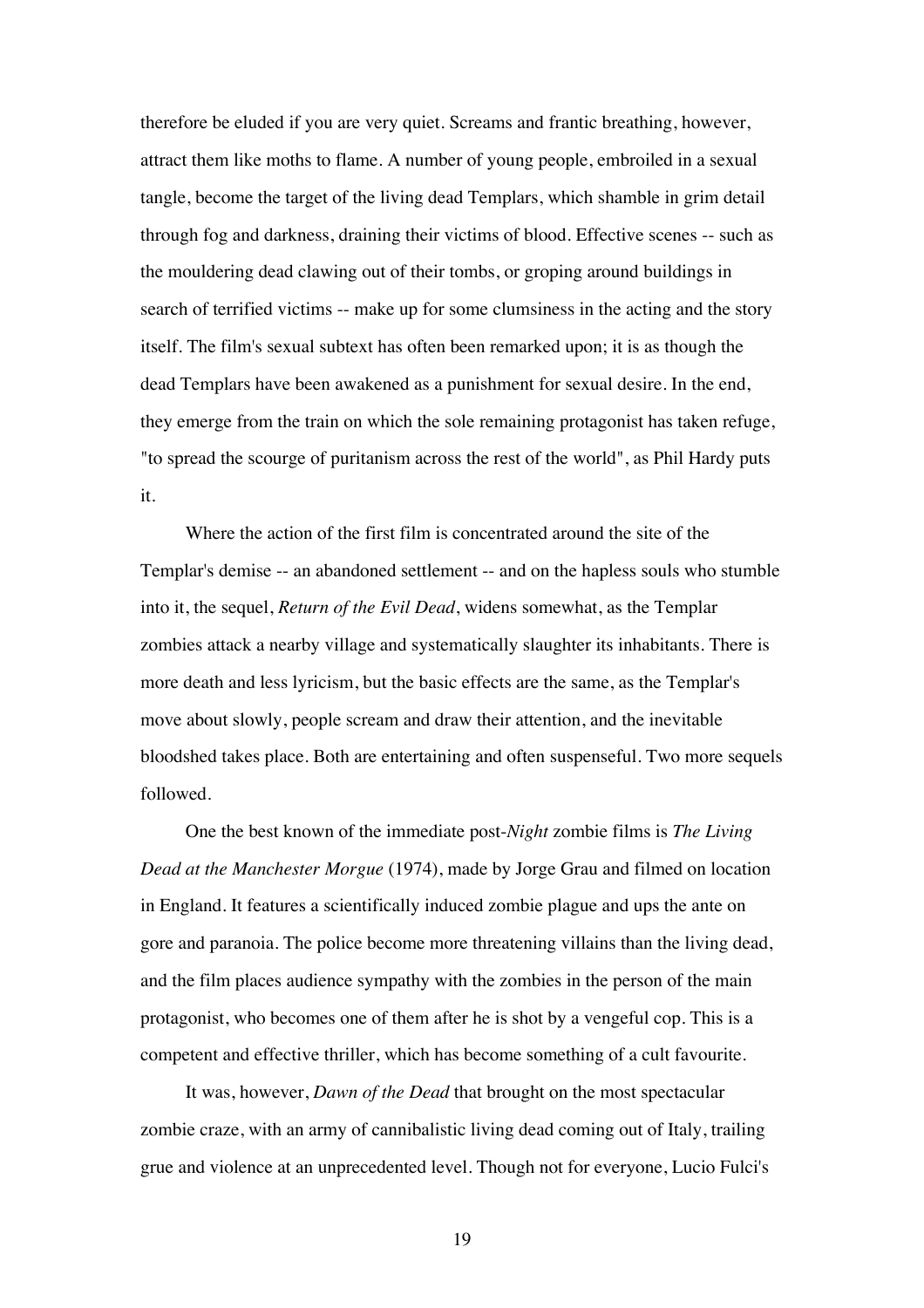films are the best of them; they were very popular, despite censorship regimes that often turned his gruesomely explicit scenes into incomprehensible non-sequiturs. Even in the face of such artistic interference, Fulci became known as the 'zombie king' and the films, already owing much to Romero, themselves inspired many imitations. Despite their obvious derivation, Fulci's films cannot simply be dismissed as rip-offs of Romero. They have a definite style and ambience of their own.

The first was *Zombie Flesh Eaters* (1979). Known as well as *Zombie 2* (*Dawn of the Dead* being sometimes known as *Zombie*), *Zombie Flesh Eaters* begins with an atmospheric sequence in which an apparently deserted yacht enters New York Harbour. Police investigate and find themselves under attack by a bloodied, cannibalistic zombie. One thing leads to another and soon the daughter of the yacht's owner (Tia Farrow) and a journalist after a story (David Warbeck) arrive on a south sea island in search of answers. There they and a helpful American couple meet a doctor engaged in studying a strange malady that causes the newly dead to rise from their graves and kill the living. Menaced by a growing number of the living dead, the group fights for survival, some of them in the end escaping back to New York. Unfortunately, when they get there, they find that the original zombie from the first scene has infected others and now the Big Apple is completely overrun. There is a final scene in which we see a large number of shambling dead heading along the Brooklyn Bridge toward, presumably, fresh meat.

There are many excellent scenes in this film. As well as the opening sequence, highlights include an underwater fracas between a zombie and a shark, that infamous moment when the doctor's wife has her eye impaled on a splinter of wood (censored out in most available copies), several wonderful images of the dead staggering through deserted village streets, whipped by wind and flying sand, and the protagonists' final bloody stand in the hospital. Sometimes acting and/or dubbing become clumsy and it is hard to tell whether illogical plot glitches are faults of the original script or products of the censor's careless scissors (the film was heavily cut and in general only this badly scarred version has been available, though current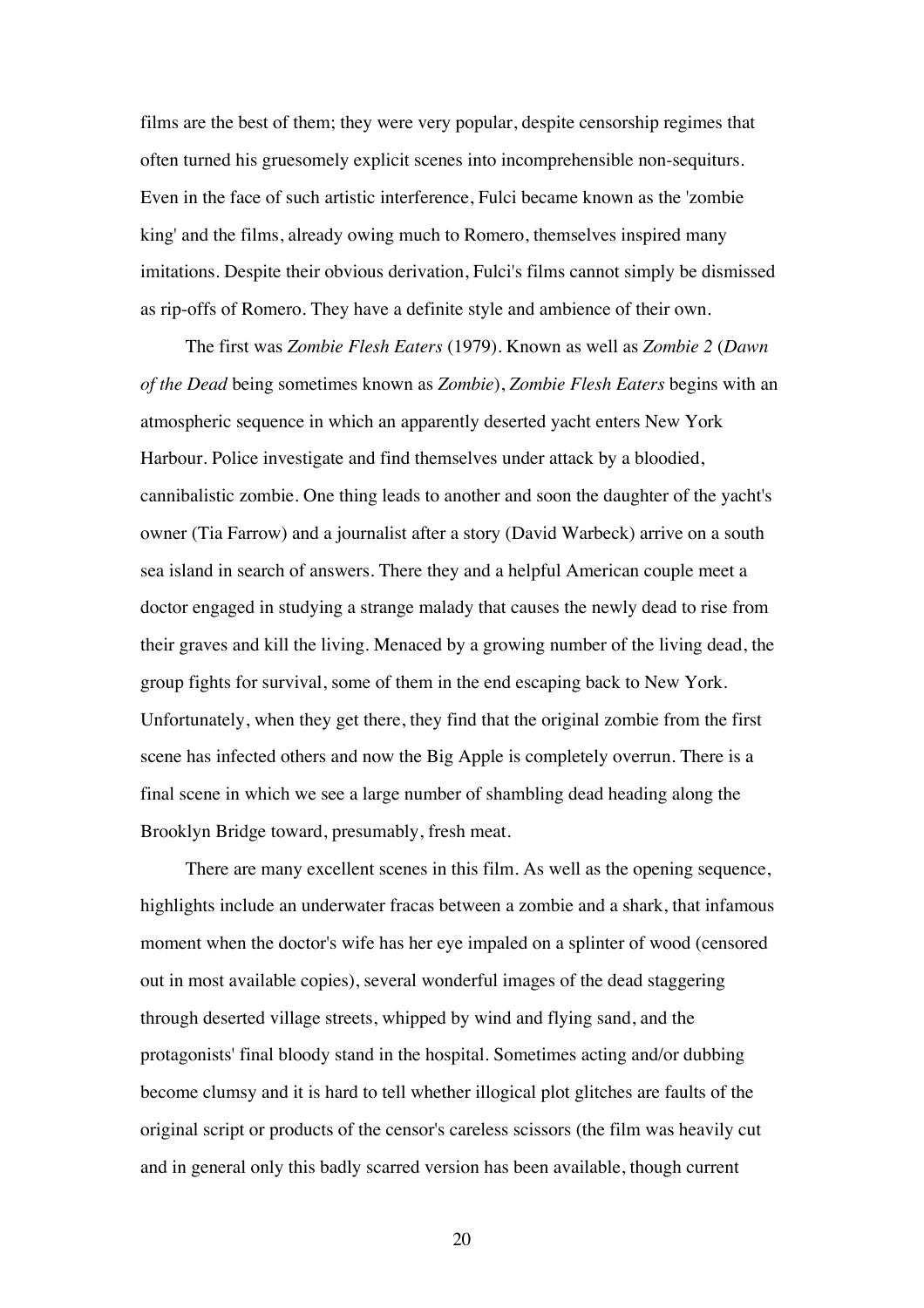DVD releases have rectified this problem). Seen in widescreen and in a less butchered version, the clumsiness and awkwardness largely disappears, and *Zombie Flesh Eaters* can be appreciated as a stylish and visually fascinating exploration of the living dead themes begun by Romero, exploiting its exotic locations and energetic SFX well and reveling in visceral horror. It remains a fascinating introduction to the blood-and-guts wonders of the Italian zombie film.

*City of the Living Dead* followed in 1980. Fulci's style is at its peak here, in a tale that begins with a priest whose suicide opens the gates of hell, releasing the dead upon the earth. Again, Fulci's almost lyrical Grand Guignol imagery lingers longest in the mind, its effect more important to the film than the logic of plot. A girl, mesmerised, vomits up her own guts; another victim has his skull drilled -- in one side out the other; in one remarkable scene a door is blown open and the protagonists are covered by a cloud of maggots. Such examples indicate the level of physical tolerance required to watch this film. But Fulci's creation of intense visual imagery and his use of a sort of modern gothic intensity make *City of the Living Dead* and *Zombie Flesh Eaters* horror classics.

The final two films in Fulci's zombie sequence were released in 1981. *The Beyond* is set in Louisiana and centres around a woman who has inherited an old hotel, which she plans to renovate and re-open to the public. Unfortunately for her, the hotel happens to house one of the gates of hell and things get very nasty -- with masses of zombies running rampant through hospital corridors and dark cellars - before the end places the main characters (including veteran Fulci zombie hunter David Warbeck), and the viewer, in the landscape of hell itself. Again, *The Beyond* is a determinedly visual, illogical and frequently gruesome experience, and takes the viewer along paths where filmmakers are usually loathe to tread.

*The House By the Cemetery* is different from Fulci's other zombie epics - closer, more intimate, in many ways more traditional. There is only one zombie, and it inhabits a tomb beneath an old haunted house. The first half of the film is rather like a ghost story, full of a combined Italian-American gothic with overtones of Lovecraft.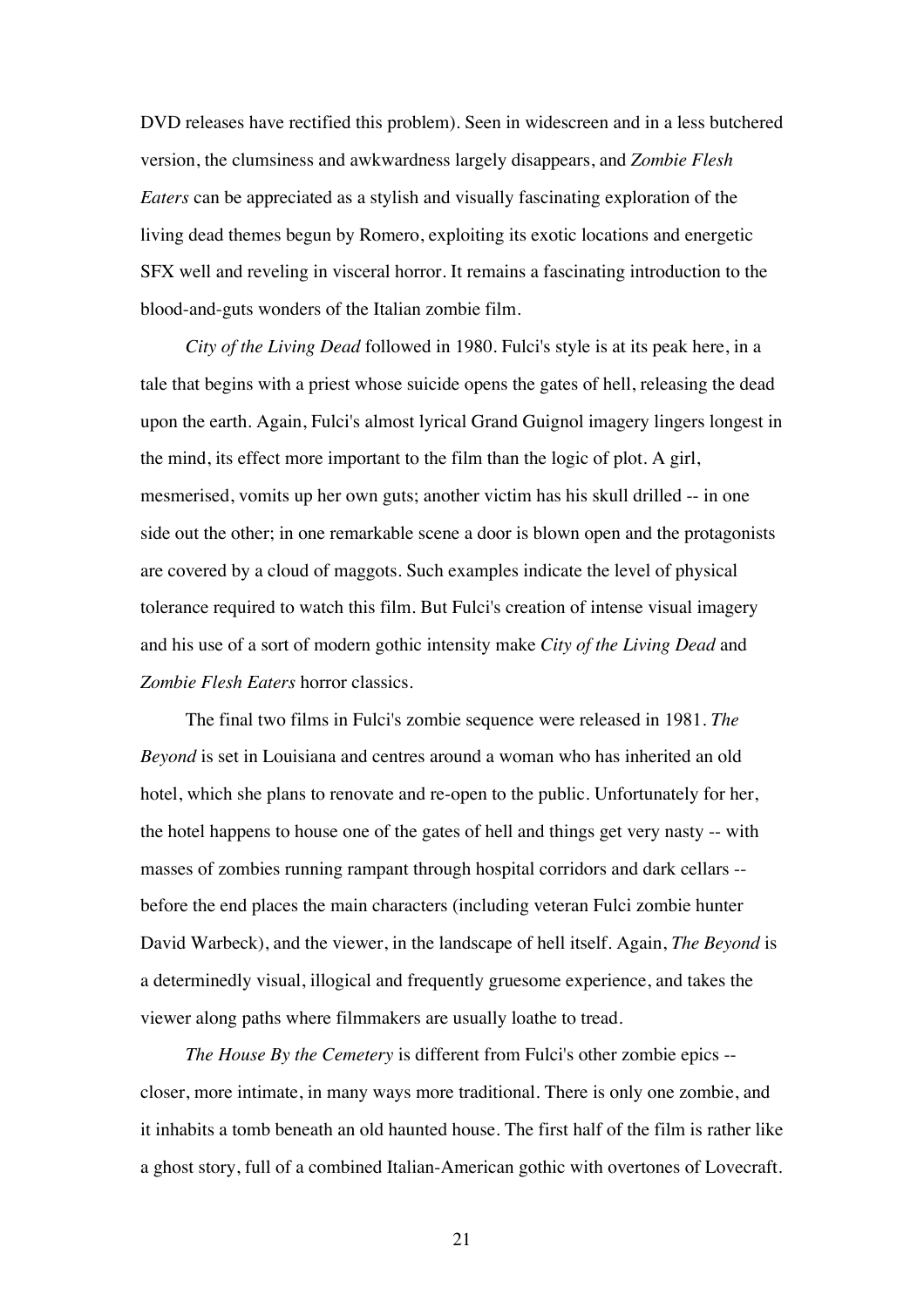But the second half is pure Fulci -- gruesome murders, violent action and a superbly designed zombie who carves up his victims with almost anatomical precision. The scene where the zombie's stomach is slit open, to spew forth a viscous mixture of blood, guts and maggots, is certainly the genuine Fulci article.

After Fulci, the rest are pretty well anticlimactic, if strident. *Zombi Holocaust* was released in 1980 (it was a popular year for zombies) and is a mediocre effort at best. Some scenes work well and linger in the mind -- most of the film however is awkward and unimaginative, as it spins its tale of zombies in the jungles of wherever the hell it's supposed to be. With its mad doctor (an alternative title is *Dr Butcher M.D.*) and ritualistic trimmings, *Holocaust* plays the older voodoo-zombie themes, but it belongs nevertheless to the post-*Night* strain of living dead films, its zombies being bloody, cannibalistic and the heralds of an incipient apocalypse.

However, though *Zombi Holocaust* is not a great film, nor even a very good one, it is not the pits. That honour must be left for the likes of *Night of the Zombies* (1981), also known as *Zombie Creeping Flesh*. This film, directed by Bruno Mattei under the pseudonym Vincent Dawn, is a totally inept, loathsome and mindless effort, redeemed only by the fact that it is so unintentionally funny. It tells of an accident in a secret experimental laboratory in New Guinea. US scientists (we finally discover) are working on a gas which will make native peoples revert to cannibalism, thus providing an answer to problems of overpopulation. Unfortunately, an accidental leakage causes a plague of zombies to overrun the country, the first being, would you believe, a zombie rat. This provokes laughable speeches in an oddly constituted UN, umpteen disembowellings, endless scenes of zombies having their brains blown out ("Shoot for the head!"), incongruous nature-documentary footage, gratuitous nudity, military types (including one who dies at the hands of a zombie after dancing in the besieged supply room in a tutu!), lots of really bad acting, and a climactic scene in which a zombie rips out the heroine's tongue, inserts its fingers in her mouth and, in close-up, pokes out her eyes from the inside. A gross film, and badly done to boot.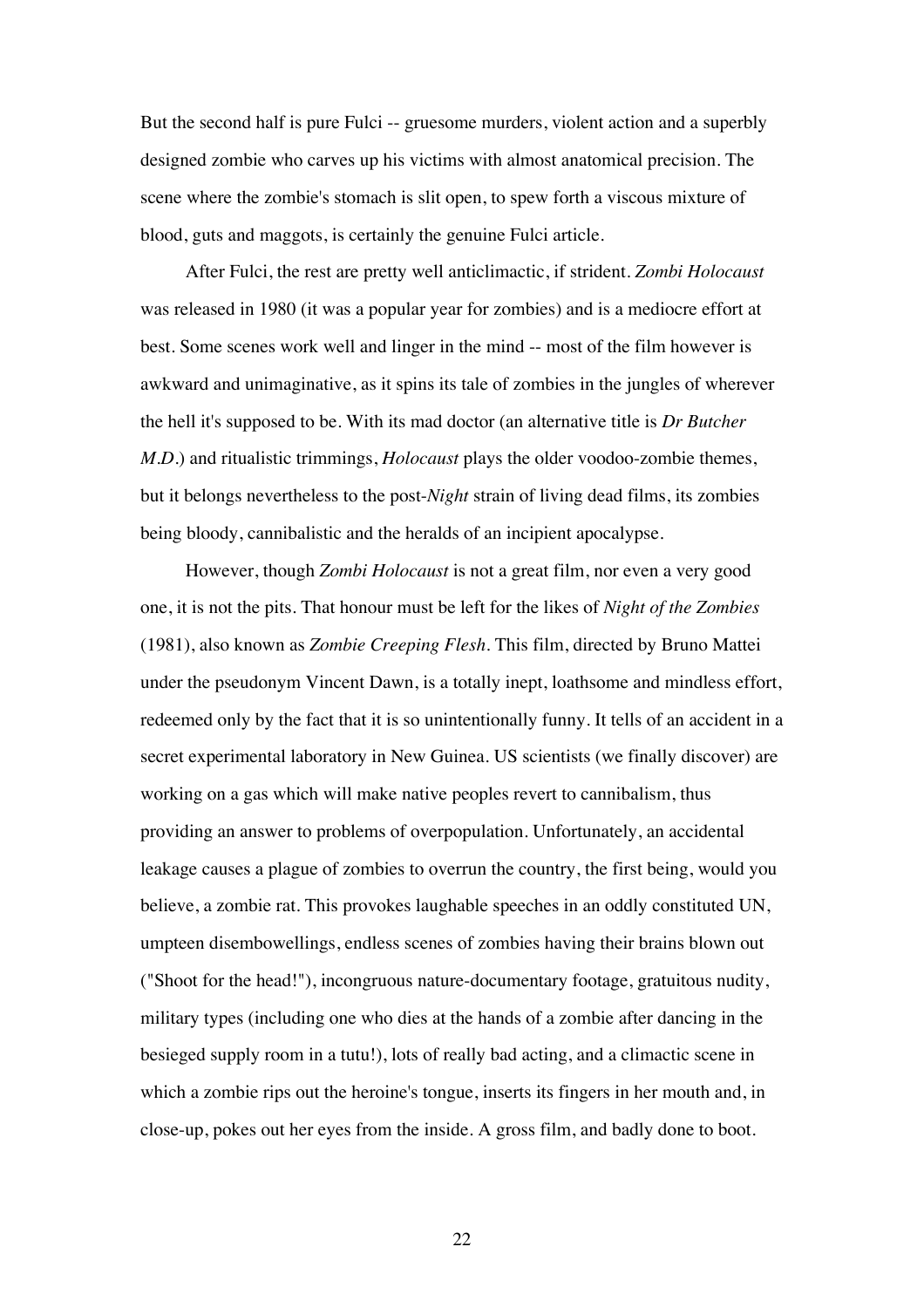People who write articles on zombie movies are surely the only ones who should be required to watch this stuff, in expiation for their sins.

Mind you, the already-mentioned *Curse of the Screaming Dead* (also 1979) makes *Night of the Zombies* look like a masterpiece -- mainly because it's boring, as well as inept. If you don't believe me, watch it sometime, though not if you're feeling at all jaded. It might be the last straw. The big question it raises is: given that someone has been silly enough make such a film, why the hell would anyone bother to bring it out on video?

Fulci himself staged his own anticlimax to *Zombie Flesh Eaters* in 1989 with *Zombie 3* -- though perhaps we should blame Bruno Mattei, who is rumoured to have been the actual director, despite the credits. *Zombie 3* has the usual elements: bacteriological disaster, the military, exploding heads, blood-and-guts and an apocalyptic undercurrent -- not to mention zombie sea gulls, a zombie head that attacks from within a fridge, and a living dead birth. Fulci has bemoaned the film in interviews.

But thankfully such disasters as these are not the end of the story. One wouldn't want *Night of the Zombies* (or *Curse of the Screaming Dead* or *Erotic Night of the Living Dead* or *Nightmare City* or *Toxic Zombies* or any other of the amateurish atrocities that cost almost nothing, and no expenditure of talent, to make) to be the considered the culmination of the tradition instituted by Romero.

In 2002, Paul Anderson's *Resident Evil* was released to cinemas (which is, in Australia at least, a remarkable feat for a zombie flick). Though no classic and not particularly original, I felt that the German/Canadian co-production was handled with sufficient competence, and generated sufficient energy, to overcome its 'blockbuster' aspirations. Taken on its own terms, it works.

The publicity and upmarket release that *Resident Evil* received were no doubt due to the fact that it was based on a popular computer game. This aspect of its ancestry certainly shows; the plot is minimal, confined largely to a linear journey through the bowels of a vast research facility, as the central character (the player?),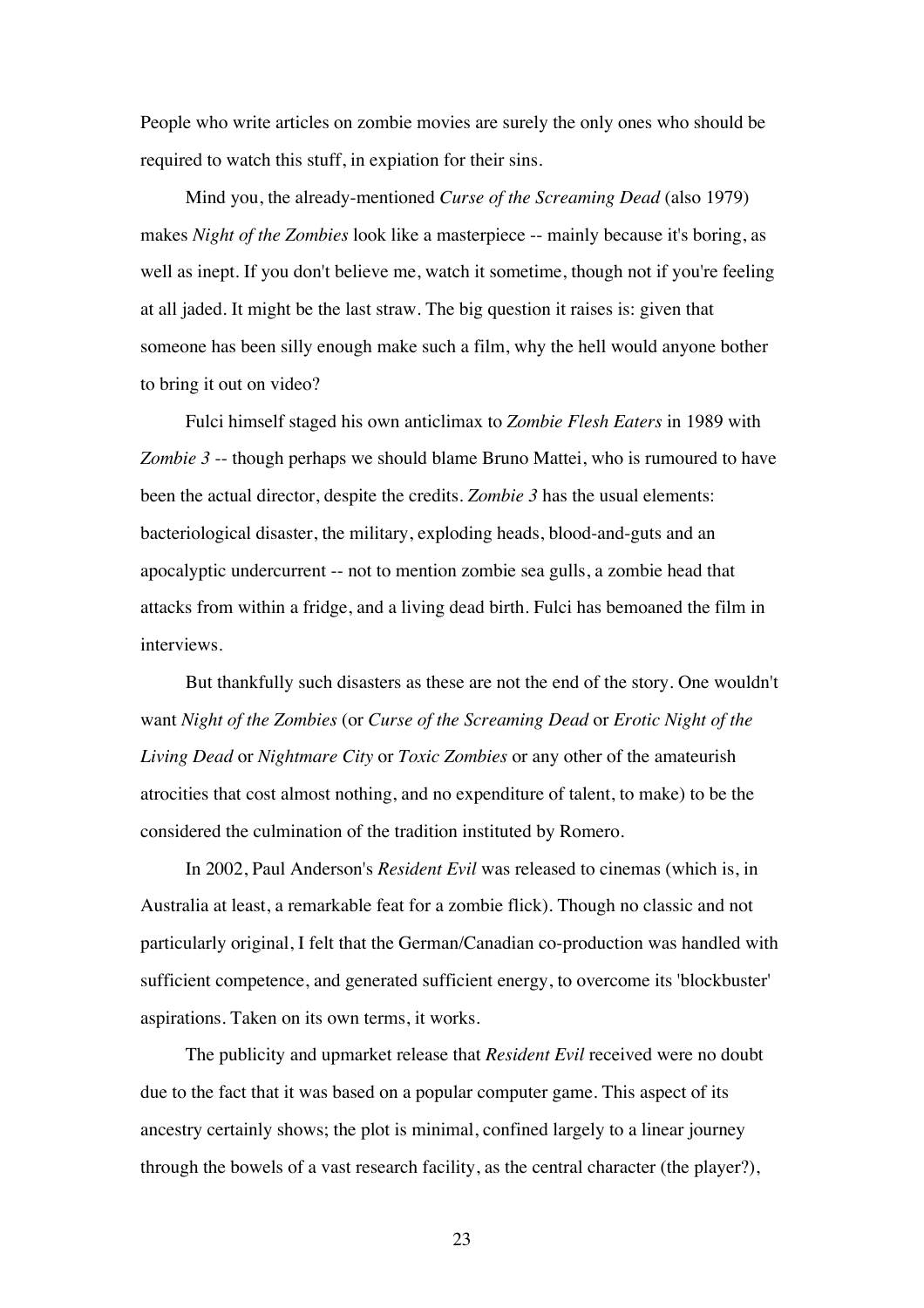portrayed by Mila Jovovich, tries firstly to survive and then to find out what's going on. What she discovers is a sinister and illegal corporate experiment in genetic tinkering, which has resulted in the release of a deadly virus. This bio-weapon causes the dead to be re-animated, and, once on the move, the dead, of course, are very hungry. Our heroes – a group of military types who have come to 'handle things' – are soon the main course on the menu and the result is a running battle with rapacious dead, a psychotic security AI and the monstrous spawn of an earlier, failed experiment.

Yet though the game aspect of the film dominates its structure, the other side of its ancestry is not hard to fathom. Rumour has it Romero himself was approached in the early developmental stages to direct the movie. He decided not to – but his influence remains. From the first entrance of the dead – shambling, distorted and snarlingly intent on taking a bite out of anything that moves – we know we're in Romero territory, and as the story continues and the zombies amass, the film takes us on a rollercoaster ride that manages to successfully fuse modern action-film aesthetics with Romeroesque imagery.

The loud and insistent heavy metal soundtrack, millennial technobabble and dynamic cinematography aside, *Resident Evil* is familiar living dead material, but not unwelcome for all that. The zombie business is handled well, some intriguing complications are added, and the characters (albeit two-dimensional) are sufficiently developed to involve us in their plight. On the whole I felt that the cynicism often associated with game-franchise filmmaking was mitigated, at the very least, by the respect for the 'living dead' sub-genre that the film displays. Even the apocalyptic imagery of the ending seems an appropriate homage to the Romero tradition, rather than simply a cynical invitation for us to anticipate an inevitable sequel.

## 5. The Vengeful Dead

Before venturing to examine the direct descendants of Romero's zombies, there is a tradition we have not yet looked at: the zombie as corporeal ghost. Visions of the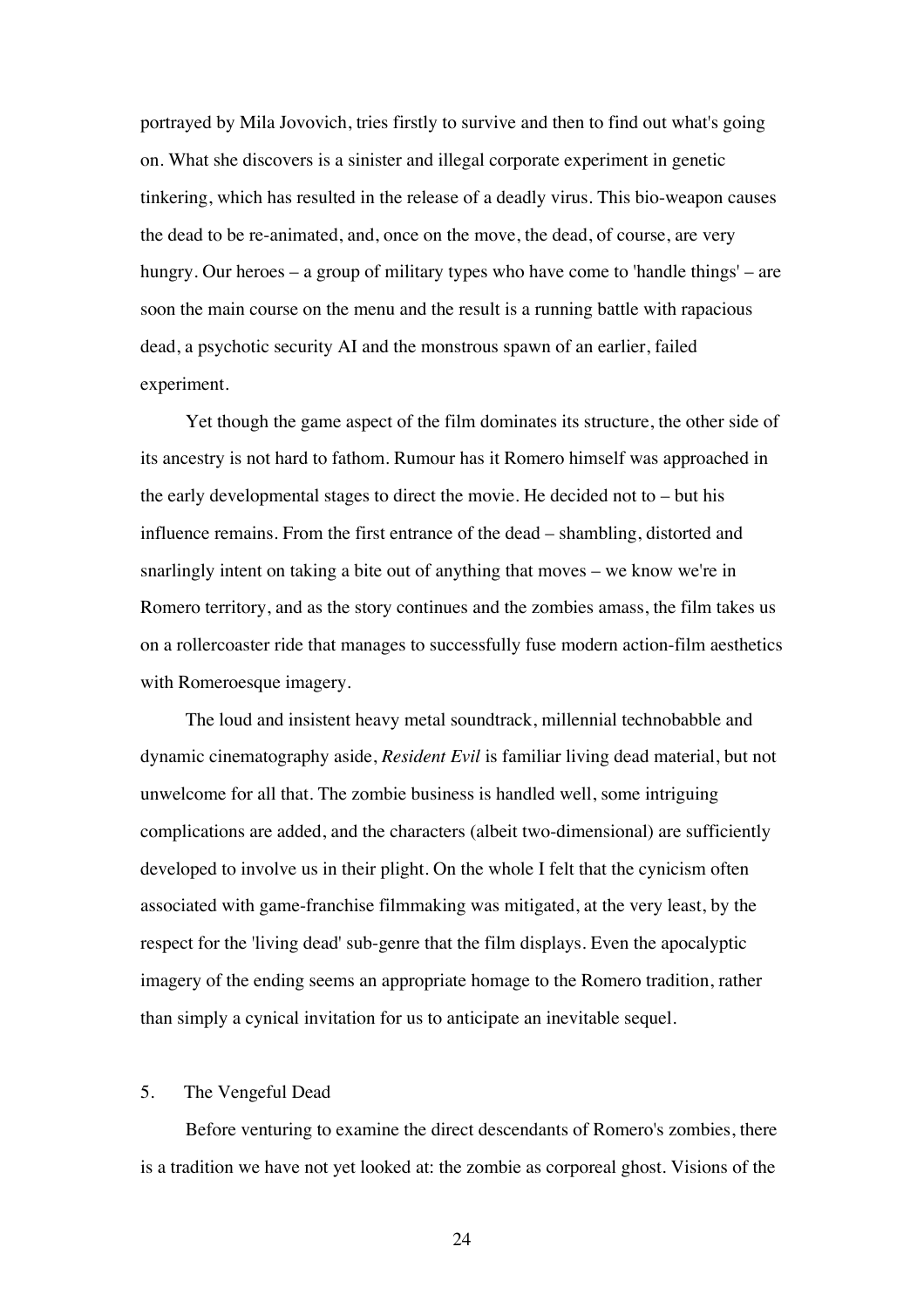walking dead as instruments of ghostly vengeance date from ancient times and have been fitfully present in the movies, most recently perhaps in the big-budget revenge film, *The Crow* and its sequels. The influence of Romero's living dead lies mainly in the type of violence they commit. These days zombies mutilate their victims horribly and their vengeance is more likely to have a degree of randomness which was not common in early days. But the real influence on these films was not Romero, but Herschell Gordon Lewis.

The tradition began early. In 1933, Boris Karloff starred in *The Ghoul*, playing an eccentric Egyptologist who wants to be buried with a priceless ancient jewel because he believes that he will gain immortality thereby. When the jewel is stolen from his tomb, the Egyptologist returns from the grave to reclaim it (though maybe he was just cataleptic, the script suggests). As the dead Egyptologist, Karloff wears effectively subtle make-up, a staring malevolence and an air that suggests his more famous role as Frankenstein's monster. He finally regains the jewel, mutilates himself before a statue of Anubis (which comes alive to claim the offered jewel), and then dies again.

In *The Walking Dead* (1936), Karloff is required yet again to rise from the dead. This time he plays an ex-convict tried and executed for killing the judge who had originally sent him to prison. But he has been framed by mobsters. A scientist, Frankenstein-like, restores him to life, whereupon, white-faced and spectral, he causes the mobsters who framed him to die (though he doesn't actually kill them himself). Karloff played a similar role in the effective *The Man They Could Not Hang* (1939), though in this one the returned executee is more directly malicious.

Years later, the same theme was still being played out in *Indestructible Man* (1956), again with a 'scientific' rationale attached to the business of raising the dead. Lon Chaney Jr plays an executed murderer (Butcher Benton) who has been betrayed by his fellow criminals. A scientist experiments on his newly dead corpse and inadvertently brings him back to life. Made super-strong and impervious to bullets through the electrical densification of his cellular structure, he seeks vengeance and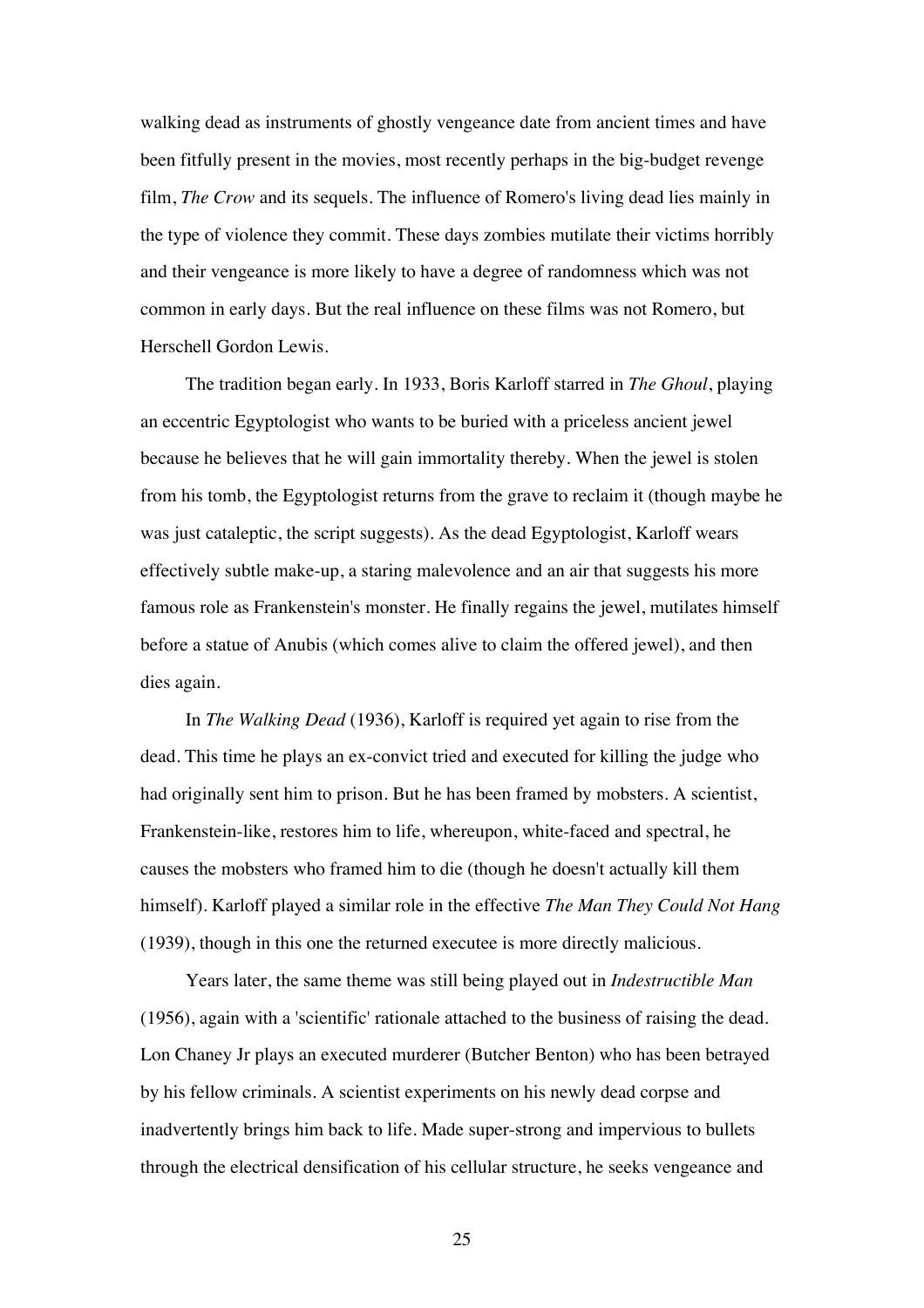the money he'd hidden away before being captured and framed. Here, the returnee's zombie-like invulnerability is given a scientific veneer, though the logic of it is so impenetrable it may as well be voodoo.

Such living dead nurse an understandable resentment toward the living, but typically their vengeance is restricted to those who have violated their sleep or caused their unjust death. Similarly, in one of the stories contained in the anthology movie *Tales from the Crypt* (1972), Peter Cushing plays an eccentric old man who is cruelly driven to his death by a malicious neighbour. He returns in a state of decay, face gaunt and wrinkled, clothes covered in grave-dirt, to express his displeasure in a direct show of violence -- that is, ripping out his tormentor's heart. In *Creepshow* (1985) -- another homage to horror comics -- vengeance becomes even gorier as an angry father, dead, returns in an advanced state of decomposition and ironically creates a designer birthday cake out of his wicked daughter's head.

The zombie of *Dead of Night* (1972), on the other hand, doesn't realise he's dead. His motivations are not vengeful, but he is very like a corporeal spirit, returning plaintively to the place where he once belonged, which now exists for him only as part of another life. An army vet (a Vietnam War victim, no doubt), presumed dead, returns to his family, but grimly changed. He doesn't understand the changes himself, but it soon becomes clear that his insatiable thirst for blood is the only thing that stops him from decaying. In the end, decay occurs and he becomes a ravaging monster. Also known as *Deathdream*, the film is an effective metaphor for the problems of readjustment suffered by returning soldiers, and the spiritual impoverishment brought about by war. Moreover, it paints a grim picture of family life, underlining the tensions and deep divisions that were always there.

In a similar vein, Jean Rollin's lyrical and perhaps atypically potent film, *The Living Dead Girl* (1982), has a beautiful young woman return from death without knowing she is dead. Brought back by a toxic spill, she moves zombie-like through the catacombs and then her old home (which is being sold), killing bloodily whomever she comes across and slowly regaining her memory. She eventually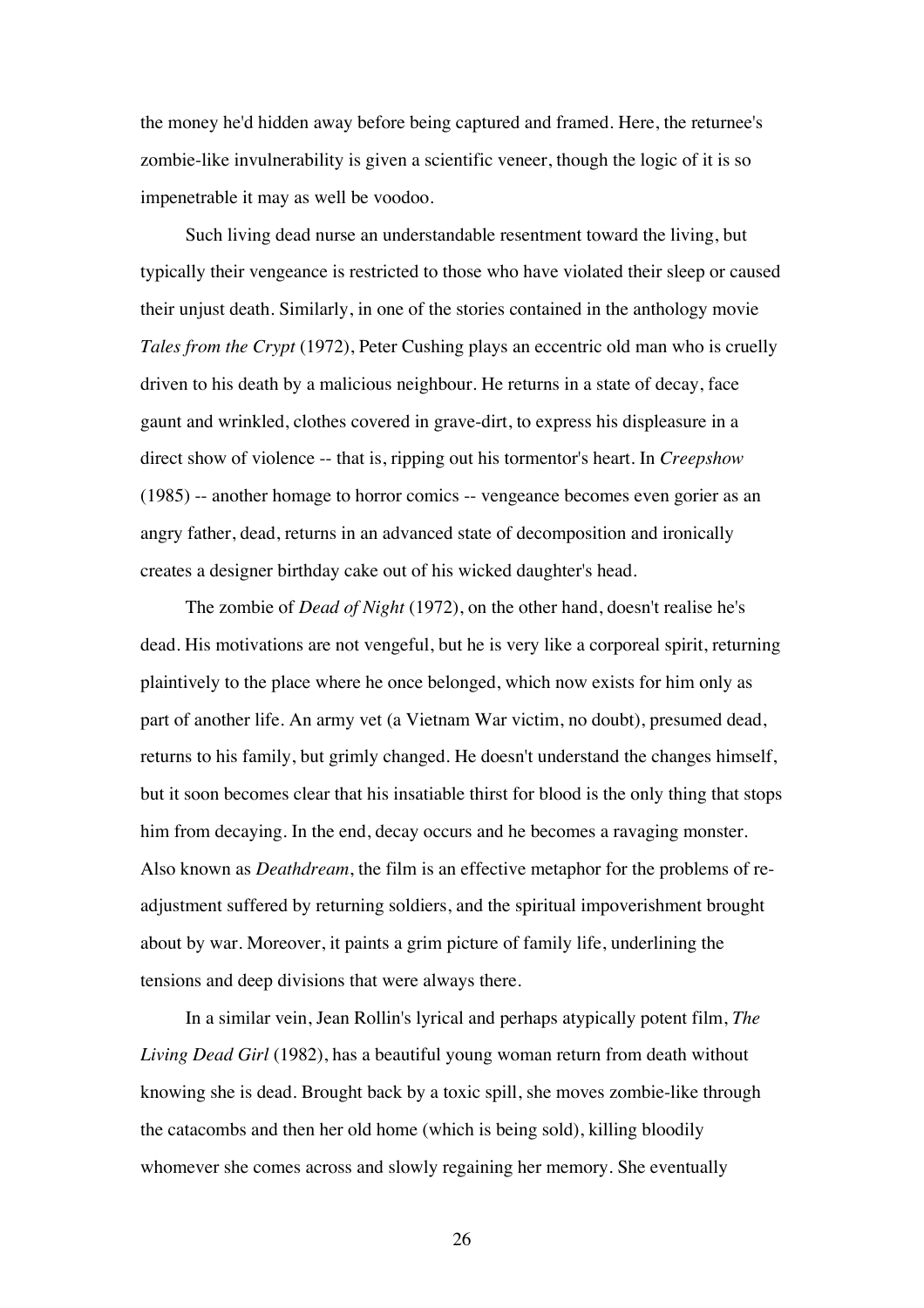remembers, and meets up with, a childhood friend, who tries to restore her to life. The friend's obsession, in fact, proves as deadly as the dead girl's need for blood. But in the end the girl remembers that she is dead, and unable to resist her own bloody impulses, is inevitably lead toward death once more. The overall tone is one of tragedy, and though the film was cheaply made, its dreamy poetry dominates over the lack of plot and produces an effective piece of cinema.

Jesus Franco's *Virgin Among the Living Dead* (Une Vierge Chez Les Morts Vivants, 1971) is closer to being a ghost story than a zombie story. The living dead inhabiting Montserratt Castle are solid and fleshy enough (especially the women), 'ice-cold' and with peculiar habits, but they do not shamble about and only one, who is described as 'a little mad, that's all' does any killing. Meanwhile they play the piano, smoke, perform various ritualistic acts and 'play' with the main character's virginity. The virgin of the title arrives at her family home after the death of the father she had never met. Once there she is subjected to various oddities, including a visitation from her hanged father, who eventually makes it clear that 'the Queen of Darkness' is after her. In the end she is joined with her dead relatives -- the bloodline closed forever. The film has a strange, surrealist feel, as well as the unselfconscious nudity typical of the director, but little bloodiness (though plenty of suggestive perversity).

In Mario Bava's *Baron Blood* (1972), the titular character is re-called from death by his last-remaining descendant, who foolishly chants magic words from a witch's parchment as part of the playful seduction of a blonde, mini-skirted architect's assistant (played by Bava favourite, Elke Sommer). The semi-decayed Baron, who had a weakness for torture (which was why he was killed in the first place), resumes his favourite occupation, especially targeting developers who are in the process of converting his castle-cum-torture emporium into a hotel for tourists. The film contains several excellent sequences, such as the Baron's relentless pursuit of Ms Sommer through fog-shrouded streets, though on the whole *Baron Blood* is more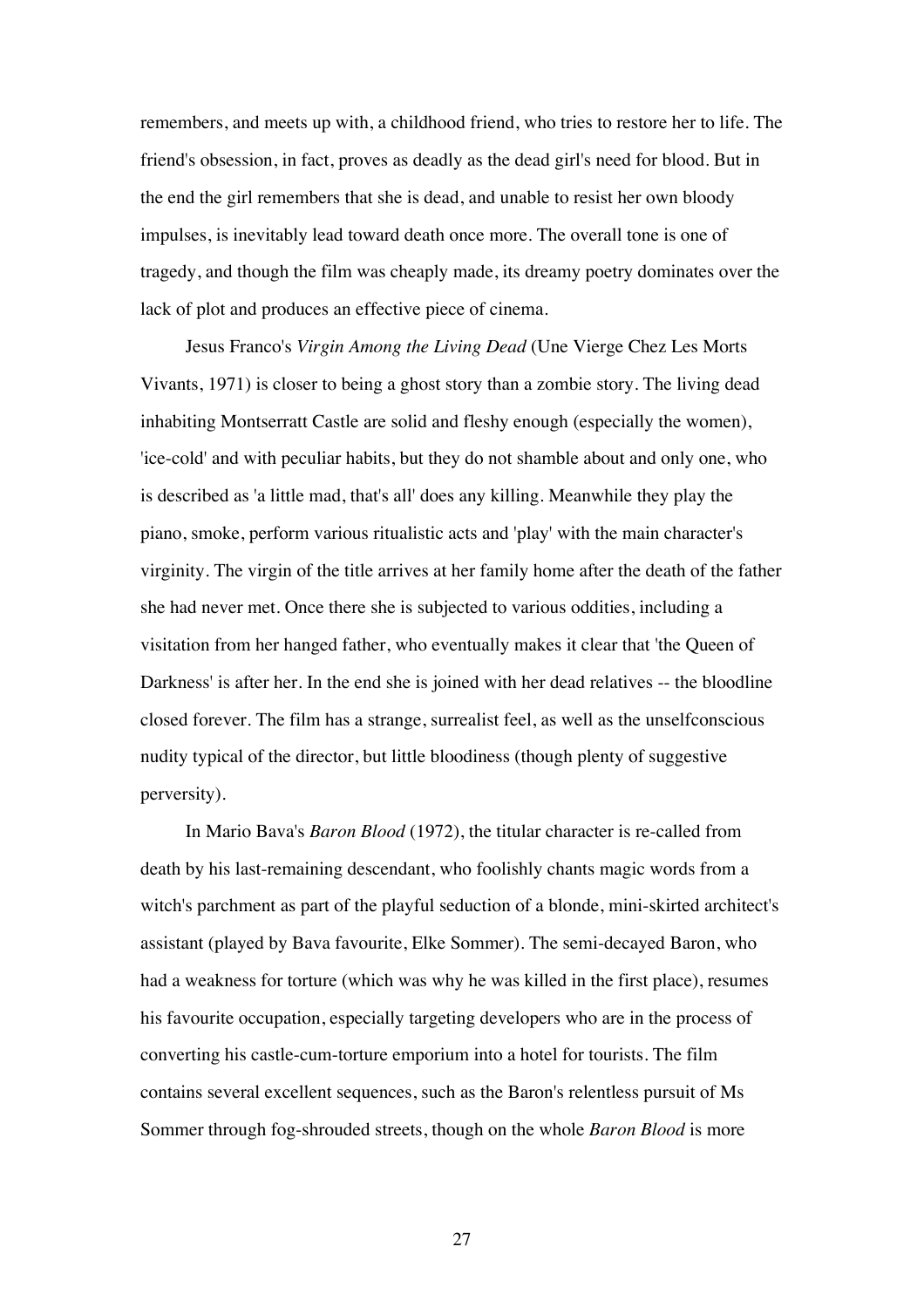conventional, and less atmospherically coherent, than the Italian maestro's best work. Nevertheless, it is an effective thriller.

In the 1960s, exploitation film director Herschell Gordon Lewis laid the groundwork, with films like *Blood Feast* (1963) and *2,000 Maniacs* (1964), for the sub-genre that was to become known as the 'slasher' film. Bloody murder, and lots of it, is the main ingredient of this sub-species. The slaughter is usually perpetrated by a maniac who remains fairly anonymous, but insists on doing very nasty things to anyone at all, but especially nubile young ladies. The tradition began in earnest with Bava's *Bay of Blood* (1971), otherwise known as *Twitch of the Death Nerve* -- the seminal 'slasher' film. 1978 saw the release of the best of the US 'slasher' classics -- *Halloween*, directed by John Carpenter, in which lunatic Michael Myers returns on Halloween night, face covered in a mask, to revenge himself on his relatives (and anyone else who gets in the way). Sequels followed.

In 1980, one of the most prominent (though hardly the best) of these slasher films made a killing at the box-office, proving very popular with the teen set in particular. *Friday the 13th*, directed by Sean S. Cunningham, tells the story of a number of young people in a holiday camp who are slaughtered in various inventively gruesome ways by a mysterious figure, later identified by a hockey mask. This killer turns out to be the mother of Jason Voorhees, who 'drowned' as a child while his teenage guardians made love on the shore. In subsequent movies, however, it is Jason himself who returns to avenge his ill-treatment on new generations of young campers. As the film's phenomenal box-office reception spawned *Friday the 13th II, III, IV, V, VI, VII* and *VIII*, Jason is depicted as a walking, slashing corpse, functioning purely as an engine of malice-driven violence. The need to 'resurrect' a popular villain for sequels seems to be the motivating force that energises Jason's dead flesh (and perhaps rivalry with the more supernatural doings of Freddy Krueger). This phenomenon recurs in other slasher films that became series -- such as the *Halloween* series, in which the real status of Michael Myers, *vis a vis* being alive, became increasingly ambiguous as the movies proliferated. Such 'zombifying' of the murderer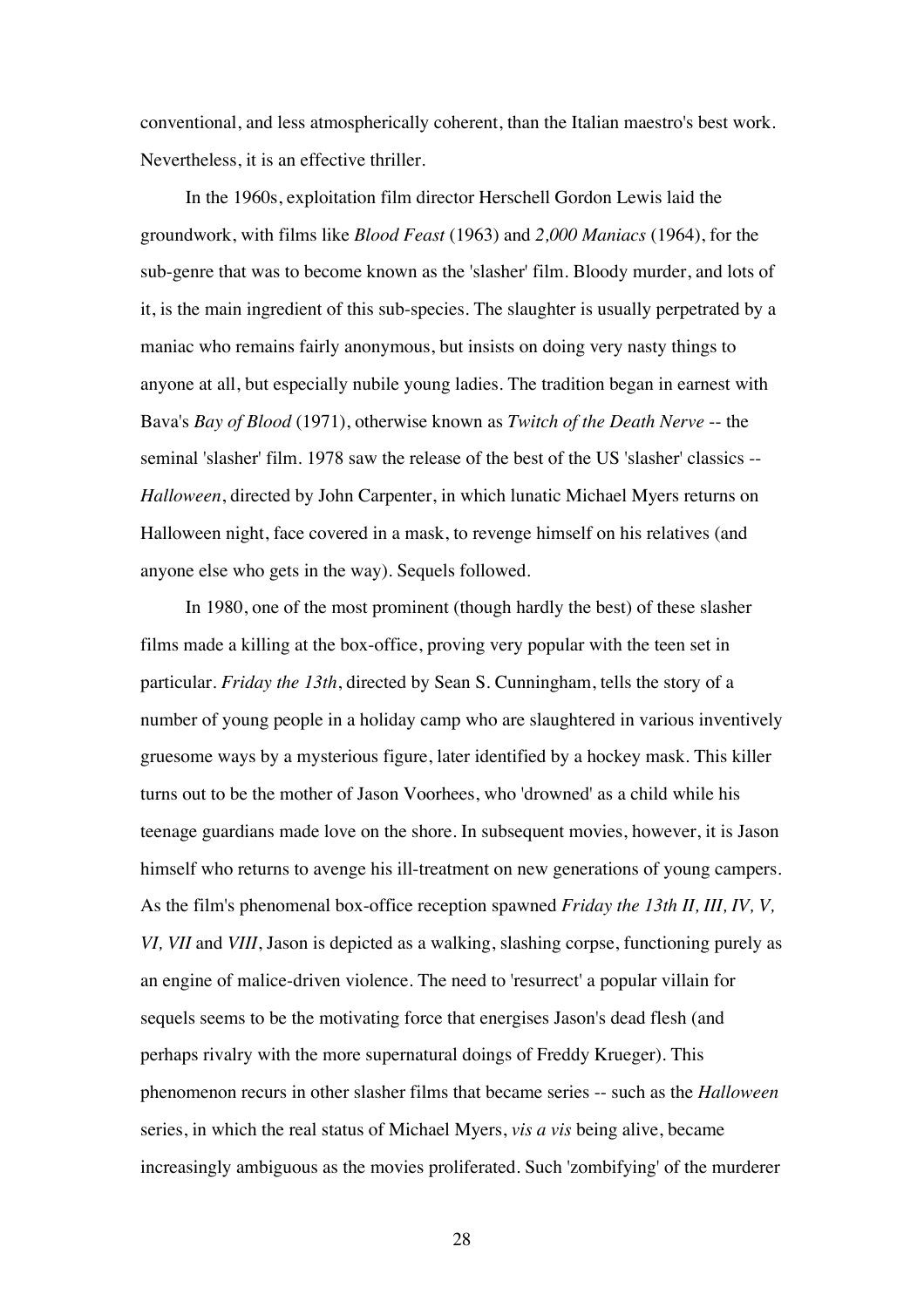happens even though in essence the slasher film is about human, 'naturalistic' maniacs.

*Friday the 13th VI: Jason Lives* (1986) is an excellent example of the serial slasher as walking corpse, as well as being, in my opinion, the best of the series. It begins with an obsessed young man returning to Jason's grave, determined to lay his own restless inner ghosts by assuring himself that Jason is in fact dead. Unfortunately, when he digs up the body (which is rotten and crawling with maggots), a bolt of lightning from the heavens strikes Jason and the corpse rises to once again pursue its career of ripping out hearts, impaling hikers and mutilating young people. Jason stalks relentlessly through the film, unspeaking, violent and single-minded, making a beeline from his grave to the cabins which were the scene of his original distress. In this film, for the first time, he is unambiguously a supernatural being.

Jason remains a vengeful zombie for the next few films, though by the latest and, so they say, last -- *Jason Goes to Hell: The Final Friday*(1993) -- his 'living dead' status has developed into a ghostly ability to survive even the destruction of his flesh. In the first scene, an FBI hit-squad traps him and blows him to smithereens. But his heart, still pumping away, is compulsively eaten by the coroner, who then 'becomes' the dead maniac: strong, deadly and unkillable -- in short, a zombie. However, the bodies Jason possesses cannot hold him for long or they begin to disintegrate. Mimicking the insect-like alien of *The Hidden* (1987), Jason's heart passes from one mouth to another in a sort of pseudo-sexual act, each new victim becoming a Jason-zombie. Finally Jason himself (tattered clothes and all) is re-born through the corpse of his sister, only to be sent to hell by the one person able to do so -- another Voorhees, in this case his niece. It's all quite bizarre, with spectacular SFX barely hiding the sameness of it all. Much better than most of its predecessors, *Jason Goes To Hell* is a fair end to a very patchy series.

What does it all mean? Well, overall, like Ossorio's Knights Templar films, the message of *Friday the 13th* and its offspring seems to be that sex is bad and you'll die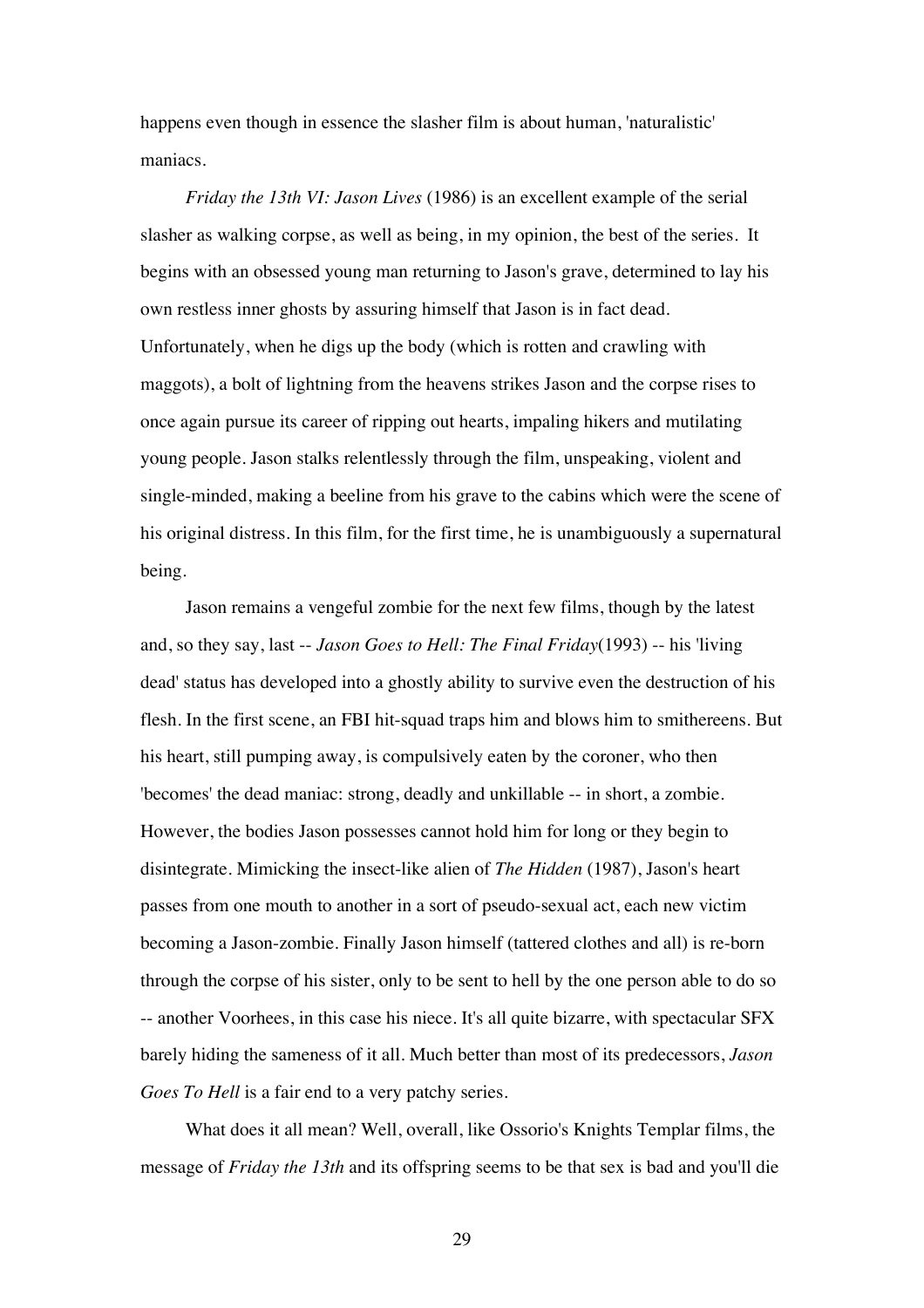if you enjoy it. Certainly a high proportion of the victims of Jason Voorhees are engaging in some sort of sexual interaction when they meet their nasty ends. Is this a kind of AIDS metaphor? Probably there's also an underlying message from the resentful adult world that being young might be fun, but as we're past all that ourselves, we're going to make you too nervous to enjoy it!

The *Maniac Cop* films, directed by William Lustig, are also influenced by 'slasher' movies, though the victims are not young people in particular. Like Jason, however, Officer Matt Cordell's desire for revenge goes beyond those individuals responsible for his death, to point up a wider-ranging social responsibility. Cordell is a honest cop whose honesty makes him the target of dishonest cops. He is framed by them and sent to prison. This is virtually a death sentence, of course, as the prisoners turn on him and stab him in the showers. But is he really dead? Suddenly there's a rogue cop on the loose, murdering those the police are sworn to protect; hence, Cordell's vengeance extends to the very concept of law-and-order itself. New York is gripped by panic. Cops die, as well the public, as Cordell's sights are set on the upper echelons of the force. In the first movie, we are merely uncertain whether or not Cordell is alive -- maybe he was not really dead when declared such by the prison mortician. By *Maniac Cop 2*, however, the ambiguity is gone. Cordell is seen as a dead man, out for revenge. Bullets do not stop him and his face becomes more and more death-like. There is much effective satire in the series, as well as some excellent action sequences. The films' offbeat qualities may perhaps be traced to the influence of Larry Cohen (writer/producer), whose own horror films are so effectively bizarre.

Vengeance is also the theme of films such as Armand Mastrioianni's *The Supernaturals* (1986) in which the corpses of Confederate soldiers rise up against a modern US army troop out on manoeuvres. Scenes of besieging zombies, this time on the site of an old battlefield, are reminiscent of *Night of the Living Dead*. The zombies lumbering about in the dark in the execrable *Curse of the Screaming Dead* were also dead Confederate soldiers, out for revenge against those who 'stole' their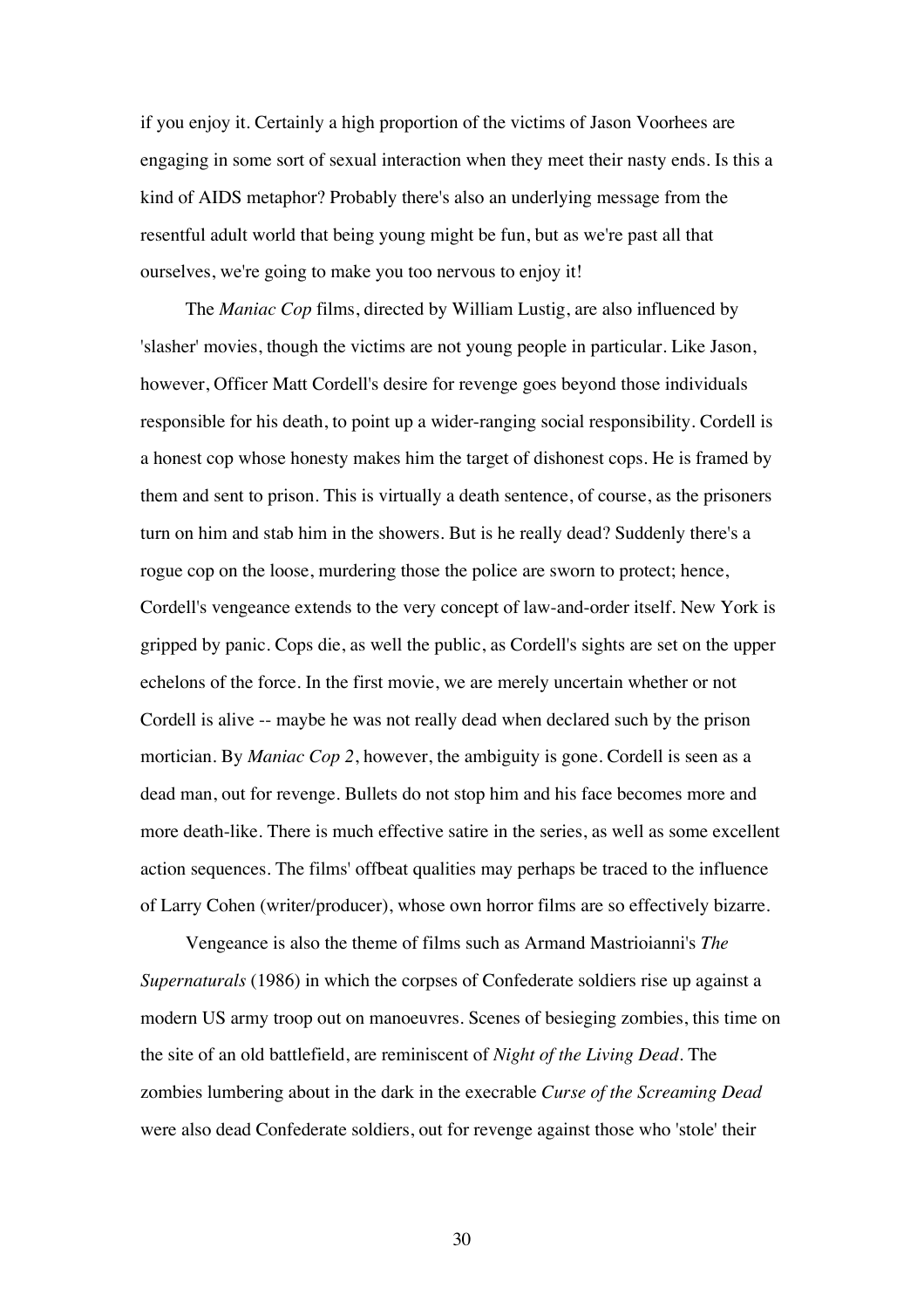memorabilia -- though Mastroianni's film is a great improvement, of course, even if no masterpiece.

*Shock Waves* (1977) concerns the members of an elite Nazi Death Corps, "not dead, not alive, but somewhere in between" -- who rise from their watery grave to kill the SS commander responsible for sending them to the bottom of the sea, as well as a group of tourists who have wandered by at the wrong moment. Don't you hate it when that happens? There are several effective scenes, especially those depicting the first awakening of the zombie corps -- the scuttled battleship appearing through fog and darkness, the dead rising from various bodies of water, faces wrinkled and grey, adorned in dark glasses and SS uniforms. There are some silly plot elements, too, and for a time the film seems to wander indecisively (like its zombies), but over all it is an enjoyable movie, quirky and atmospheric in a B-grade manner.

*Shock Waves* is one of several Nazi zombie movies, which form a small, independent thread within the sub-genre; others include *The Frozen Dead* (1967), *Lake of the Living Dead* (1980) and *The Treasure of the Living Dead* (1982). Such Nazi zombies carry a similar message to other zombie films where an evil group or individual from the past returns to create havoc in the present, such as those that feature Ossorio's living dead Knights Templar. The zombies are an effective metaphor for Shakespeare's "evil that men do" continuing to torment the living. Even more so, they are a reminder of the consequences of evil, which can afflict generations to follow -- a symbol, then, for psychological trauma.

Not to be left out, Australia has produced its own zombie revenge movie -- *Zombie Brigade* (1987). Aboriginal motifs, Romeroesque bloodlust and European guilt combine in a typical outback township setting, as the war-dead rise in response to developmental violation of the land. Here the zombies are restless Vietnam-war dead (ghoulish, pale-faced, lumbering) and salvation comes when the protagonists evoke the aid of a much less unpleasant class of war-dead, that is, diggers from the Second World War. Good dead (from a good war?) versus bad dead (from a bad war?). Interesting political agenda there, eh?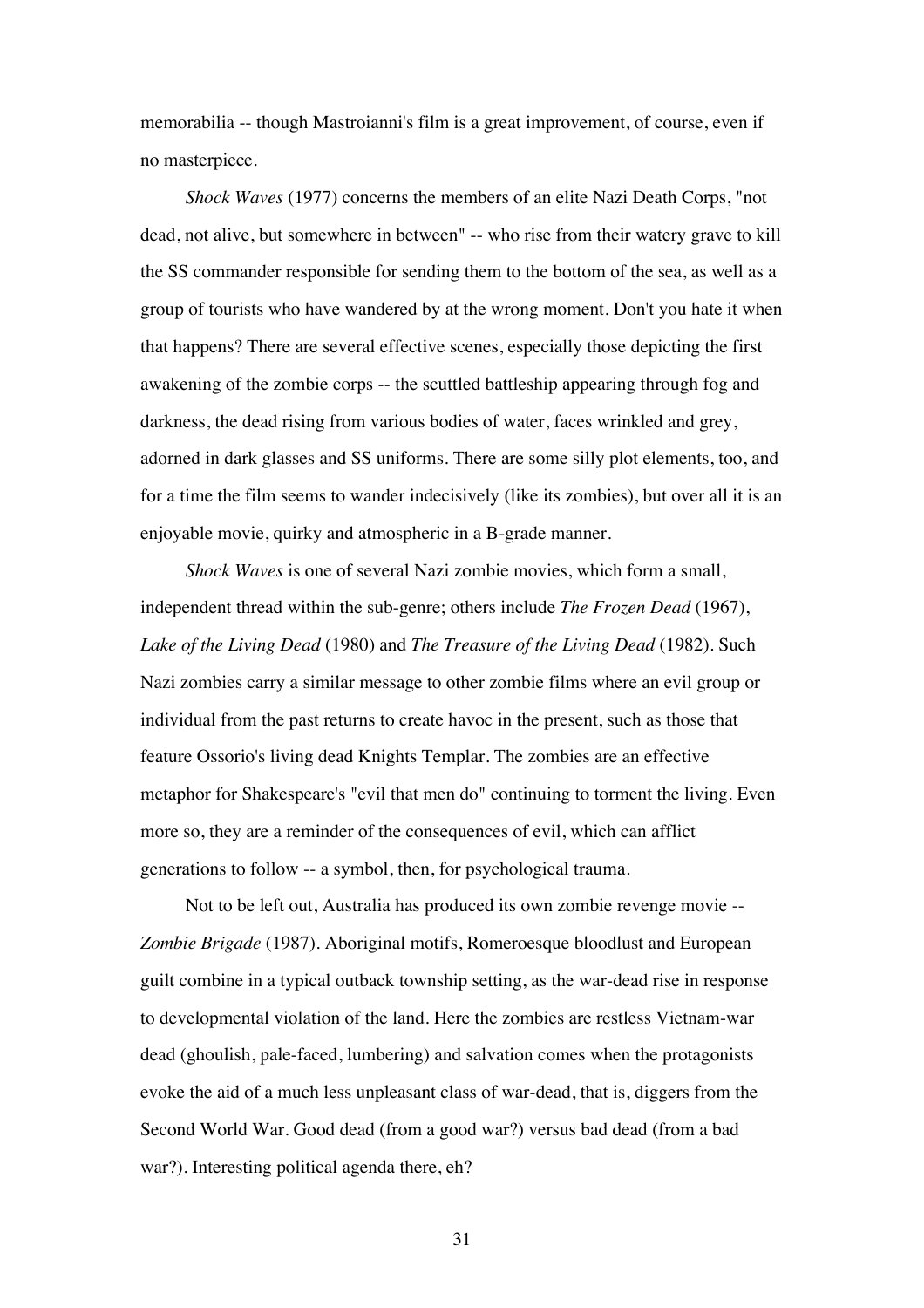*Toxic Zombies* (1980), too, has a revenge motif of sorts -- these zombies are created when a secretive government agency uses an experimental herbicide on a marijuana plantation, and those trying to harvest the illegal crop. The resulting zombie-like creatures take a general revenge -- fairly badly handled -- on anyone in the vicinity. In William Wesley's excellent *Scarecrows* (1988), however, the dead take on the appearance of scarecrows, keeping a modern band of scavengers away from their resting place. The film is dark and vicious, generating considerable suspense despite the unappealing nature of many of the characters. A memorable moment occurs when one of the thieves shambles back into the house in which the whole group has taken refuge, attacks his 'friends' and is disembowelled. We then learn that he is not only dead but has been stuffed with straw.

Interestingly, Wesley returned to undead territory in 2001, with the straight-tovideo release *Route 666*. Starring Lou Diamond Phillips as an FBI agent, the film's scenario presents us with a blocked-off section of Route 66, where in the past the members of a chain-gang were brutally murdered and which is now haunted by their murderous corpses. Restricted to walking the bitumen of the road itself (more-orless), the grey-skinned, scaly chain-gang use their picks and jackhammers to turn various not-so-innocent victims into bloody mush. The film is nowhere near as effective as *Scarecrows*, lacking that film's intensity and focus. Moreover, various over-utilised techniques (such as a jerky, slow-motion cinematography used for violent and undead scenes) tend to keep the viewer at a distance, while the script's logic occasionally falters.

*Dawn of the Mummy* (1981) has the distinction of being the only 'gorefest' Mummy movie ever produced. It also manages to combine the classic Mummy plot (a mummy, whose tomb is violated, takes revenge on those responsible) with the zombie tradition (as suggested by the title's similarity to that of Romero's second Living Dead film). Murderous (and very statuesque) pharaoh, Safiraman, rises from his tomb, along with the corpses of his retinue, who emerge zombie-like from the sands and proceed to stumble about killing archaeologists, a film crew involved in filming a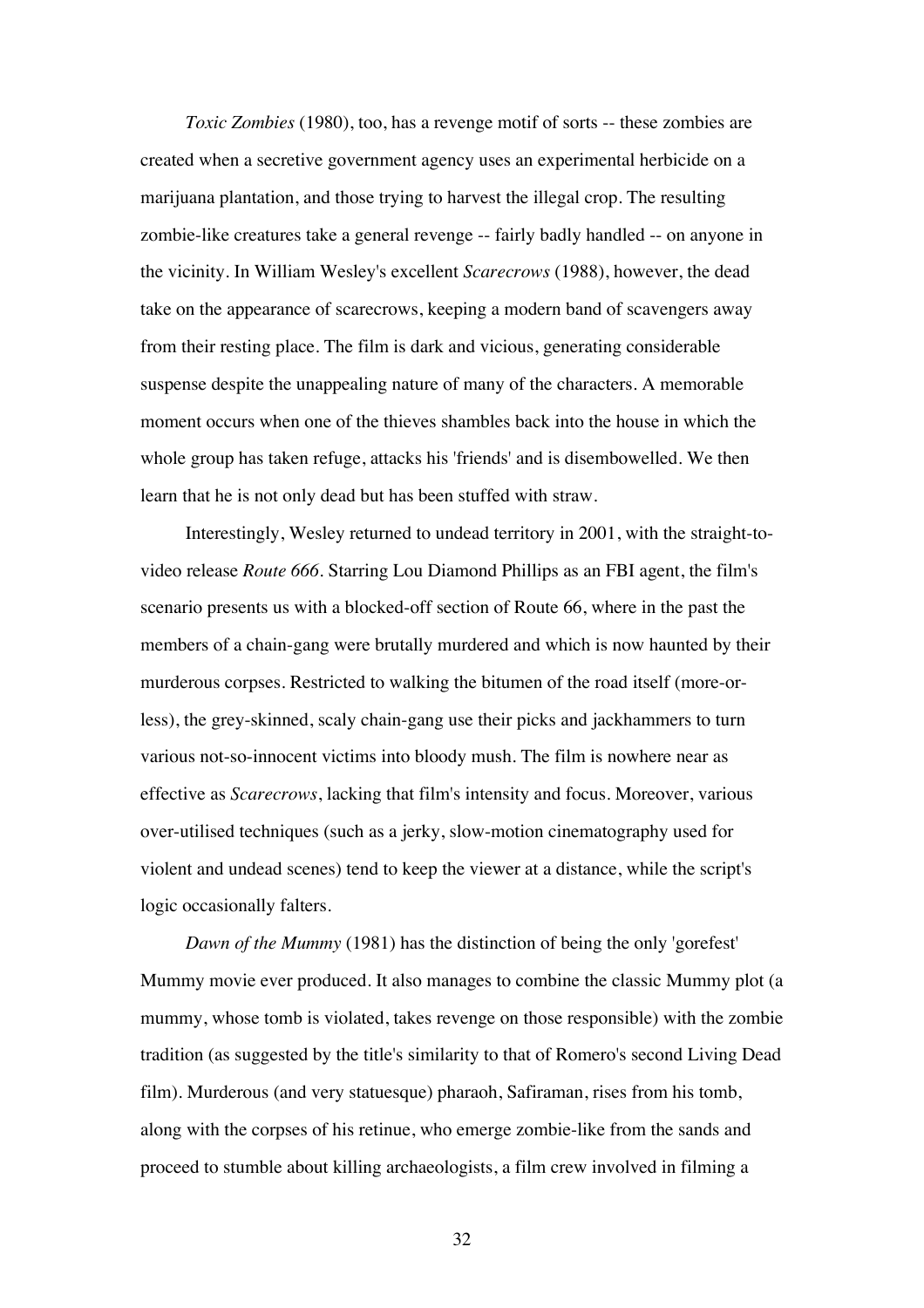fashion layout, and the locals. The Mummy rarely participates in the bloodletting, decapitation and flesheating, but simply orchestrates the slaughter. Though not a classic, *Dawn of the Mummy* is fun, with some telling images of the Mummy appearing in the streets of a nearby village and of his zombie followers going about their bloody business, not to mention some fairly excessive gore.

Similarly, *The Mummy Returns* (2001), sequel to *The Mummy* (1999), has a bunch of zombies attendant upon the cursed Imhotep chasing the heroes of the piece, who are trying to escape on a London bus! This film goes for adventure rather than gore, but what it lacks in bloodiness it makes up for in zombie hybrids, namely Anubis-like zombie dog warriors and a horde of pigmy zombies. You can never have enough, can you?

John Carpenter's classic *The Fog* (1979) has the crew of a scuttled ship return shrouded in fog to seek vengeance on the town that was responsible for their death, 100 years before. The film is atmospheric and often chilling, displaying the superb craftsmanship that is characteristic of the best of Carpenter's work. Its melding of ghost story, sea-dog tale and zombie movie make it particularly appealing. A combination of genres also occurs in two less-successful films from 1988, both of which use Western imagery to variable effect. *Ghost Town* depicts a contemporary sheriff caught up in conflict with a 19th century gunslinger. In *Ghostriders*, a gang of outlaws returns to avenge themselves of the descendants of those who hanged them. They might be ghosts, but they have an extremely physical presence.

Also dating from 1988, Mark Goldblatt's *Dead Heat* is about living dead-style revenge, in a rather unusual sense. A cop is killed but brought back to life by a revitalisation machine developed for nefarious purposes by his killers. Now he wants to get the ones who killed him. The film is a zombie remake of the old *D.O.A.* (1949), in which Edmond O'Brien plays a man who has been poisoned and is slowly, incurably dying. In *Dead Heat*, a time limit is imposed by the dead cop's bodily deterioration - he must find his killers before he goes completely to pieces. Often played for laughs (which only sometimes work), the film has some remarkable zombie sequences --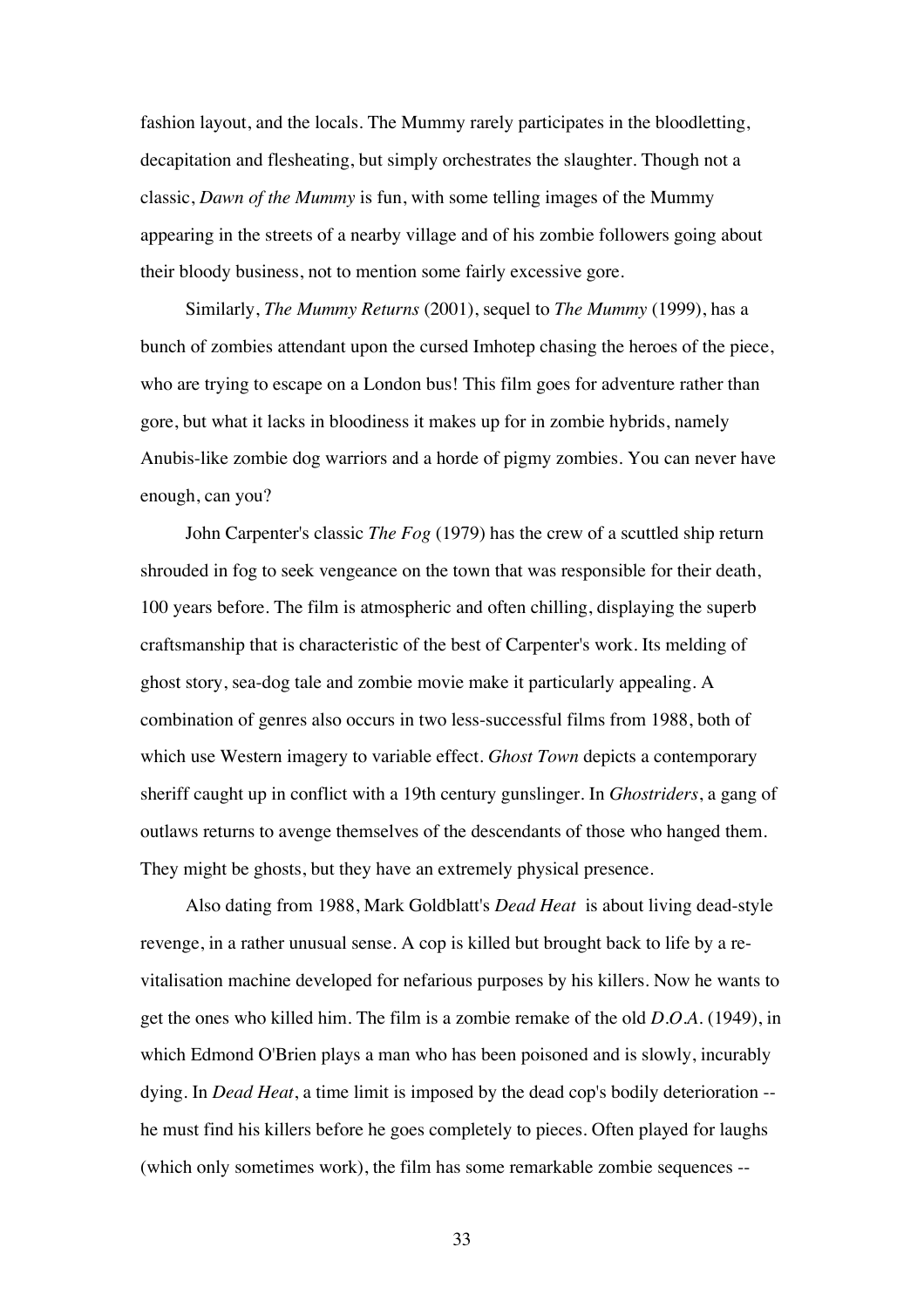such as the scene where the contents of a Chinese butcher shop are brought back to life ... plucked chooks, sides of beef, you name it.

Sometimes it seems that just being alive makes you a target for the dead. Indeed, perhaps in the end everything dead wants its revenge against the living - presenting us with corpses out for revenge against those who still have what they themselves have lost. Ultimate responsibility is not simply moral, but existential. This seems to be a common undercurrent of zombie films.

It is explicit in both the title and the story of *The Dead Hate the Living* (1999). This one involves a bunch of young filmmakers who have broken into an abandoned hospital in order to film their (you guessed it!) zombie opus. What they don't realise is that the hospital has been the site of experiments perpetrated by a Rob Zombie (lead singer and songwriter of the hard rock band *White Zombie*) look-alike, who is driven by bitterness and despairing loss. He has opened a portal to a deathly netherworld, and when the filmmakers inadvertently activate it, they find themselves trapped in a sort of transdimensional space, being mauled by the denizens of their own film scenario. These zombies are consciously malicious. They hate the living and intend to destroy life, thus putting an end to all possibility of loss and sorrow.

*The Dead Hate the Living* is an enjoyable romp, with generally good acting and excellent make-up effects. It's a film made by horror fans for horror fans, full of references to famous zombie-film personnel and reveling in its own heritage. A car bears the bumper sticker "Fulci Lives". At one point the obsessive director reassures his dubious male lead with the words "Stick with me and I'll make you the next David Warbeck". The lead looks pleased, then frowns. "Who's David Warbeck?" he says.

That such references litter the film's dialogue is no accident. Fulci and his zombies permeate events and influence the imagery throughout. Indeed, the ending, which propels the director and his girlfriend through the portal into a barren landscape of death, is straight from Fulci's *The Beyond*.

In a reversion to the older form of targeted revenge, however, Alex Proyas' otherwise very '90s approach to the return of the dead, *The Crow* (1994), gives us a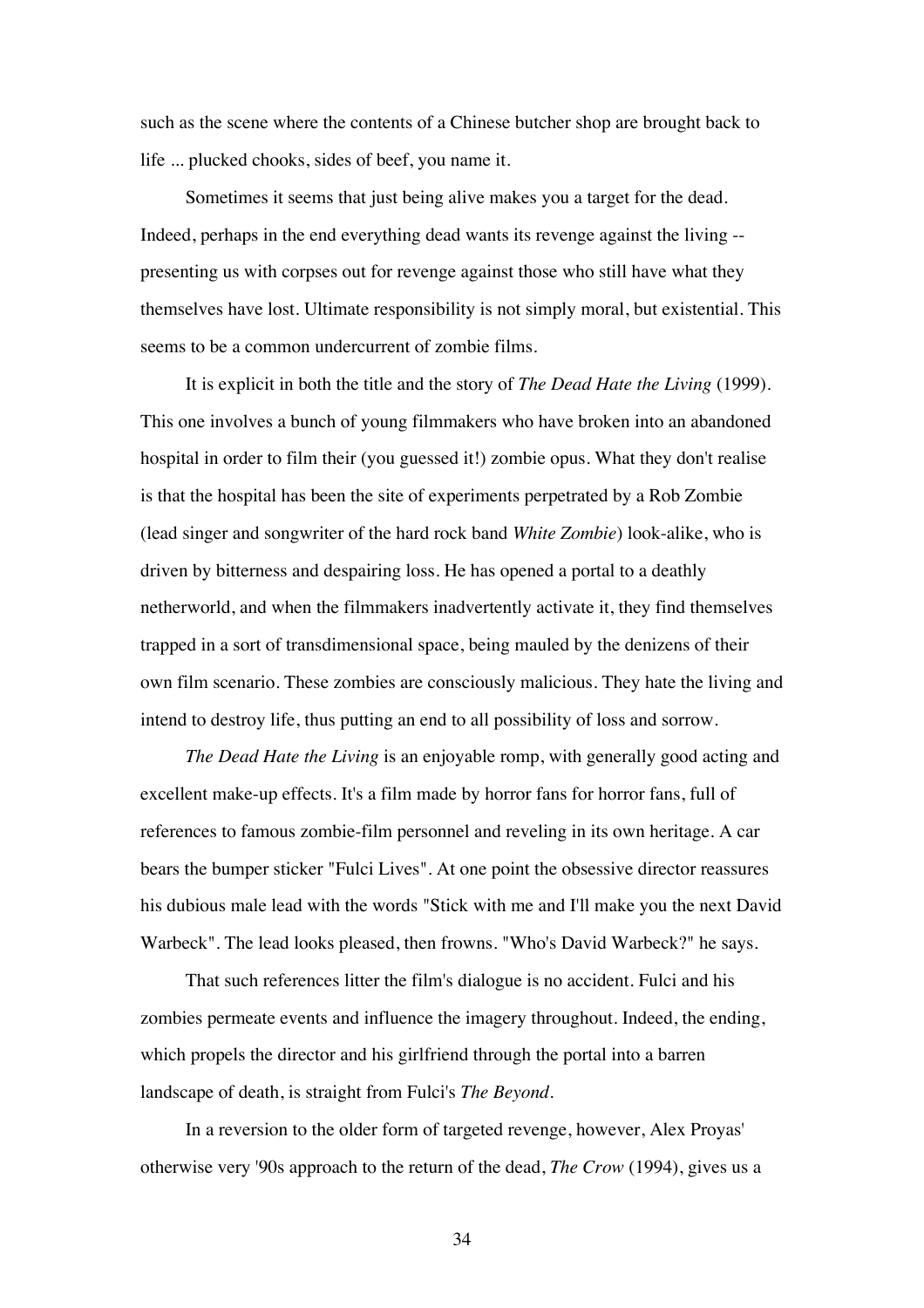zombie consumed by an utterly righteous indignation against specific individuals - specifically, that is, those individuals who killed him and his fiancée. Brandon Lee, who died tragically during the filming of *The Crow*, plays the supernatural protagonist, rock musician Eric Draven. (In a grim irony, Lee, whose character is shot umpteen times during the film, was killed by a real bullet fired from a prop gun, and the movie completed using computer images, thus giving the usual 'return from the dead' scenario a particular poignancy.) Based on a cult horror comic by James O'Barr, the film was scripted by splatterpunk writers David J. Schow and John Shirley, and this ancestry shows in its grimness, its morality and its unrelenting violence.

*The Crow* is a visually stunning movie, darkly gothic and moody, beautifully photographed, expensive and well acted. This is just as well, as the plotline is fairly basic, straight-down-the-line, vigilante-from-the-netherworld stuff -- wronged young corpse rises from the grave and kills off the bad guys one by one, working his way toward final confrontation with the leader of the pack. There is little suspense. Except for a moment of vulnerability at the end, when the villain disables the crow that is Draven's link with life, you are never in doubt that the already dead hero is invincible nor that he will get his victim, violently and without the interference of ethical considerations. Nor can we care for the villains, because they are purely, almost inhumanly nasty and/or evil. So the film's pleasures are simply cinematographic, though there is a primitive pleasure to be gained from the revenge motif itself, as countless westerns have proven in the past (Clint Eastwood's classic *High Plains Drifter* is a good example, as the vengeful hero in that is arguably dead, too). There were, of course, several *Crow* sequels.

Not really revenge, but certainly ongoing opposition, is the theme of the Japanese zombie film, *Versus* (2000) -- a film which may stand as representative of a new generation of zombie films. Though referring back through the whole gamut of traditional Western zombie films (including Romero), it is imbued by a modern, revitalised Japanese sensibility. Gory, violent and stylised -- a sort of *Night of the Living Dead* meets *Lone Wolf* meets *Pulp Fiction* -- it spins a tale of criminals,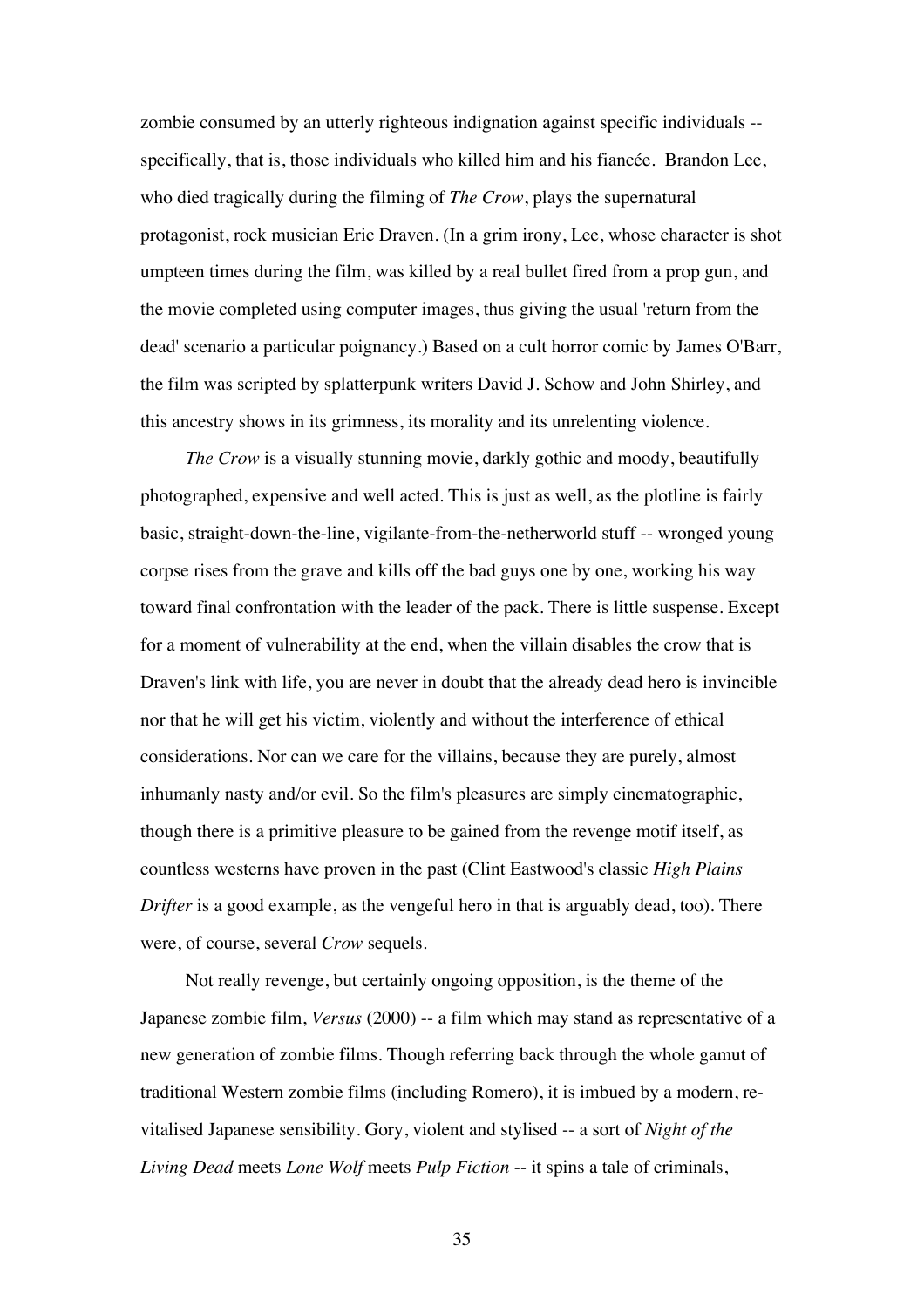supernatural undead and ancient sorcery. The living dead of *Versus* are dismembered by both guns and samurai swords -- pawns in an ancient struggle between two forces of 'good' and 'evil'. In the end, however, the human identity of the two opposing forces is in no way clear. It is the opposition that matters -- hence the title. In this context, life and death are merely weapons to be wielded in an eternal, shifting struggle.

## 6. Nearly Dead

When is a zombie not a zombie?

There are a number of films and major film cycles in which characters indulge in zombie-like behaviour -- particularly of the *Night of the Living Dead* sort -- but are not really zombies as such. Except in films like the terrible *Zombie Island Massacre* (1984), where the zombies aren't zombies at all, but drug smugglers pretending to be zombies in order to scare off unwanted investigation, most generally these nearlydead are possessed or diseased; their rationality and usually their wills have been suppressed, and, since they are inevitably going to die, they can be taken as dead. They are zombie-like on a metaphorical level, if not on a literal one.

Romero himself, in the aftermath of *Night* and perhaps in preparation for *Dawn*, made a film in 1976 under the title *The Crazies*. It has a scientific underpinning -- the problem is a virulent disease created by government researchers and accidentally let loose upon a small community -- but the effect is very similar to the zombie plague of *Night*. Victims go crazy, lose their minds and find themselves consumed by an irresistible bloodlust. Moreover, the disease is spread by their attacks and as the film progresses, attempts to contain the infection are put under greater and greater strain. In the end, once again, America is in for trouble on an apocalyptic scale.

In many ways *The Crazies* sees Romero experimenting with themes and situations that will be developed further in his subsequent living dead movies - particularly as much of it has to do with the response of the military. Yet the film should not be dismissed so lightly. *The Crazies* works in its own right -- being well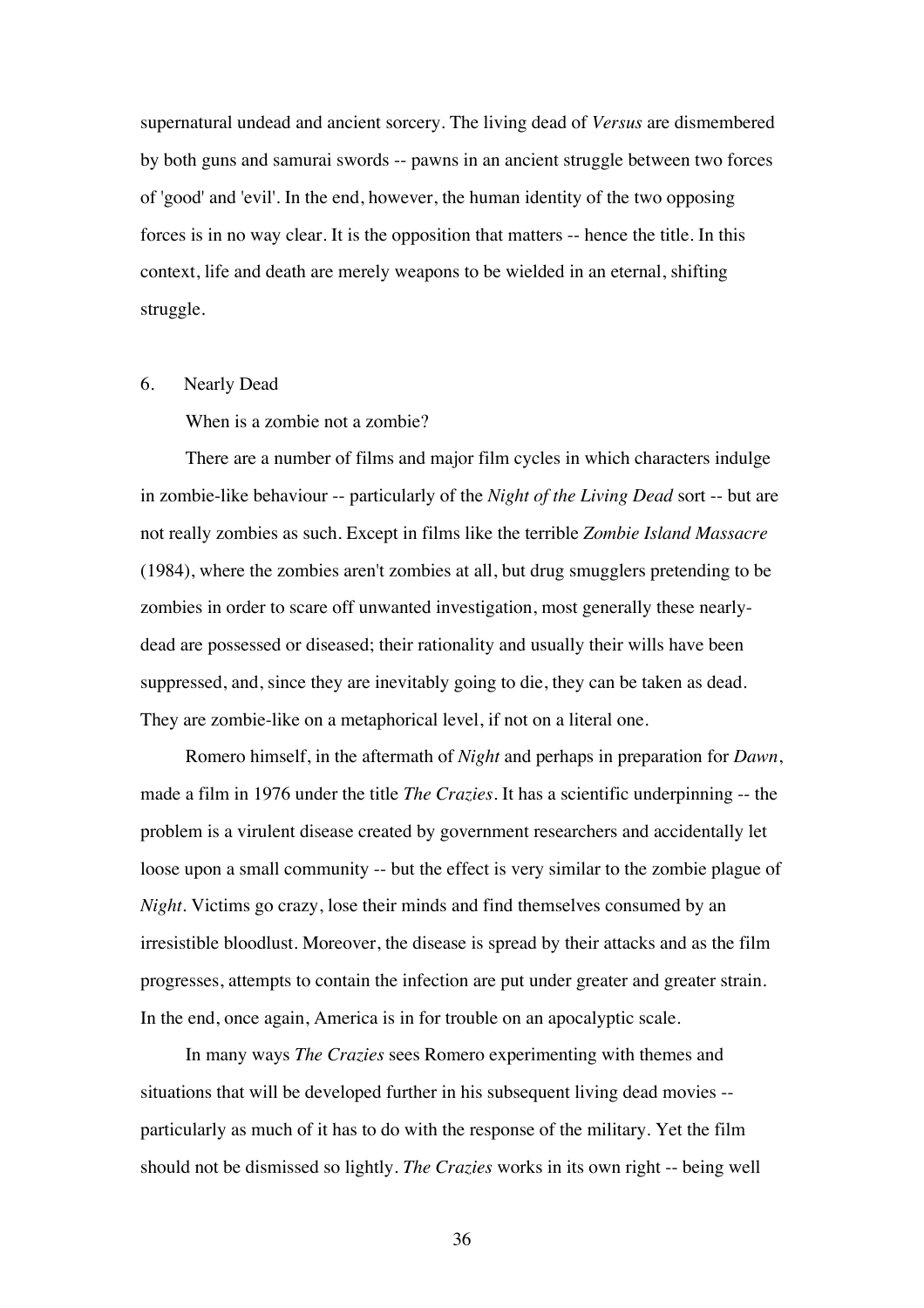directed, lucid and exciting for most of its length -- and the overriding ironies are ones that work effectively in this scenario. The major theme involves the concept of craziness itself. As the military, and indeed the non-infected public, respond to the plague, the line between sanity and madness becomes increasingly blurred. In the end, it is not at all clear who the real crazies are, or at least whether there is any real distinction to be made between the infected crazies and the rest of humanity. Again, as in *Night*, the chief protagonist dies at the hands of the 'sane' people, but this time his death represents a death sentence imposed on mankind as a whole.

Also the products of pseudo-science are the creatures of the New Zealand film *Death Warmed Up* (1984). Here the main protagonist is 'programmed' by a mad doctor to kill his parents, his father being a threat to the continued researches of the villain. Years later, released from psychiatric prison, he finds that the mad doctor has continued his work and now runs a hospital that specialises (covertly) in the production of vicious, unliving mutants. The hero goes to the doctor's island with a couple of friends and the result is vengeful, and often effective, mayhem. The film seems torn between comic exaggeration and real dramatic intent, so the result is not as satisfying as it might have been, though the action sequences are exciting and much of the visualisation nicely eccentric.

Another close cousin of the zombie sub-genre is the cannibal sub-sub-genre, a speciality of several Italian directors in particular. Entries such as *Cannibal ferox* (aka *Make Them Die Slowly*, Umberto Lenzi, 1981), *I Cannibali* (aka *Cannibals*, Franco Prosperi, 1979) and *Cannibal Holocaust* (Ruggero Deodato, 1980) readily spring to mind. *Cannibal Apocalypse* (1982) probably brings the sub-genre closest to the zombie film, though all of them gained their impetus from the wave of living dead movies that followed on the heels of *Dawn of the Dead*. In *Cannibal Apocalypse* (also known as *Invasion of the Flesh Hunters*), US war vets returning from Vietnam carry a virulent disease that changes them, and anyone they bite, into cannibals. This film, like the others mentioned, is awash with gore and blood and predicated on an attitude to horror that defines it as physical revulsion.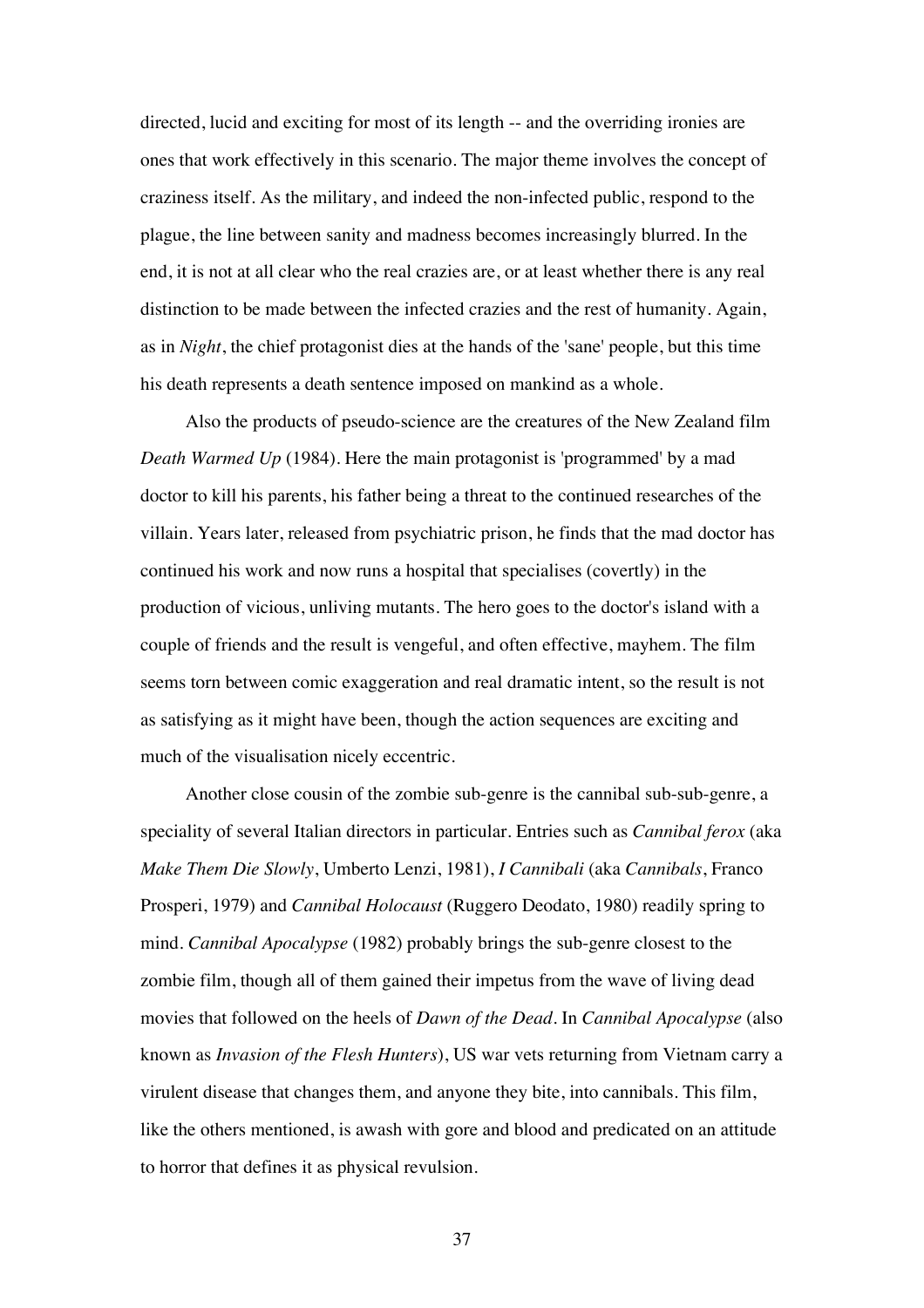*C.H.U.D.* (1984) chronicles what happens when unscrupulous officials illegally dump radioactive waste into the sewers of New York. The letters of the title stand for "Cannibalistic Humanoid Underground Dwellers" (among other things); the ravenous creatures that are spawned by the radioactivity are what has become of derelicts who normally haunt the streets and sleep in the spaces beneath them. Consciously underlying the film is a satire on middle-class attitudes to the problem of the homeless in our big cities, and as well as pursuing its political/ecological agenda, it creates an effectively paranoid image of the consequences of our neglect rising up against us.

Sometimes the zombie-simulating plague comes from outer space. In *Night of the Comet* (1984), a rare astral passing, *Day of the Triffids* fashion, completely reduces onlookers to orange dust, but converts those who were only partially exposed into violent zombies. Survivors -- two Valley Girls -- go shopping in a big way. This is an entertaining and quirky film that is full of a nicely ironic good humour. And do I detect a reference to *Dawn of the Dead*, when a radio announces in the background: "Good luck finding a parking space within hitchhiking distance of a mall -- you know how jammed they can get"?

Also originating from outer space is the menace of *The Night of the Creeps* (1986), directed by Fred Dekker, otherwise known for the humorous monster-movie homage *The Monster Squad* as well as *Robocop 3*. *The Night of the Creeps*, like both these films, pays its respects to horror-fantasy traditions -- in this case in more than just plot: its characters bear the names of famous horror directors. Zombification takes place when victims are infested by alien slug-like creatures, die and then keep walking around, trying to infest others. My favourite line comes when Tom Atkins, as a cop investigating first the suspicious disappearance of a corpse, then a murder, says to girls gathered around in their dorm waiting to go off to the dance: "The good news is, your dates are here ... The bad news is, they're dead!"

Tobe Hooper's much maligned *Lifeforce* (1985) has some visiting, energydraining aliens causing those they have killed to return to life filled with a desire to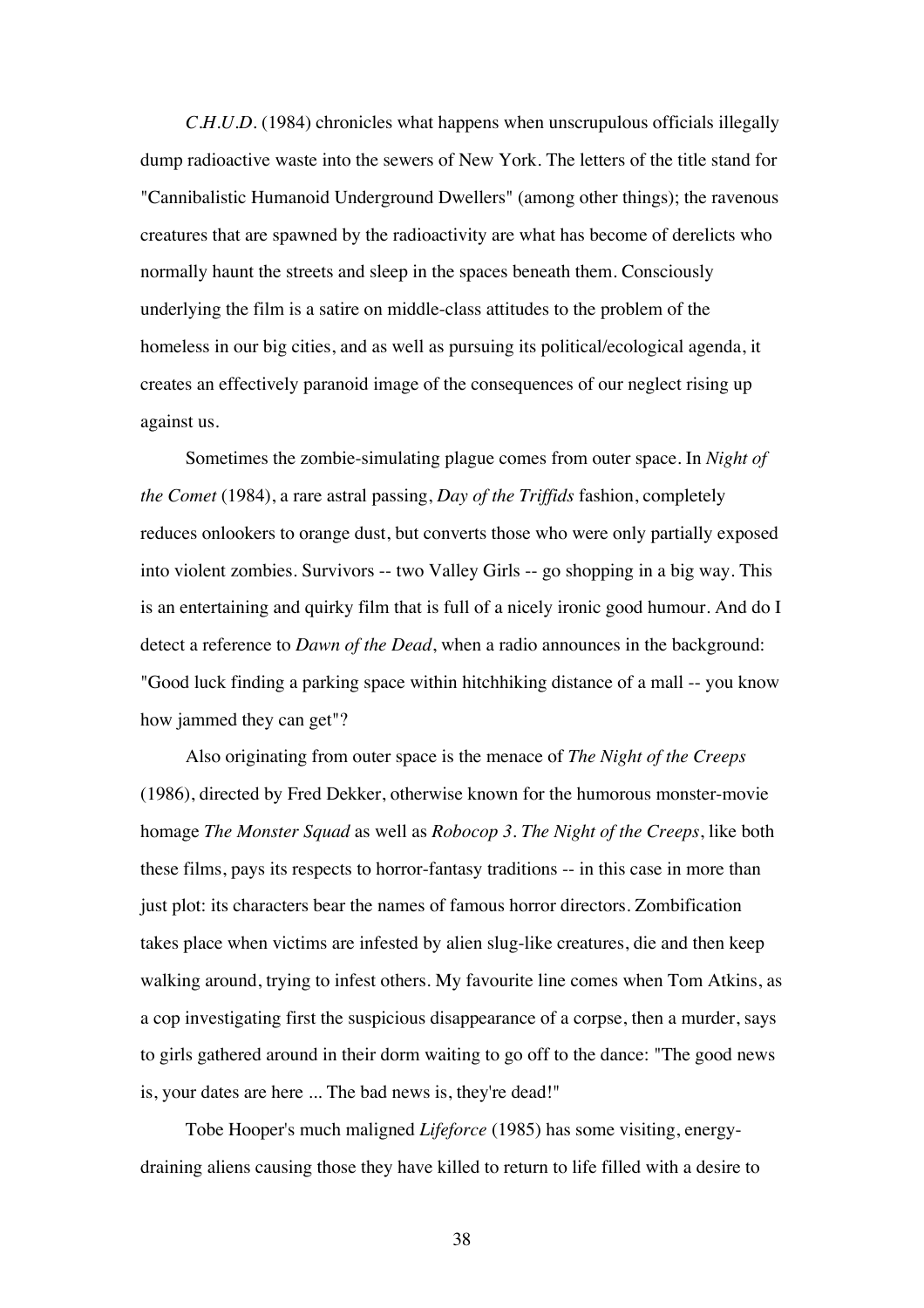inflict similar injury on other humans. The somewhat eccentric film (which boasts, among other things, a naked space vampire in the person of Mathilda May) is pure Bgrade mayhem, done stylishly and with considerable exuberance. The apocalyptic climax, depicting London overrun by zombies intent on sending the life-energy of the populace to the alien mother ship and its load of comatose aliens, is an effective piece of gaudy and oddball SF histrionics. Though it is hardly an accurate visualisation of its source (Colin Wilson's *The Space Vampires*), I can never understand why its critics haven't managed to enjoy it for what it is.

Though the English translation of Mario Bava's SF thriller, *Terror nello Spazio* (1965) -- which inspired several prominent images and plot elements of Ridley Scott's *Alien* -- is given as *Planet of the Vampires*, the film no more contains traditional vampires than does *Lifeforce*. The disembodied entities in Bava's film take over human visitors in an attempt to escape from the planet, and some of these visitors are distinctly dead at the time. A visually beautiful and stylised film, *Planet of the Vampires* creates some wonderful images, including a scene in which dead crew members, draped in polythene, rise from their futuristic tombs.

Then there's the most famous of the re-animated dead. Though in their original form, the innumerable *Frankenstein* films are not living dead movies -- the monster being a new creation, albeit made up of dead bodies -- there is some overlap at times. A good example is Wes Craven's *Deadly Friend* (1986). In this teen thriller, a young electronic genius restores his dead sweetheart to life through a process similar to that involved in his previous creation of a robotic playmate. The film makes its strongest reference to the Frankenstein story, but the revitalised girl (played by Kristy Swanson) acts like a zombie -- stumbling around stiffly and committing acts of violence. It is all fairly sanitised and only marginally successful, but reasonably entertaining nevertheless.

Less sanitised as a version of *Frankenstein* are the Frankenstein films of British horror production house, Hammer. The first, *The Curse of Frankenstein* (1957), almost single-handedly ensured Hammer's future and signalled the beginning of the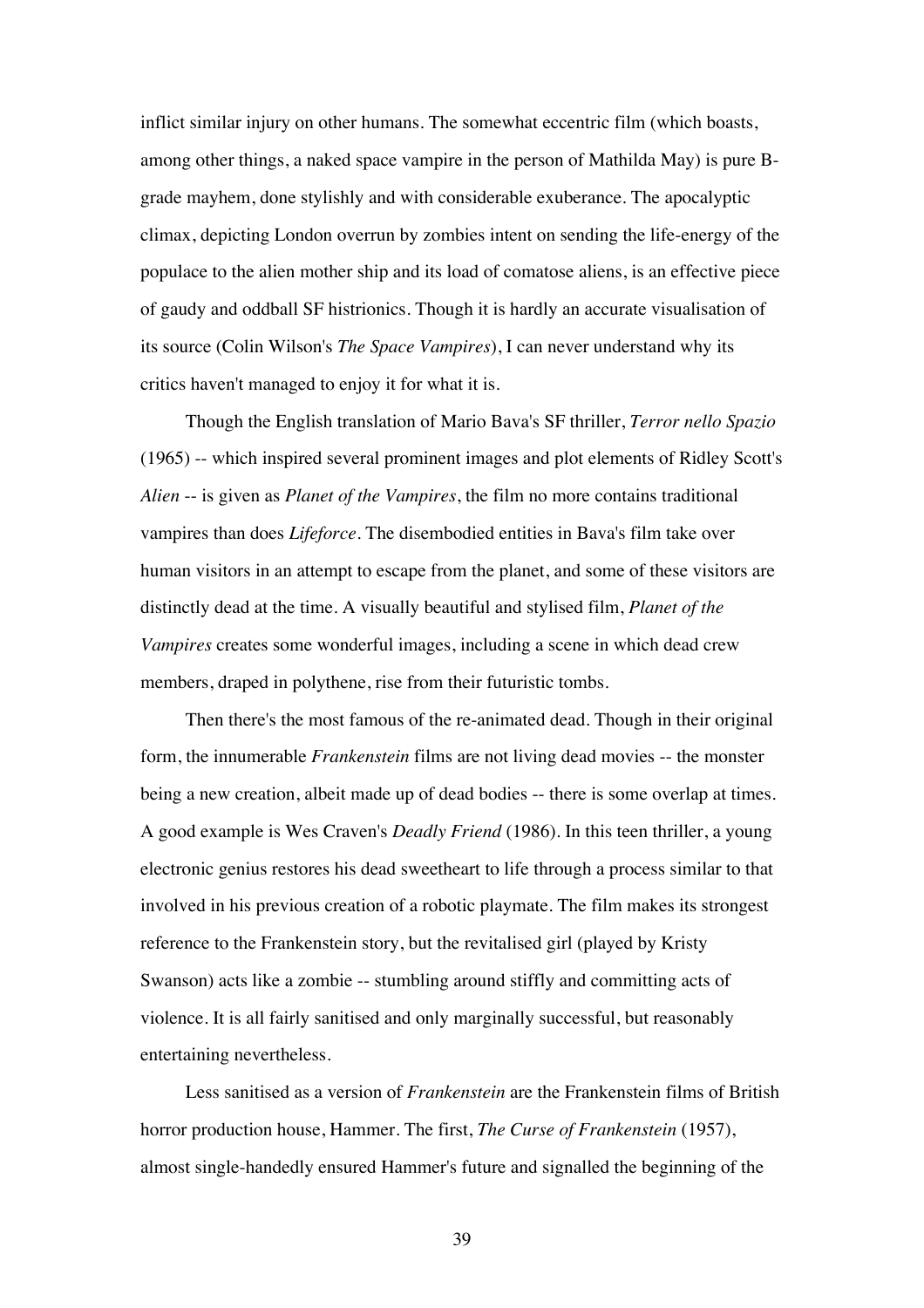modern horror film. This is also the only one of the series that comes close to Mary Shelley's original novel. What director Terence Fisher did, however, with the aid of the wonderful Peter Cushing, was transform Doctor Frankenstein from an essentially well-meaning, if misguided, scientist, into a self-serving, murderous and increasingly monstrous rationalist. Fisher's films form a sequence in their own right (only two of the Hammer Frankenstein films -- *The Evil of Frankenstein*, 1964, and *The Horror of Frankenstein*, 1970 -- were not directed by Fisher, and the latter was the only one that did not star Cushing). Although after the first one, they are no longer Shelley's *Frankenstein*, they represent a complex body of work *inspired by* the original novel: *The Revenge of Frankenstein* (1958), *Frankenstein Created Woman* (1966), *Frankenstein Must Be Destroyed* (1969) and *Frankenstein and the Monster from Hell* (1973). In them, there is no one monster -- the films trace Frankenstein's ongoing experiments into re-animation and brain transplantation. Hence, at times, the 'monster' is less a created thing than a re-animated corpse -- and hence can represent a whole class of Frankenstein films in which re-animation of the dead, rather than the creation of life, lies at the heart of the theme. It is a theme which reaches its peak in Stuart Gordon's brilliant zombie opus *Re-Animator* (1985). Again, what we have here are scientifically created zombies.

(There is a class of scientifically revivified dead that I haven't mentioned: cyborgs, or human-robot hybrids. The best of the films dealing with this theme is, perhaps, *RoboCop* (1987), directed by Paul Verhoeven -- a wonderful comic-book visualisation full of great energy and excellent SFX. A dedicated cop, Murphy (Peter Weller), is killed savagely on duty, but the company that has recently 'bought' the Detroit police force has been looking for just such an opportunity and scavenges what's left of him in order to create the ultimate law-enforcement aid, the robotic RoboCop. At first RoboCop acts purely according to its programming, but the film spends much of its time exploring the gradual return of Murphy's humanity -- his memories, his need for revenge, his ethics and then his self-determination. The film is SF rather than horror, but the correspondences between this and its supernatural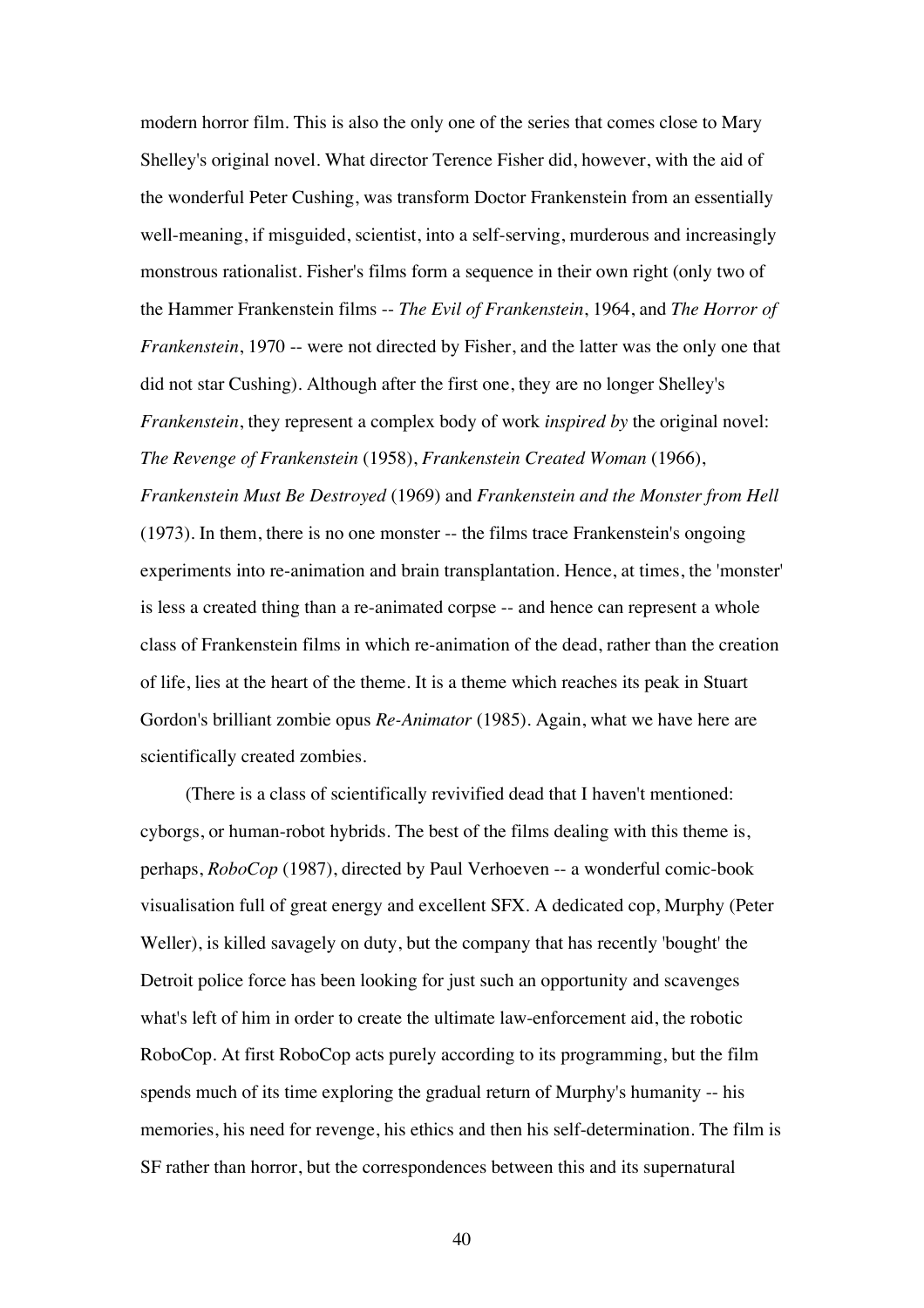brethren are fairly clear. Nevertheless, the zombie film as a sub-genre is horror in its approach, despite occasional SF trappings, and so, like the *Mummy* film, I leave this sub-genre otherwise unexplored in this context.)

In Lambert Bava's *Demons* (1986), the zombie plague has a more typical supernatural origin. Patrons at a late-night horror film preview find that demonic images on the screen are being replicated in reality as victims are turned into slavering maniacs, who then infect others. The source of the infection is demonic possession, hence the scene where a horned demon rises bloodily from the torso of its host. But the appearance and the apocalyptic spread of the plague are clearly inspired by Romero, even though *Demons* has a quality and a look that is all its own. Lambert (who is Mario Bava's son) attempted to reprise this look in *Demons 2* (1990) -- it is more of the same, though less intensely focused. *Demoni 3*, directed by Umberto Lenzi in 1991, makes the demons explicitly zombie-like, more so even than the originals.

Sometimes it is the devil himself who creates the living dead. *Fear No Evil* (1981) is a visually effective and unusual 'Omen'-type film, in which Satan is born of a human woman and grows toward the inheritance of full power, only to be challenged by two archangels also manifest in human form. The climax, which takes place during a religious pageant, sees the dead rise and chase bystanders to their death. The film was directed by Frank LaLoggia, who subsequently made the excellent ghost thriller, *The Lady in White* (1988).

*Pet Sematary* (1989), based on the novel by Stephen King, also features demonic revivification of the dead. Like the novel, the movie explores grief, or more pointedly the inability of the main characters to cope with the death of loved ones. The cat Church, buried in the rocky soil beyond the more innocent 'Pet Sematary' used by local kids to inter their dead animals, returns home apparently alive again. Dr Louis Creed buries his son there too, after the boy is killed by a truck; neither Louis nor his wife Rachel, in their different ways, are effectively able to deal with grief. But the soil of the burial ground is 'sour', possessed of an ancient Indian spirit which is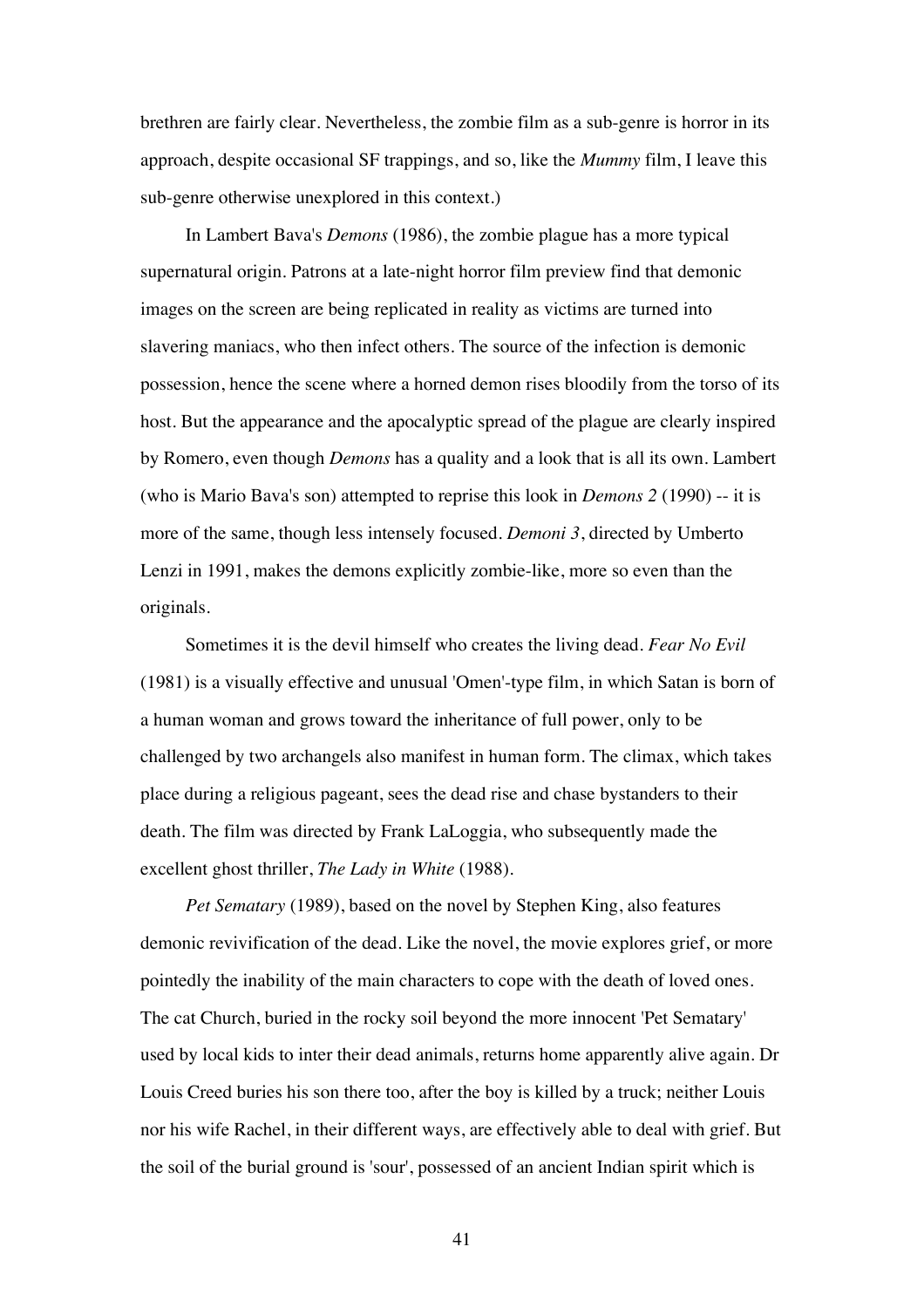guiding Louis toward his own destruction. When the son, returned from the grave, kills Rachel, Louis is forced to destroy him, but once again visits the Indian burial ground, this time with his wife's body. She too returns, the spirit that has entered her stronger than ever. As wise old neighbour Jud says: "Sometimes dead is better".

*Pet Sematary* clearly articulates an aspect of death that is important in all zombie films -- the role of acceptance. Perhaps it is when death is not accepted (either through grief or the desire for vengeance) that the dead are most likely to walk again - - or, taken metaphorically, the events of the past will sour life in the present. *Pet Sematary* is not a film that was appreciated by all commentators; but it does present some painful truths effectively and in its seriousness and refusal to follow commercial lines it comes over as a work of some integrity. In my opinion it has been underrated.

*Pet Semetary*'s director, Mary Lambert, recently explored the theme further (or maybe just again) in a sequel, *Pet Semetary Two*. The events of the first film have entered into Castle Rock's folklore, though few lessons have been learnt. *Two* reprises the dead-pet raising of its predecessor, this time using a dog; but very soon the local sheriff, who was slightly crazy when alive, is buried in the cursed ground and returns as a violent, sardonic zombie (zealously and amusingly played by Clancy Brown). Believing that it is merely the man's nature when alive that governs his less-thandesirable behaviour now that he is one of the living dead, the film's protagonist (*Terminator 2*'s Edward Furlong) tries the same thing on his dead mother. The result is not nice.

The sequel is much bloodier and nastier than the first film, especially in its climax -- but it is not as serious either. The theme of acceptance, though present, has become less important than the surface action. Nevertheless, it is effective, in a limited fashion, and quite watchable, especially for zombie aficionados.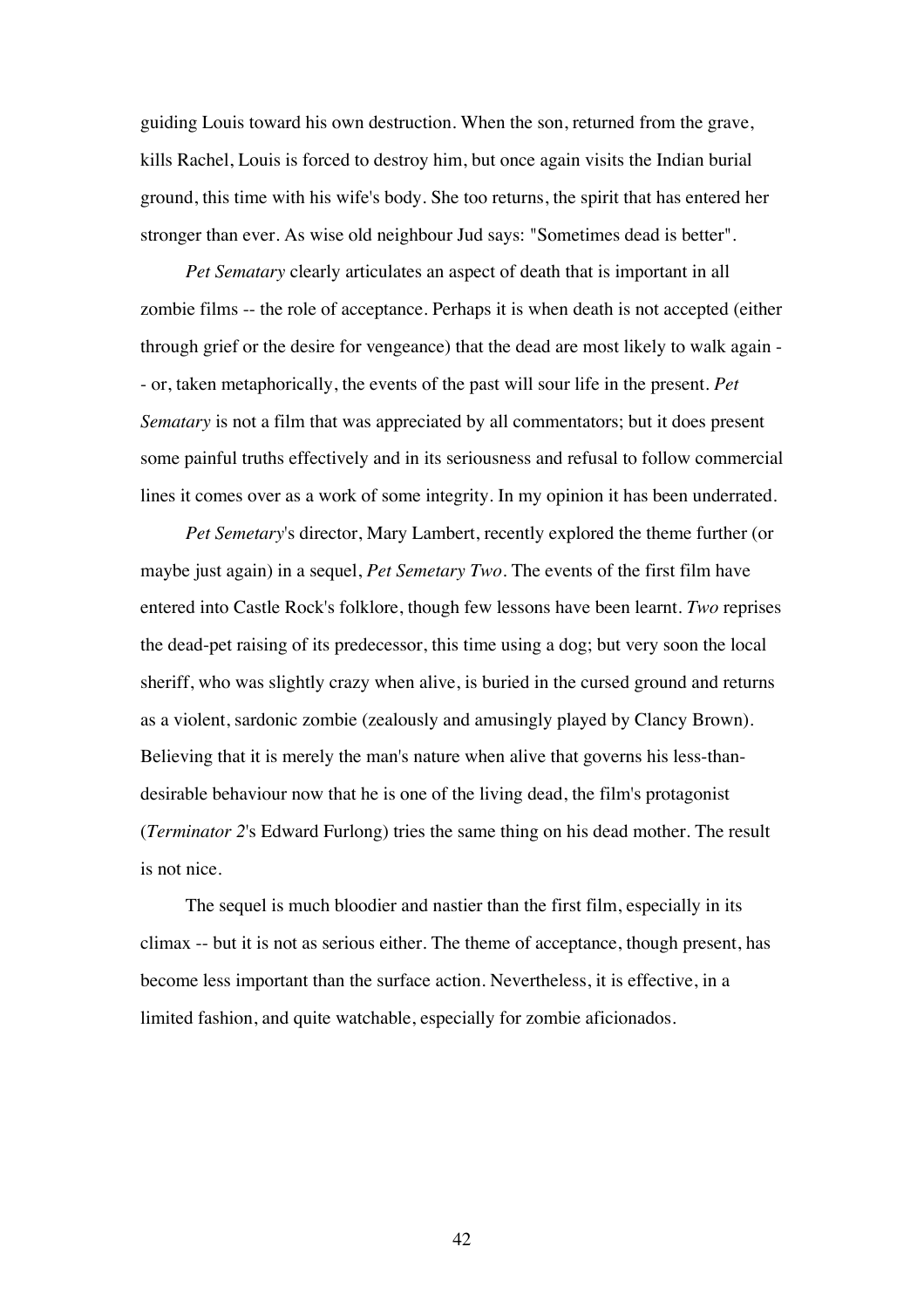## **Part Three: Look Who's Laughing Now**

Perhaps because of the physical excesses of the seventies and eighties, many recent living dead films play for comedy. Partly this is the classic *fin de siècle* syndrome of mocking a style that's gone as far as it can go, but I think there are other forces at work as well, some of them basic to understanding why the excesses have proven so popular. That the zombie movie hasn't, in fact, gone as far as it can go seems to be indicated by its continuing ability to produce such wildly inventive films as Peter Jackson's *Braindead* and even the more conventionally bizarre *Death Becomes Her*. Moreover, humour has been present almost from the beginning.

## 7. The Inhuman Comedy

Perhaps the epitome of the pseudo-zombie cum possession film (as discussed previously) is Sam Raimi's wonderful *Evil Dead* series. The first in this trilogy indulged in a strain of black gore-comedy which was inherent in much that preceded it, but which had rarely, if ever, been so wantonly elaborated. Clearly gaining inspiration from the energy of Romero's living dead films, rather than from the mythos of them, *Evil Dead* (1982) places a limited cast in an isolated cabin, releases ancient demons onto them, then splatters blood from wall-to-wall as each corpse is killed and possessed. In retrospect, this first film is more grimly horrific than those that followed, the humour adding to the overall effect of uncontrollable horror. Bruce Campbell's performance is desperate and edgy and the sheer invention of Raimi's technique, albeit low-budgeted, is astonishingly effective in evoking a sense of ancient and inhuman threat, and in painting that threat with blood and gore.

*Evil Dead 2*, which appeared in 1987, is actually a remake of the first film, not a sequel. Bruce Campbell's character Ash and his girlfriend arrive at the cabin, without reference to 'previous' events, and the whole thing soon starts up again. This time Raimi has a big budget and the display of energetic special effects he presents us with is exhilarating in its intensity. *Evil Dead 2* is much funnier than the first film and a real *tour de force*; the fact that it is also entertaining and involving is a tribute to his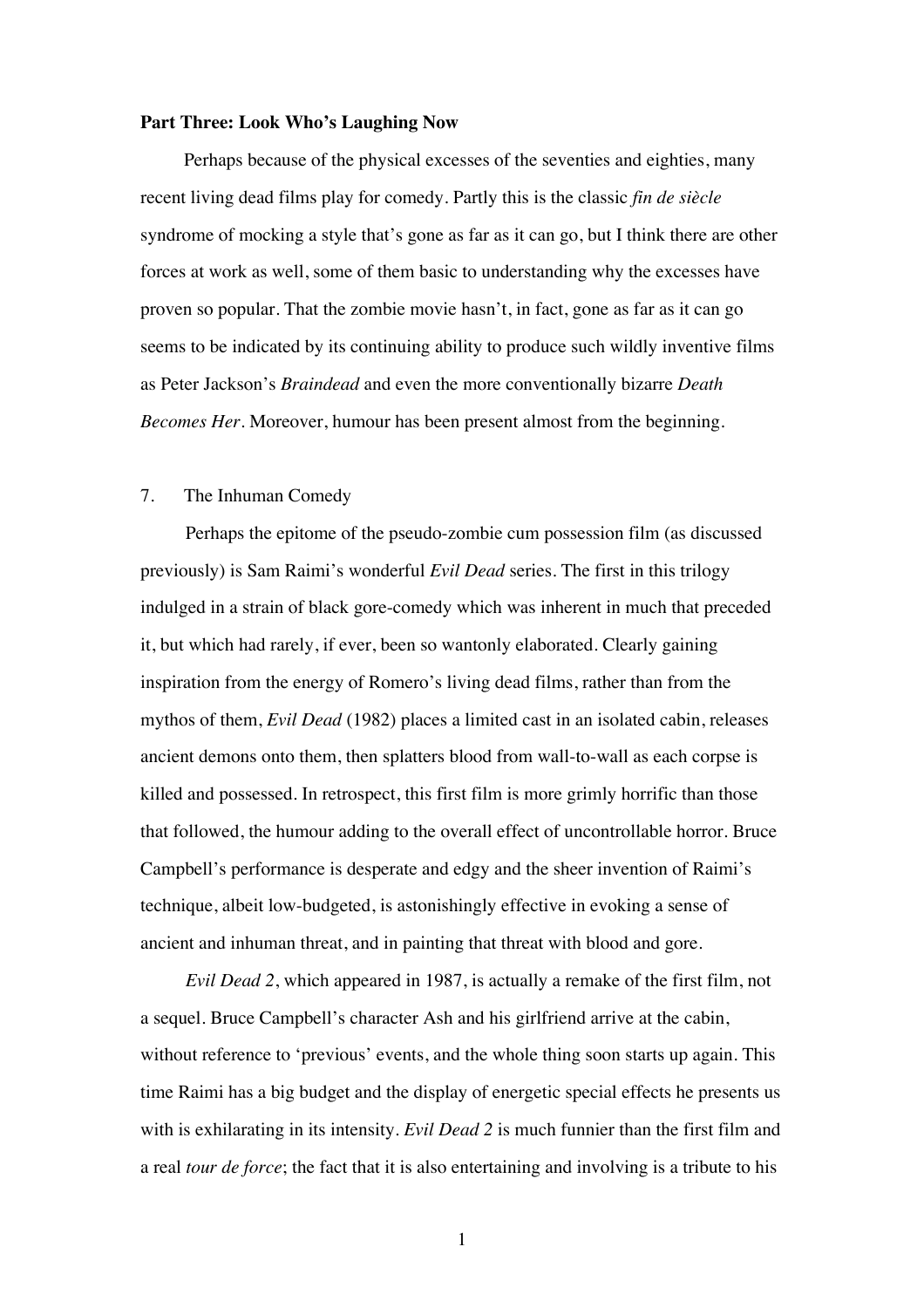skill and imagination. It ends with Ash transported to the past, where the evil began, called upon to act as the legendary hero referred to in the Necronomicon. Like the first, this sequel has minimum plot, but maximum style, energy and technique.

*Army of Darkness: Evil Dead 3* (1992), a genuine sequel, starts where 2 ended (though with a revisionist tendency), and propels Ash into a struggle against, as the title suggests, an army of animated corpses. These range from the grotesquely decayed to the skeletal and represent an awesome SFX endeavour. But the film is much less horrific than either of the previous films. Horror elements are still there, but generally the terror has been replaced by a sense of fantastic adventure. Humour abounds, as Raimi indulges his avowed passion for the Three Stooges (as, for example, in the scene where the skeletal arms of the awakening dead engage Ash in an eye-poking, face-twisting, slapstick routine). We are far away from Romero's original inspiration here, however good the movie may be in its own right. Despite a plot element which produces Ash's split-off dark side as the main bad guy, the dead in *Army* have become merely fantastical rather than grim and are less a vision of humanity at war with itself than fantasy creatures inhabiting an exotic otherworld.

Interestingly, in 1985 Sam Raimi took a young student filmmaker under his wing and encouraged him (with both words and money) to make a feature. The filmmaker was 18-year-old J.R. Bookwalter and the film he ended up making was *The Dead Next Door* (1989).

On a conceptual edge between serious and comic horror similar to that occupied by the first *Evil Dead* film -- though nowhere near as inventive or scary, of course -- is *The Boneyard* (1990). Moreover, this is one of the few zombie films to actually reflect the difference between a zombie and a ghoul (as discussed in the first part of this series), in that some of its creatures are demonic and do actually feed on corpses (ghouls) and some are re-animated corpses (zombies). The idea is subsumed by a more immediate imperative -- getting the zombies to attack the living protagonists -- but it's there at least in the first instance. The plot puts two policemen investigating a murder/child abuse case, a psychic, attendant staff and a revived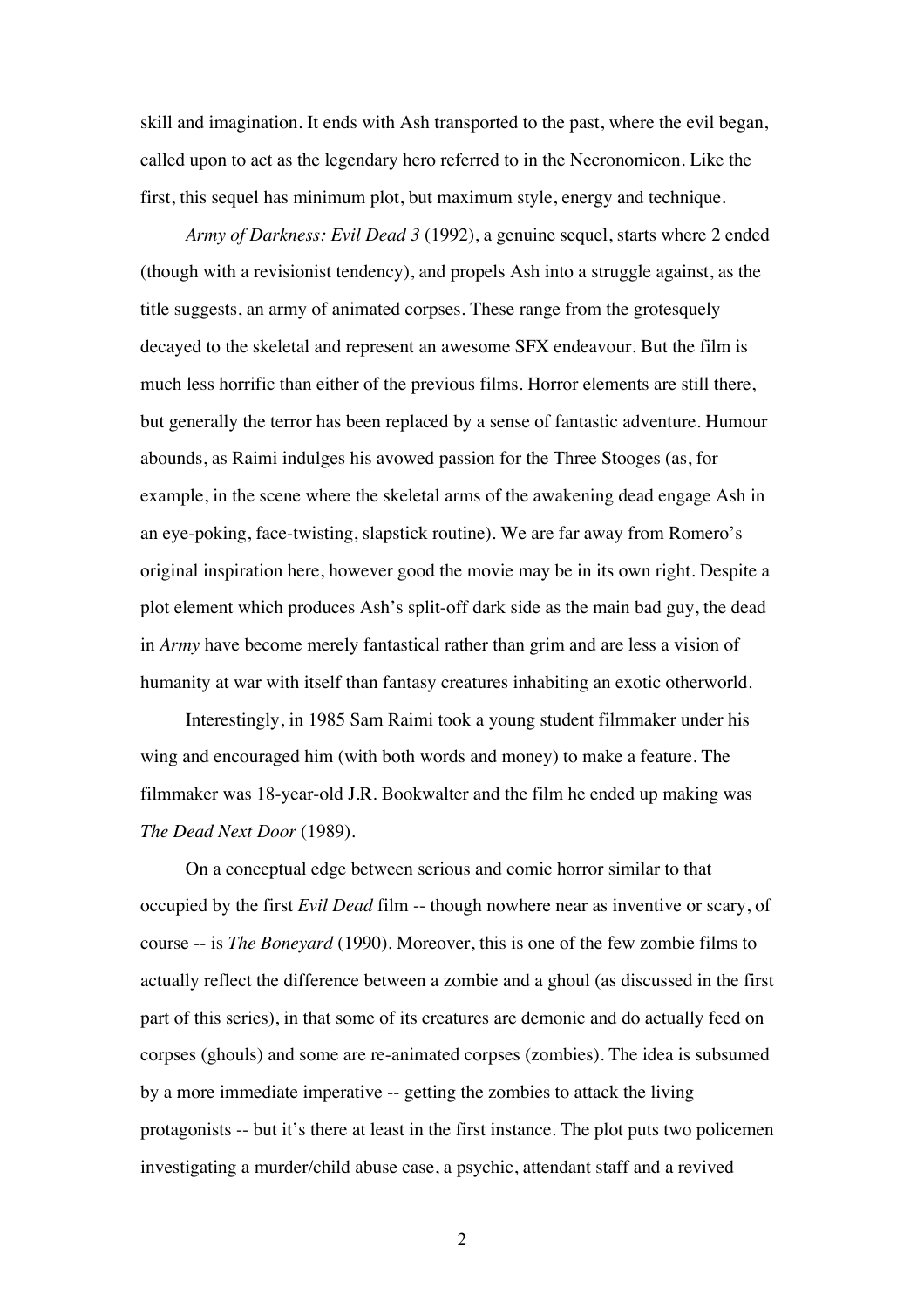suicide victim in a huge soon-to-be-closed-down mortuary along with three ghouls and (eventually) several demonically re-animated corpses. The narrow plot/character range and sense of claustrophobia work well, as they have elsewhere, and some of the carryings-on are bizarrely funny -- though essentially the film plays for suspense rather than laughs (and only occasionally succeeds with either). A big problem is the dodgy, if interesting, make-up FX and the puppet-like nature of the creatures -- too stiff and bug-eyed to be convincing, yet appealing in a way. Phyllis Diller as Poopinplatz, a mortuary overseer, delivers a strung-out version of her standard persona, but it is her poodle, Floofsoms, who steals the show. The dog eats some of the slime left over from the disintegration of a ghoul, gets possessed by the evil spirit that causes the dead to rise, and turns into a gigantic, fluffy, well-groomed poodlemonster, with snarling face and outstretched, zombie-like paws. When the zombiedog-monster first breaks through the door one of the characters laughs; I can't help thinking that her "you've got to be kidding" gesture was probably, in fact, genuine. Certainly it's a feeling shared by the viewer.

Living dead humour has produced a range of films from minor spoofs to major horror works such as Raimi's. Tending more to the former are the 'teenage' zombie films: *Teenage Zombies* (1957), *Hard Rock Zombies* (1985), *I Was a Teenage Zombie* (1986) and *Zombie High* (1987). Some of these take themselves more seriously than others, even if the viewer finds it hard to do likewise; *Zombie High*, for example, evokes *The Stepford Wives* (1975) in its depiction of an exclusive, smilingly pleasant school environment that hides a subtle evil -- students who would otherwise bring disgrace to the college are turned into mindless zombies with a will to succeed, in the meantime providing the ageing governors the brain fluid they need to extend their own life beyond its allotted span.

\*

Having satiric intent but lacking much credit even as a spoof is *Hard Rock Zombies*, a weird, but largely ineffectual, dig at small-town bigotry, in which the heroes -- the members of a touring rock band -- are murdered. They are then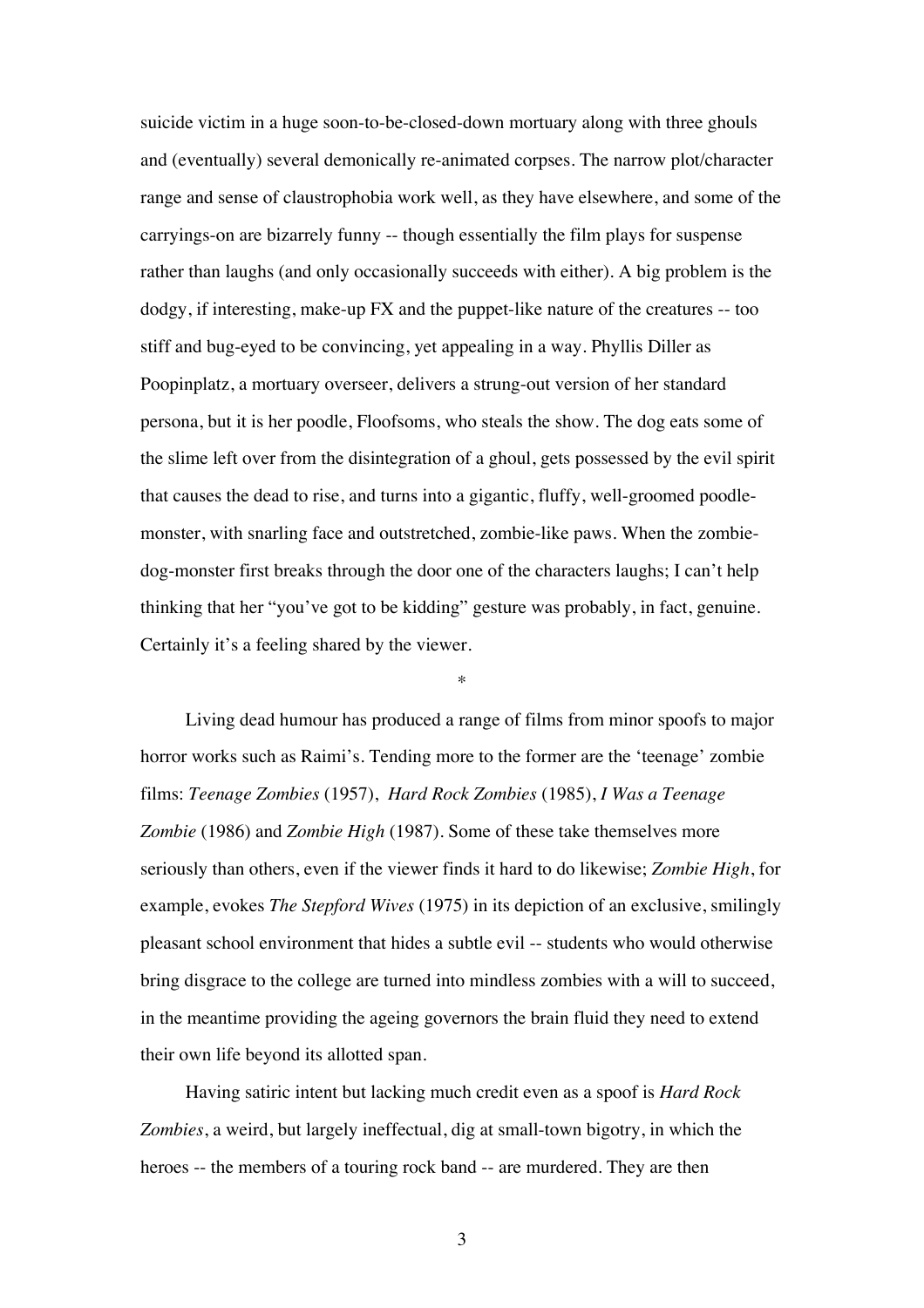resurrected by a young female fan who plays a song based on a voodoo resurrection chant over their grave. The hard rock zombies turn their killers -- Adolf Hitler-inhiding and some of his henchmen -- into cannibalistic zombies, who spread the effect over half the town. Needless to say, the band performs a final concert and it's a hit with a visiting big-time producer, though unfortunately he gets turned into a zombie too.

Other 'teenage' films variously address specific issues affecting adolescence, such as drugs (as in *I Was a Teenage Zombie*, where the protagonist returns from the dead to wreak vengeance on a drug-pusher who has also been turned into a zombie through the agency of a nuclear spill), but also provide a sort of metaphor for the awkwardness and existential fears of youth. *My Boyfriend's Back* (1993), for example, plays the teenage-romance angst bit and gains most of its humour from the sheer nonchalance of the presentation: that is, when the young hero is killed but returns as a zombie so that he can go to the prom with the girl of his passions, everyone accepts this as a matter of course. His girlfriend, committed to him now because of her 'deathbed' promise to go to the prom with him, is less than enthusiastic, especially as all her friends give her a hard time about it ("Aren't you going out with that dead guy?"). Anyway, how much enthusiasm can you have for a lover whose ear comes off in your mouth when you try to nibble it?

Another film, *Night Life* (1989) is also about teenage zombies -- and is billed as a black comedy, though actually it is a surprisingly effective horror thriller, albeit one with a sense of humour. In it, a group of dead upper crust hoodlums rise from death to harass a young mortuary attendant -- snobbish dead against working-class battler. There are some gruesome bits (for example, the mortician getting blown up -- in both senses -- with an airhose), some effective zombie sequences, an extended chase scene at the climax, and acting and atmosphere that are better than might be expected. The film is little known and undoubtedly minor, but is certainly worth the effort.

Also surprisingly funny is the no-budget 1985 independent film, *Dark Power*. Here a bunch of university students, seeking cheap accommodation, take up residence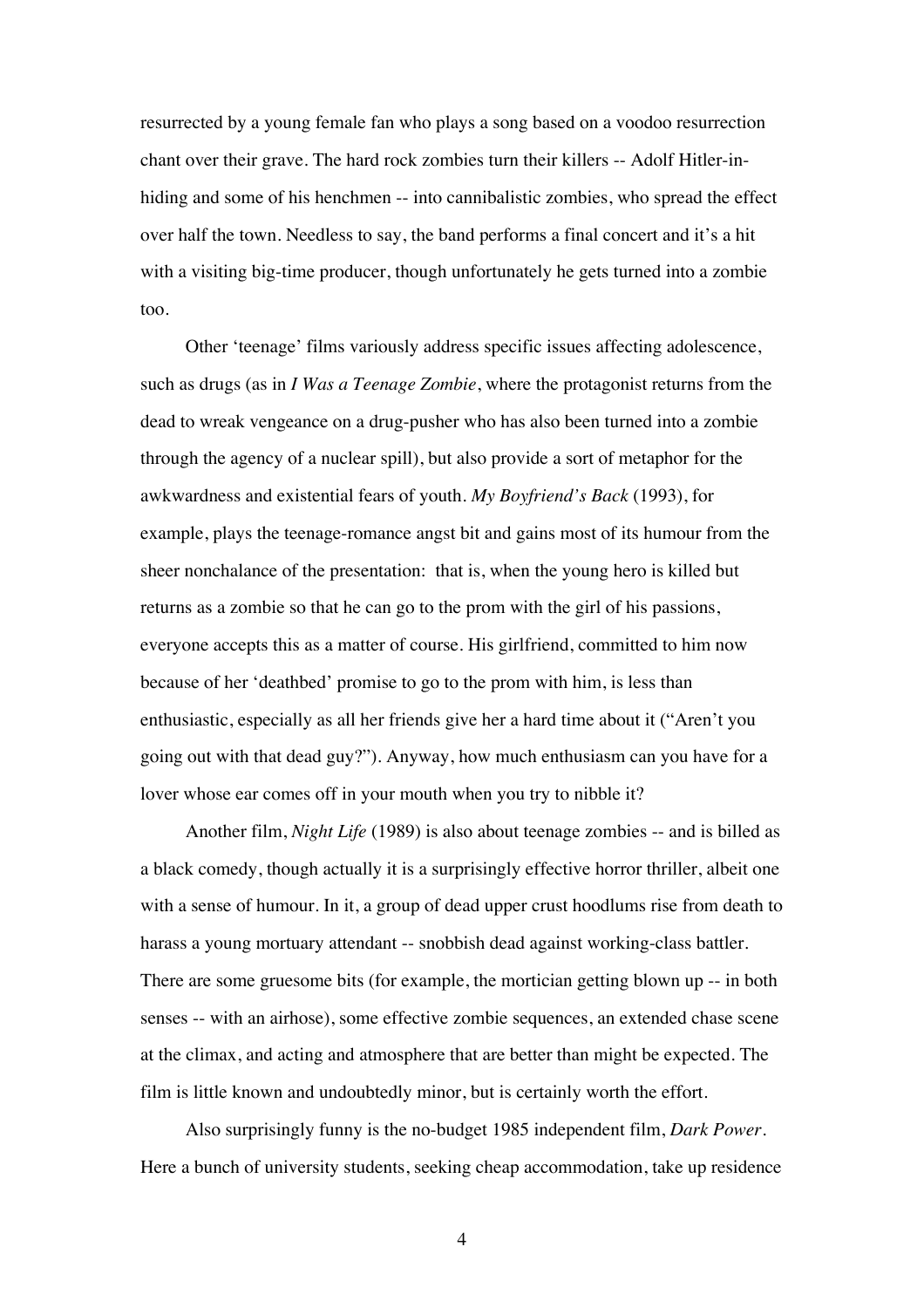in the house of a recently deceased Indian shaman, little realising that until his death, the Indian was keeping four ancient Toltec sorcerers at bay. This foursome, acting under a belief that by burying themselves alive they could return in the future to feast upon the living, successfully arise from their graves to create mayhem, until defeated by the local sheriff (played by a western and rodeo star called Lash LaRue), an expert with the whip. The film is cheap, some of the characterisation annoying, the film stock grainy and the plot conventional, but somehow the cast (especially the Toltec zombies) manage to bring a nice sense of humour to proceedings. Typical is a scene where one of the Toltecs grabs a scantily dressed young woman and holds her while another Toltec (one with a penchant for flashy juggling) prepares to toss his tomahawk at her. He lets loose, she screams, then frowns -- and looks around to observe that the tomahawk tosser has missed and embedded his axe in the chest of his buddy. The two zombies then have a grunted, inarticulate argument about it.

Indeed, looked at with a slight squint, zombies are funny, farcical creatures, clumsy and socially inept. Elements of zombie farce were present as early as 1945, in *Zombies on Broadway*, for example, in which a pair of promoters seek out zombies in order to put on a Broadway musical. Funny-scary comedies of the *Abbot and Costello Meets ...* type and *Ghost Breakers* (1940) sometimes included a zombie or two, and modern farces such as *Weekend at Bernie's 2* (1993) and *Chopper Chicks in Zombie Town* (1989) carry on the tradition. This latter is in the Troma vein of over-the-top horror exploitation flicks, and is about the Cycle Sluts -- biker gals who arrive in town *Wild One* fashion, only the town is dominated by an evil undertaker who creates zombies to work the mines, in a plot device reminiscent of various films from *White Zombie* and *Plague of the Zombies* to *Dead and Buried*. The Sluts proceed to clean the place out. The film is generally well-made (much more appealing than your average Troma release), and even includes a song or two.

But if a zombie musical is what you're after, *Nudist Colony of the Dead* (1991) -- supposed by the blurb on the video case to be in the tradition of *The Little Shop of Horrors* and Michael Jackson's *Thriller* -- is as classy as its title leads you to expect.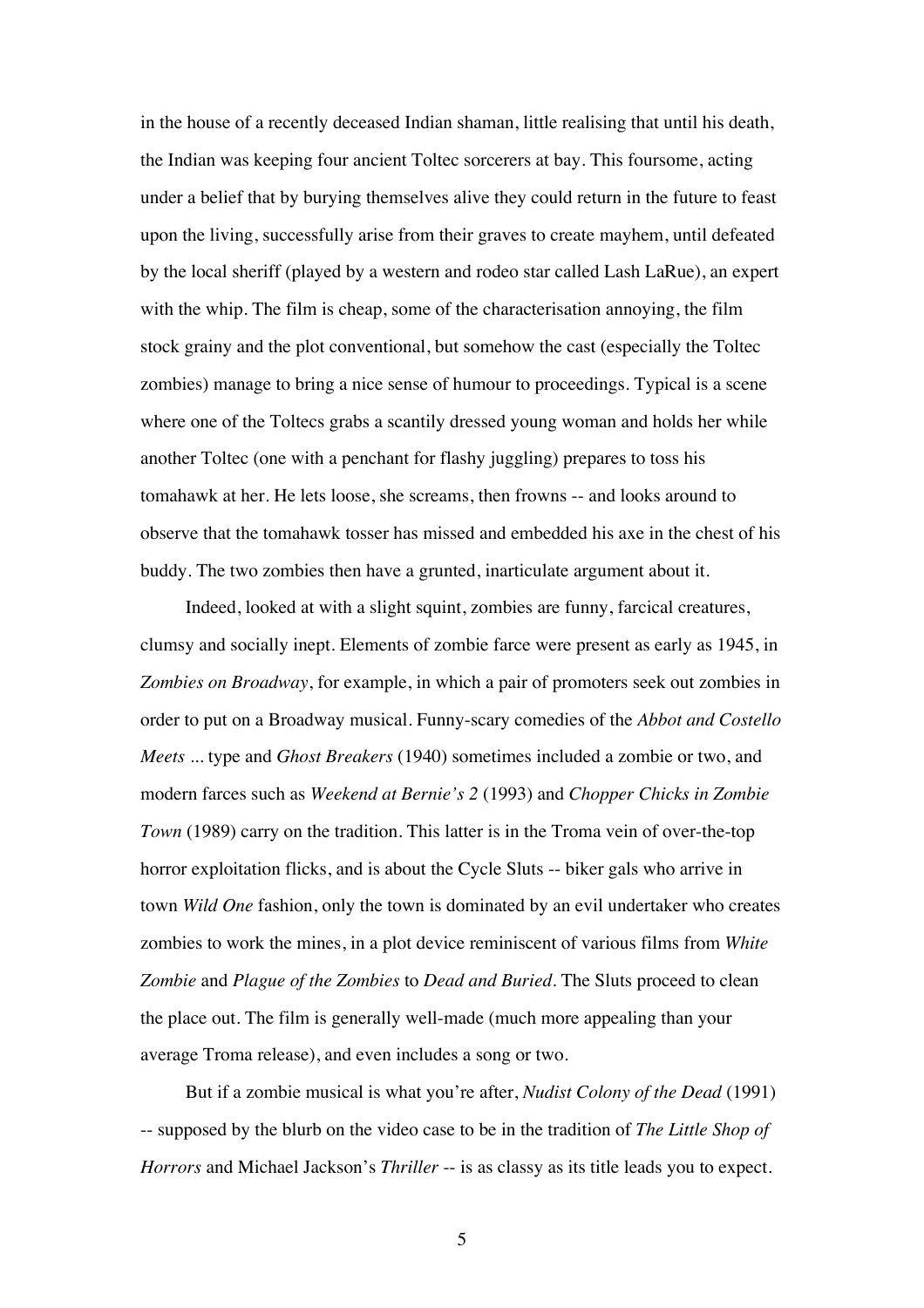A fanatical group of nudists commit suicide when they are driven from their land by the town's religious zealots. But they emerge from their graves whenever their rest is disturbed by the presence of Christian youths on retreat at the camp built on the site, Camp Cutchaguzzout. Though cheap, often static and poorly paced, filmed on lousy stock, with bad jokes and cheesy acting, it does include some jolly songs, some humorous moments and silly gore. Its amateurish qualities and unsophisticated approach to its own tastelessness are part of the ambience of the thing. At heart, it's fairly innocent, as indicated by the fact that, though it's about nudists, the zombies are modestly covered by rags (apart from a bare breast or two). Old-time horror fan guru, Forrest J. Ackerman, plays the judge who rules that the nudists must leave their land. Even allowing for poor film technique, the movie never exploits its own premise, let alone the traditions of the zombie sub-genre. This particular failing is a common one.

*Ed and His Dead Mother* (1992), though more professional (it's produced by Sean Cunningham, the creator of the *Friday the 13th* series), also suffers from a limitation of vision. It has its moments, however, and does manage an effective nod or two toward traditional zombie themes -- often in a pleasantly bizarre manner. The story goes like this: a year after the event Ed Chilton still can't come to terms with his mother's death. His obsession attracts the attention of the Happy People Corporation, in the person of their top salesman, who offers to give Ed back his mother -- for a price. Re-animation of the dead is a growth industry apparently, with the Japanese already working on "home re-animation software". Anyway, the price is relatively cheap, despite the appalling condition of Ed's mother's corpse. So Ed coughs up the money and soon his mother is fussing around the house again. But all is not well. Soon the household turns weird, there's blood and gore in abundance (depicted in a too-restrained manner, however) and Ed wants his mom dead again. Basically, the film has some fun with the serious *Pet Semetary* business of foolishly wanting the dead back, and combines it with big-business paranoia. But it cops out overall, never going quite as far as it should, let alone too far -- and going too far is, let's face it, one of the primary characteristics of the zombie genre's best works.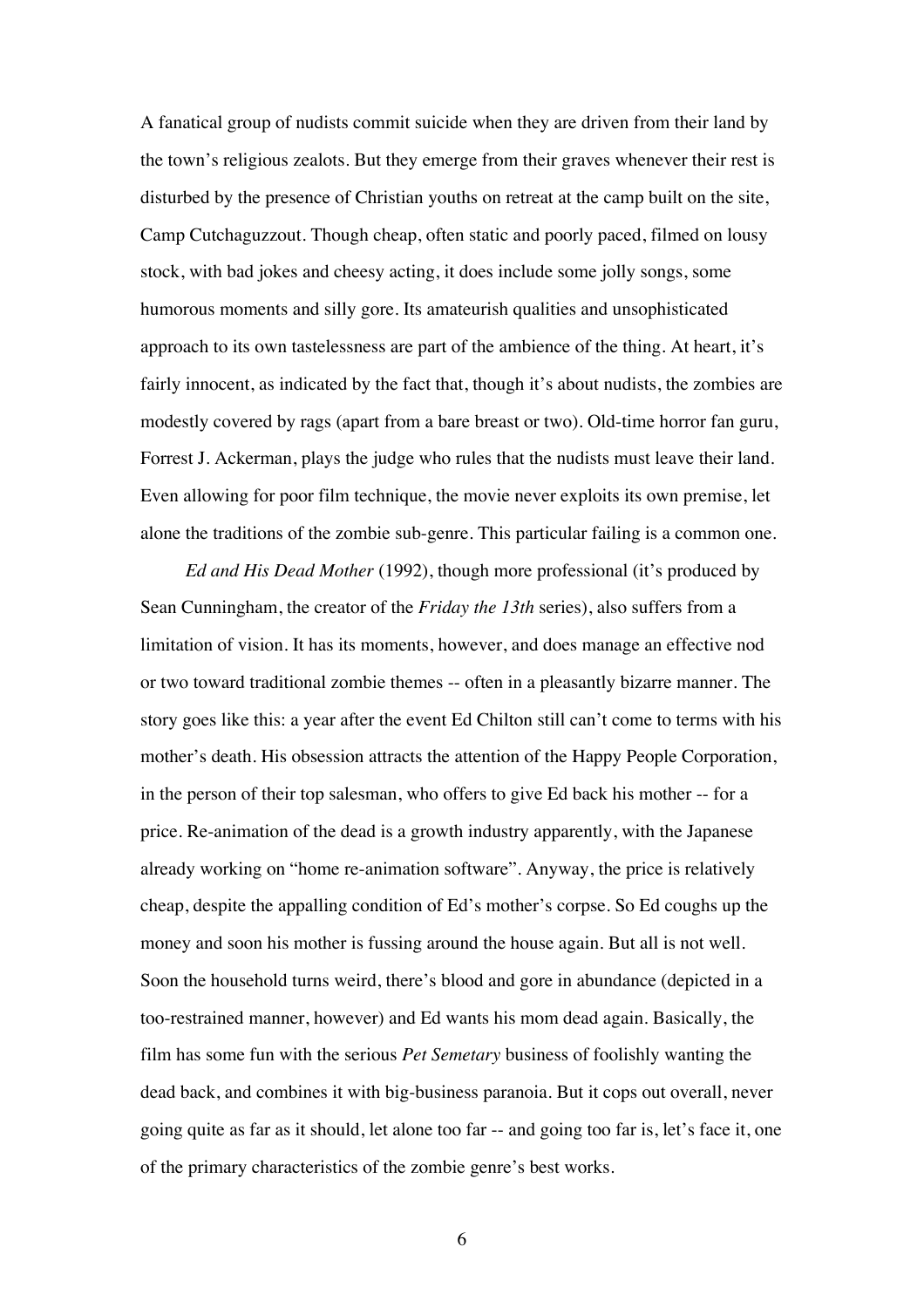*The Video Dead* (1987), as well as taking a different slant on zombies, is a satire of both zombie films and the influence of television. The story concerns a rather strange television set, which appears to show only one channel and that channel runs only a zombie movie called "Zombie Blood Massacre". Moreover, even unplugging the set won't stop the movie from playing. The film on the TV shows typical Romeroesque zombies shuffling through a wooded area; suddenly one of them turns to the camera and reaches out. Next thing you know four living dead characters have emerged into the real world, where they proceed to cause havoc, often gruesome. The hero, a teenage boy, sets about trying to stop them and the result is severed limbs, chainsaw massacre and much running about screaming. In general the film's approach is one of farce, though there is a dark and often vicerally nasty undercurrent. Typical is a scene where one of the zombies attacks a woman in her kitchen; she grabs the nearest weapon -- in this case an iron -- and slams it into the zombie's skull. Unfortunately this doesn't stop the creature, which looks puzzled for a moment, kills her, then walks around for the rest of the movie with the iron firmly buried in its head.

The *House* movies -- or at least the first two of them -- take a similarly farcical approach to the dead. *House* is generally more gruesome and more effectively scary than its 'sequel' (which isn't a sequel at all, except in spirit, as it were). Here the dead Vietnam vet out for revenge is a wonderfully comic-book creation, with his skeletal and decaying gauntness used to good effect. In *House 2*, the zombies (the hero's great-great grandfather and the man he'd murdered back in the old west) are similarly comic-book, the great-great grandfather more like a dead version of Jed Clappett than anything else. Again the SFX and make-up are very good -- much better than the movie as a whole -- and the scene where the hero blows away the bad guy's head, bit by bit, is nicely done, spoilt only by the somewhat anticlimactic and unconvincing nature of the following scenes.

Also farcical is *C.H.U.D. II: Bud the Chud* (1989), which has nothing to do with the much more horrific *C.H.U.D.* This non-sequel is something of a show-piece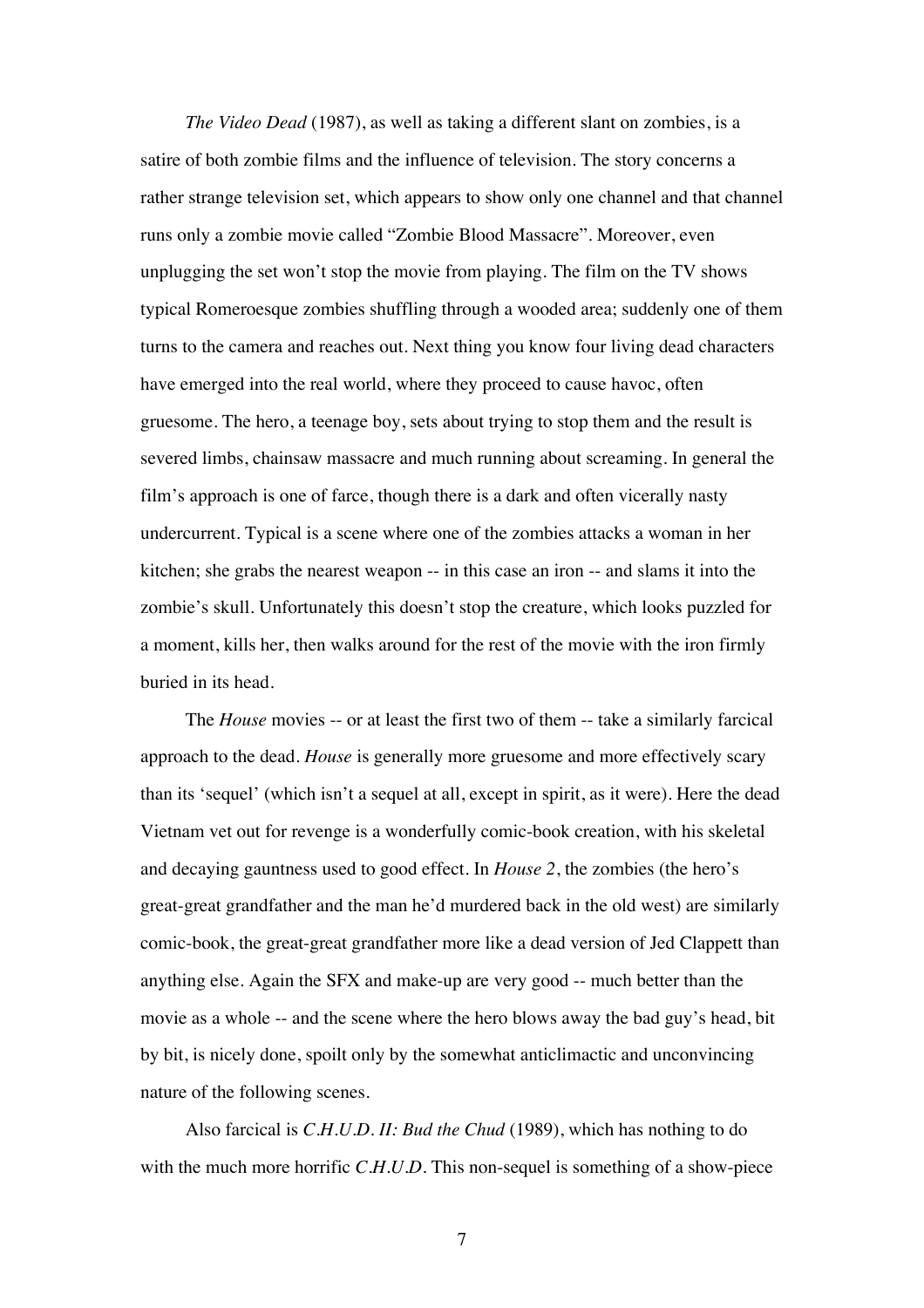for actor Gerrit Graham. His depiction of the comic zombie, Bud, is often physically hilarious, at its best adroitly slapstick -- though the movie itself is as flat as a tack. Bud's general appearance, the loose, barely-coordinated stumble of his movement and his cannibalistic tendencies are on a direct line from Romero's more fearsome creations.

More recently Robert Zemeckis, of *Who Framed Roger Rabbit?* and *Back to the Future* fame (not to mention *Forrest Gump* and the excellent ghost thriller *What Lies Beneath*), made a quirkily black-hearted, big-budget excursion into living dead territory with *Death Becomes Her* (1992). This 'basic black comedy' does not appear to be a zombie movie at first, but in fact by midway through the movie both the female leads are dead -- the Meryl Streep character from falling downstairs and breaking her neck and Goldie Hawn's thwarted ex-lover from having a hole blown through her stomach with a rifle. Here, mortality in the form of loss of youth is at issue, so that a formula guaranteed to make you young and keep you that way seems like an attractive proposition. Unfortunately, there are consequences. The formula does not regenerate bodily damage after death, so that though the Streep and Hawn characters live on, their bodies become increasingly tatty. In the end they trip down stairs and are smashed to pieces -- though those pieces still want to know where the car is parked. Here Zemeckis addresses the fear of mortality, laughing skeptically at our desire to "screw the natural law". The film is unusual because it is a big budget Hollywood headliner, but still manages to be quite blackly quirky. Some of the SFX are stunning.

Perhaps the most popular, and successful, comic interpretation of the Romero zombie tradition is *Return of the Living Dead* (1985). Written and directed by Dan O'Bannon, *Return*, even in its title, makes obvious reference to Romero's original classic. Canisters containing bodies reputed to have been part of a 'walking dead' scare sometime in the past (one of the characters even makes direct reference to *Night of the Living Dead*) lie in the bowels of a cadaver supply factory. One is accidentally opened and the corpse inside emerges -- along with a gas which revives, grotesquely,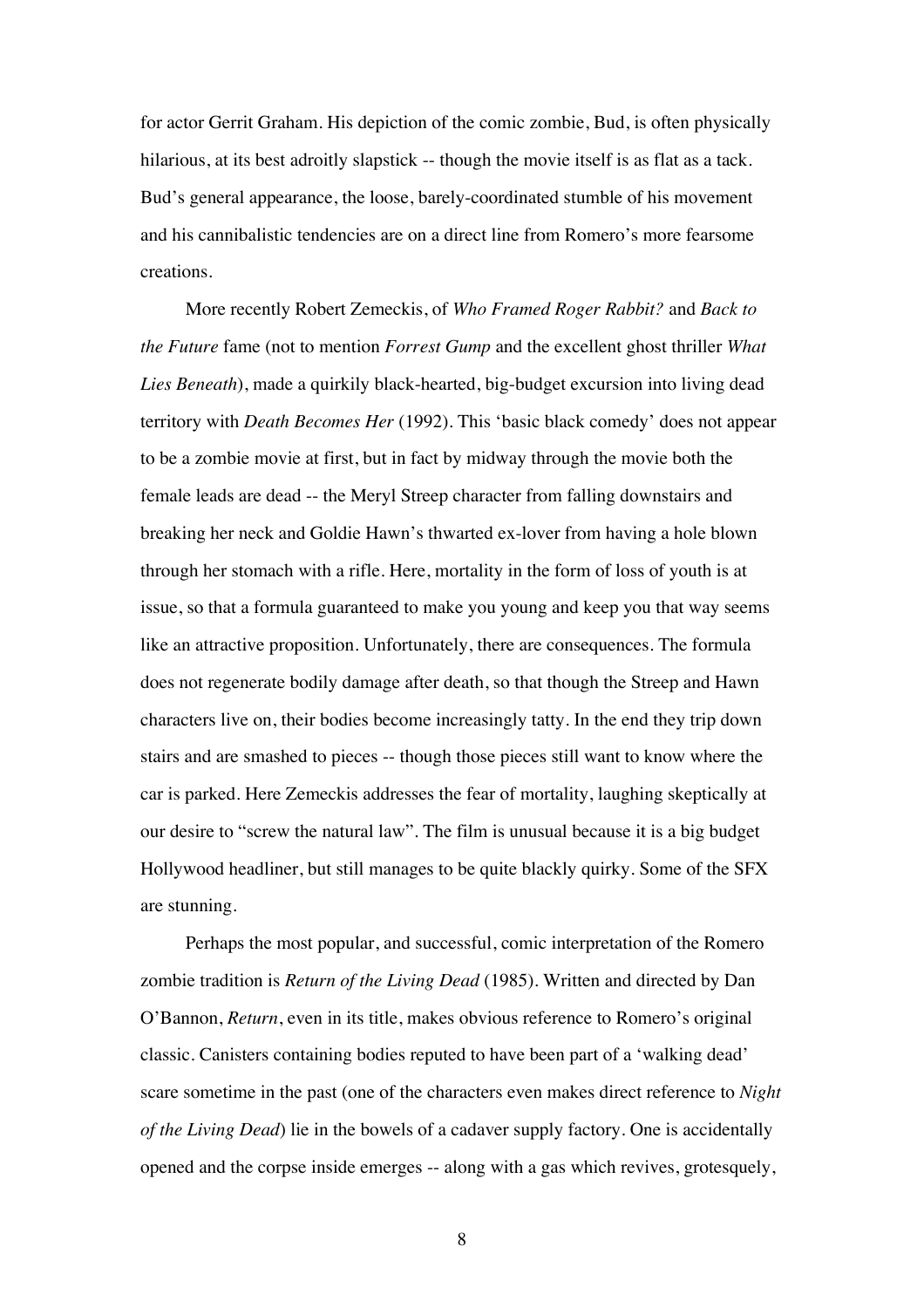the partial bodies in the factory. There's even half a dog (cut long-ways) which comes alive. The main characters eventually chop up the squirming remains and burn them in the adjacent crematorium. The smoke of their burning rises into the night sky but then falls back to earth when it rains, dribbling into the graves and setting the wheels of zombie revivification in motion. The next thing you know there's corpses rising everywhere, cannibalistically intent on eating the brains of the living, as only thus is the pain of death eased for them. While much of the film is played for laughs, it works too as a straight-on horror movie, with some scary scenes, effective zombie make-up (in all stages of decay) and plenty of suspense.

A sequel (made in 1988 by Ken Wiederhorn, the director of *Shock Waves*) moved even further toward farce, comic elements of the situation taking precedent over the horror ("I'm not into dead guys," says one young woman to her living dead boyfriend). It is an amusing enough film, though considerably less effective than the first, taking too camp an approach to its subject matter to generate any real suspense or thrills.

A second sequel by Brian Yuzna takes a stab at a 'zombie love story'. The 'lead' zombie (Mindy Clarke) is a beautiful, if nihilistic, young woman, who perpetually disfigures herself punk-fashion, as only such simulated pain allows her to fool herself that she is alive. She has been brought back by her boyfriend using the zombie-gas from the first *Return*, which is being used by the military in an experimental complex full of the restless dead. Needless to say, this is not good for their relationship. It is a thoughtfully and skillfully constructed film, well acted and with good SFX.

As an aside, there's a typically splendid *Simpsons* episode which contains a great zombie sequence as part of that season's Halloween special. In a misguided attempt to bring back their dead cat, Bart and Lisa read the wrong incantation and raise the dead instead. As in *Return of the Living Dead*, these zombies want brains. When they break into the Simpsons' house, Homer yells: "Leave my family! Take me instead!", but, after pausing to consider the offer, the zombies stumble past him still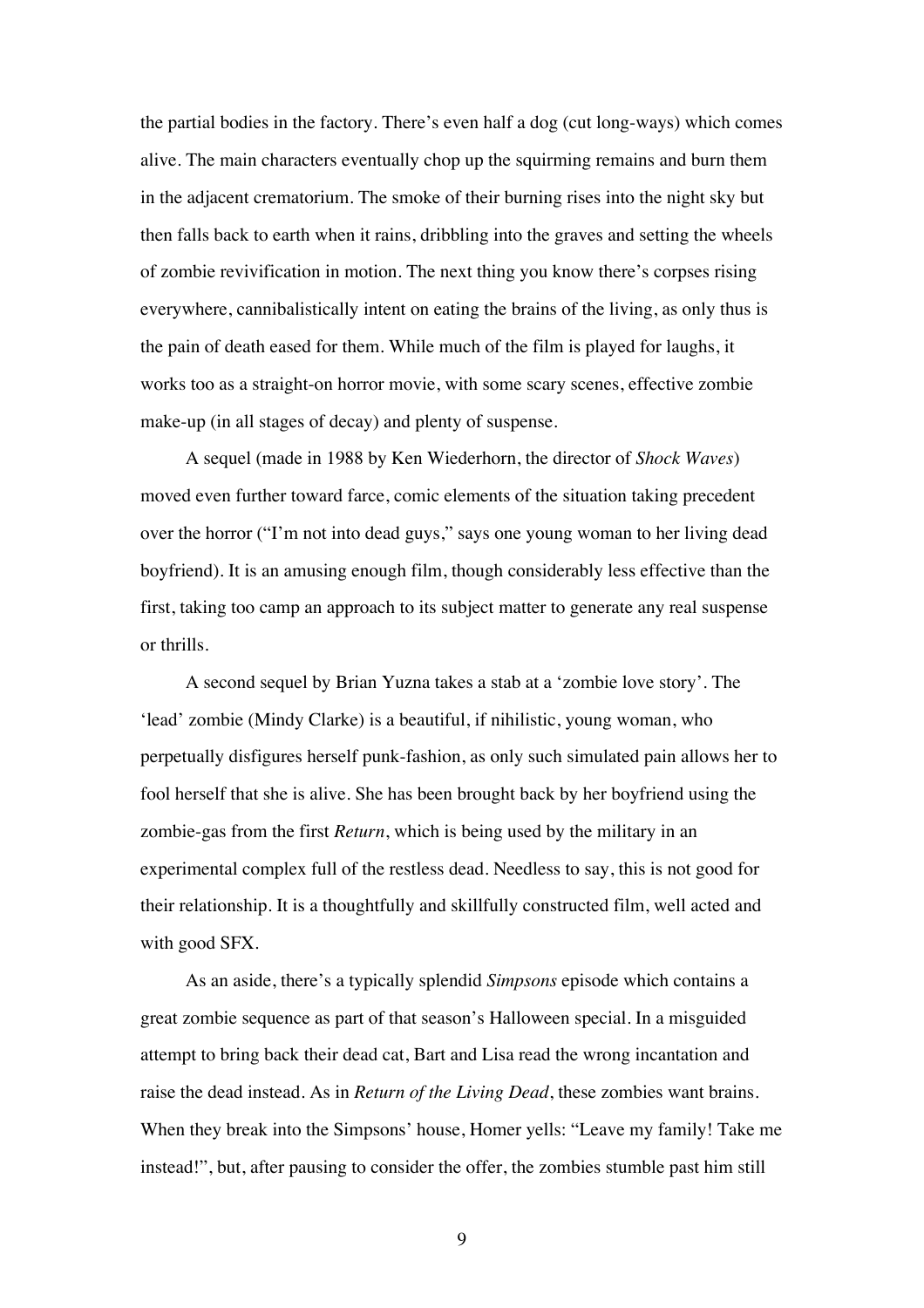crying "Brains! Brains!", much to Homer's annoyance. Or the great moment where Ned Flanders, now dead, comes toward the Simpsons, only to be shot in the head by Homer. "You shot the zombie Ned Flanders!" yells Bart. "He was a zombie?" Homer says in surprise. As usual, the creators of *The Simpsons* show that they understand the object of their satire well. If you can, it's certainly worth seeking this one out.

Meanwhile, the director of the first *Return of the Living Dead*, Dan O'Bannon, also made *The Resurrected* (1991), a darkly humorous mad scientist opus based on H.P. Lovecraft's story "The Case of Charles Dexter Ward". It is in the tradition of *Re-Animator* (1985) and *From Beyond* (Stuart Gordon, 1986), full of grotesque humour and visceral imagery. Its monstrosities -- the distorted remains of dead people revitalised through an obscure evolutionary process -- are many and varied, and like many modern living dead movies, the film relies heavily on complex make-up, and prosthetic and animatronic effects.

By way of illustrating the spread of Romero's influence, I might mention the Hong Kong horror comedy, *Bio-Zombie* (1998). This one involves zombies created by biological contaminants (contained in a soft drink) and despite appallingly translated subtitles (on the Hong Kong DVD I have, anyway), manages to be both funny and grimly exciting. It is set in a Hong Kong shopping mall (very different in ambiance from the mega-Mall of *Dawn of the Dead*) and involves a lot of running around, screaming, fighting off the escalating hordes of undead, blood and flesheating. Its male heroes are dodgy VCD sellers, which seems sort of appropriate. The fact that the film was inspired by *Dawn* is fairly obvious, even given the cultural variations involved.

Though low-budget, *Blood Diner* (1987) manages to be both amusing and bloodily inventive. Made as a follow-up to H.G. Lewis' influential *Blood Feast*, *Blood Diner* is actually much gorier and much funnier than its more infamous inspiration, even though (or perhaps because) it replicates many of the earlier film's ideas. A pair of brothers, worshippers of the goddess of blood and lust, Sheetar, open a diner as a front for their bloody quest to incarnate their goddess in the flesh. Led by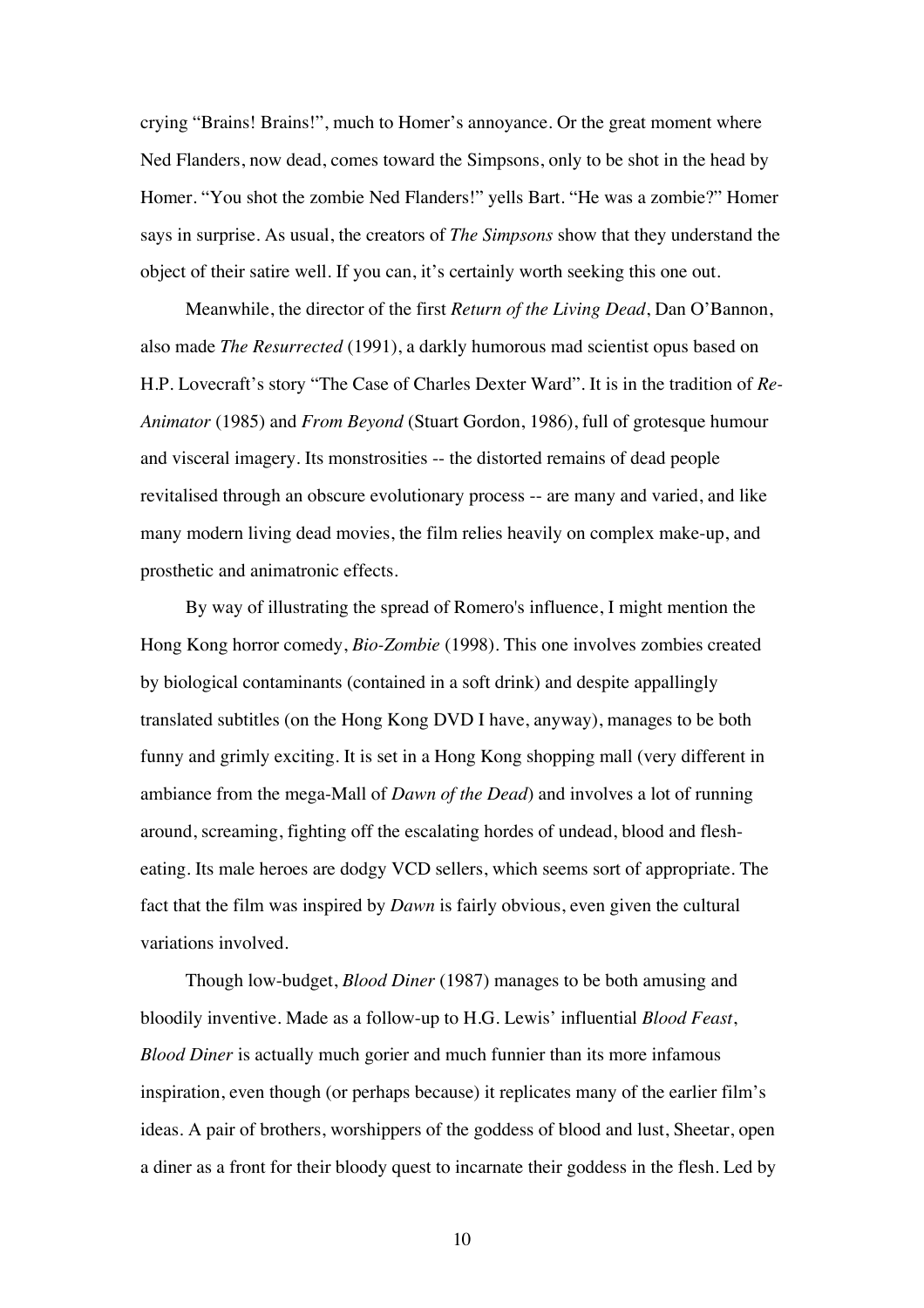a homicidal relative -- a disembodied brain in a jar, sporting a pair of eyes on stalks and an impatient turn of phrase -- the Brothers butcher young ladies (including a squadron of naked aerobic dancers) in order to prepare a special feast. At the climax, the body they've patched together for Sheetar comes alive, while various members of the crowd eat the soup and turn into zombies. It's excessive, often funny, and delightfully messy.

Also messy, but less funny, is *Redneck Zombies* (1987), a British-made low budget, filmed-on-video comedy about a bunch of hillbillies who are turned into zombies through the agency of a batch of moonshine contaminated by toxic waste. Often quite humorous, it suffers from a typical failure to keep things moving - especially when acting, effects and script leave a little to be desired. Its exuberance is winning though; it's just a pity that once again the film promises much more than it delivers, as is too often the way with low-budget gore comedies.

A more-interesting variant on the idea of the restless dead – and coincidentally an excellent film – is Michele Soavi's *Dellamorte Dellamore* (1994), otherwise known as *Cemetery Man*. This Italian film, which takes the unusual step of joining a Romero-esque plot scenario with arthouse sensibilities, concerns a cemetery attendant in a small country town whose job involves re-killing the dead when they emerge from their graves as zombies. Rupert Everett's cemetery man is torn between the death and love of the title, until the two states merge into a surreal drive to escape both the violence and the township. The film is funny and gorily violent, constructed with a visual lyricism that is quite hypnotic.

Over the 1990s, independent filmmaker Todd Sheet has been rather prolific in unleashing gore-drenched zombie humour on the world. His two *Zombie Rampage* and three *Zombie Bloodbath* films (the sequels being subtitled *Rage of the Undead* and *Zombie Armageddon* respectively) are funny, yucky and excessive, including over 700 zombies, all in party mode! What can I say?

To date, however, two of the goriest and most successful post-Romero/Fulci zombie films are also two of the most audaciously funny horror movies ever made,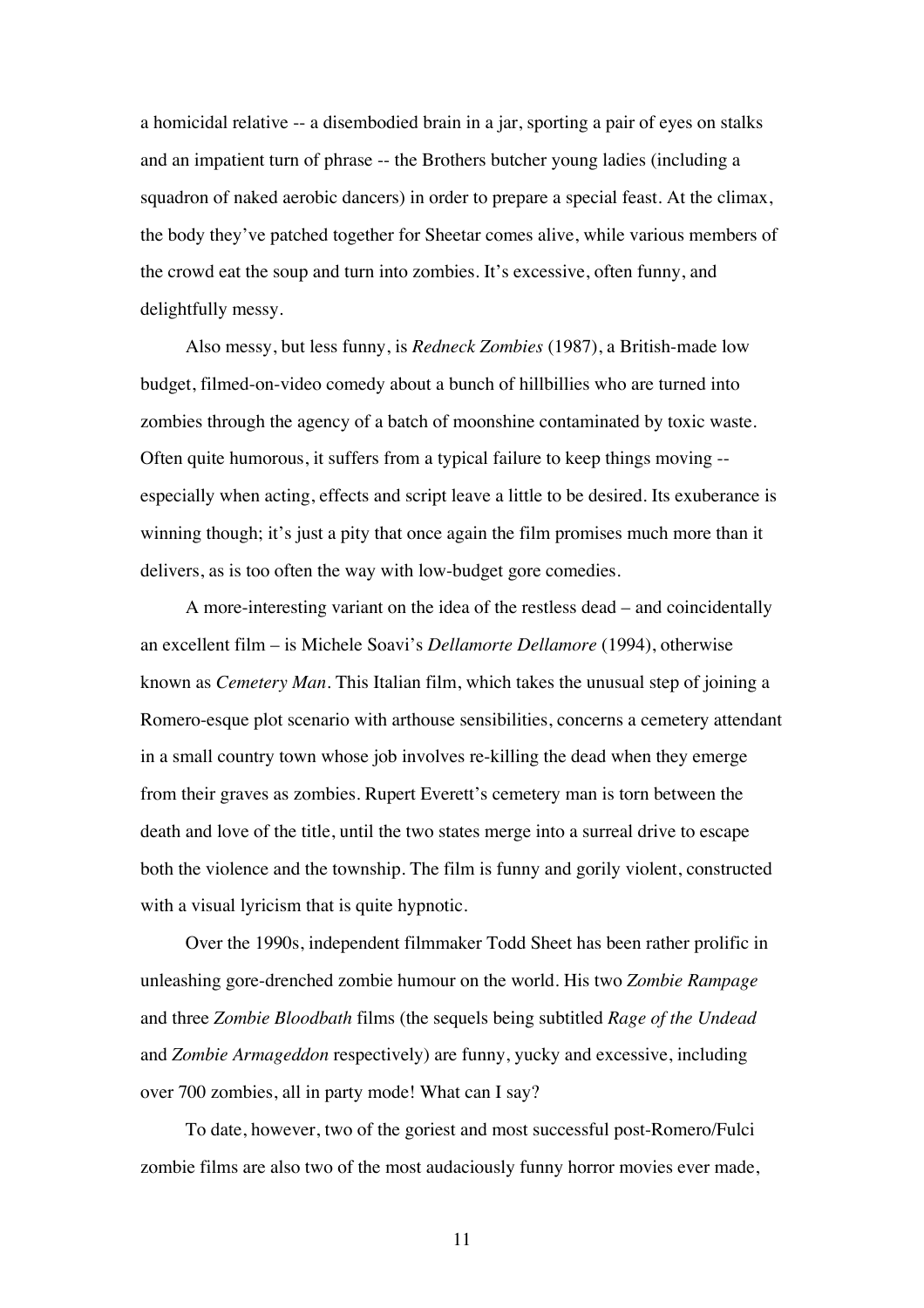*Re-Animator* (1985) and *Braindead* (1992). *Re-Animator*, directed by Stuart Gordon, is a fabulous Grand Guignol gorefest based on a story by H.P. Lovecraft, though offering little of Lovecraft's peculiar atmosphere. It chronicles the experiments of medical student Herbert West (Jeffrey Combs) into the re-animation of dead tissue. Complications of love in the life of West's room-mate and accomplice, and jealousy on the part of West's superiors, result in a chaos of revivification, as dead people begin a blood-splattered dance of death through the corridors of the morgue. A favourite scene is the one where West's decapitated enemy, Dr Hill -- holding his head in his outstretched hands -- approaches the naked heroine with lascivious intent, giving new meaning to the phrase 'a head job'. The film is outrageous and audacious and very well done. Its humour, never patronising nor self-mocking, enhances the horror and makes it an unique experience. A sequel (1990), directed by *Re-Animator* producer Brian Yuzna, takes the premise even further, filling the movie with 'doodles in flesh' which West has pieced together in idle moments and re-animated using his magic green substance. This movie, however, owes more to Whale's *Bride of Frankenstein* than to Romero, with a dose of *Freaks* thrown in.

No one guessed, given the levels of bloodshed that films like this and those of Romero, Fulci and Gordon had brought to the screen, that anyone could ever take the gore factor much further. Then in 1992 New Zealand director Peter Jackson (known for his outrageously funny alien-invasion film *Bad Taste* -- which also contains zombies -- and the puppet extravaganza *Meet the Feebles*, not to mention his 2001 big-time success with *Lord of the Rings*) released a film he had been struggling to finance for many years. It was going to be 'the ultimate zombie movie' and in the event proved to be just that, at least from some perspectives. *Braindead* (retitled *Dead Alive*, and savagely cut for US distribution) is an unbelievably exuberant flight of zombie fantasy that is so outrageously gory that it makes what preceded it seem rather restrained. The story, set in New Zealand in the 1950s, concerns a monkey-rat, brought into the local zoo, which is infected by a nasty disease that causes death and zombification in those it bites. In fact it bites the somewhat repressed hero's mother,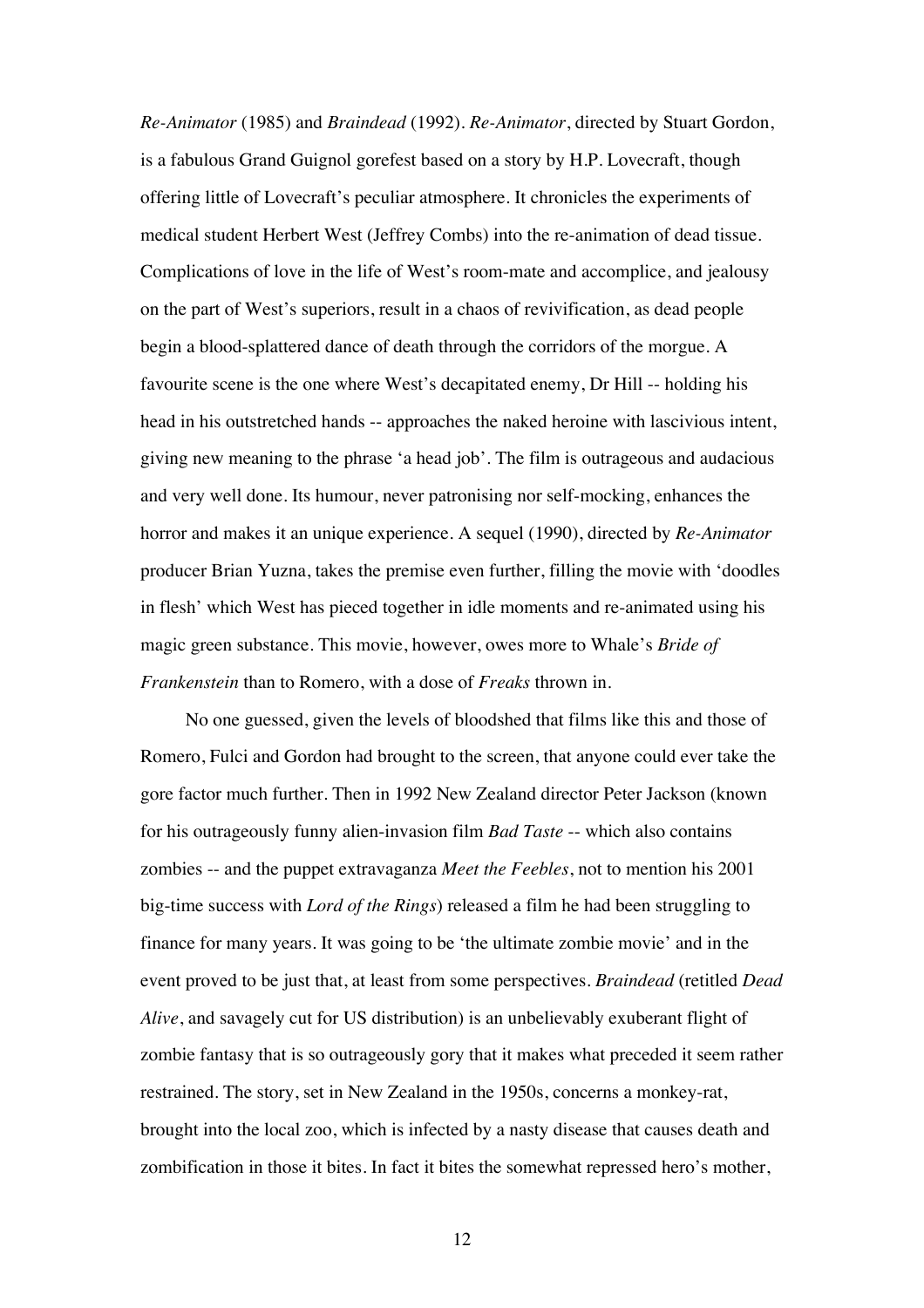who then dies -- but not quite. Soon her corpse becomes rather violent, while going to pieces physically, and the hero is forced to lock her up in the cellar. Others follow. Then, about halfway through the film, the zombies are loosed into a huge crowd of people whom the hero's uncle has invited to the house for a party -- and it's all on for young and old. Soon only the hero and his newly acquired girlfriend are still alive, and staying that way becomes a distinct problem. In the end, the hero deals with the zombies using a lawnmover.

The last half hour of the film is an absolute bloodbath and what happens to the zombies takes the concept of zombified flesh to an extreme. All the bits remain alive: the top half of a head which has been sliced off by a spade (in a reference to Romero's *Day of the Dead*) spends the rest of the movie getting kicked around the polished and increasingly bloody floor, blinking wistfully at the goings-on; one character's torso is eaten away, but the rest of the body, connected to the head by its spinal column, still waddles around the room; another zombie, cut in half, spills its guts onto the floor, and those guts then proceed to take on a homicidal life of their own. You get the idea. It's extreme -- but astonishingly well done and hilariously funny too, and Jackson showed considerable bravery in determinedly making a film that was doomed to receive only minor theatrical release, despite a reasonable budget. *Braindead* won several film awards in Europe and received rave reviews everywhere, but Hoyts in Sydney choose to screen it during the day, largely unheralded, for only a week, afterwards relegating it to a short run of midnight showings. When I rang up to find out about it, the person on the desk commented in explanation that the film was excessive and implied that only very sick people would want to see it. The Valhalla (a small 'art' cinema in Glebe) ran the film at a 9 p.m. session for a few weeks. Presumably most people (sick or otherwise) had to wait for the video release.

*Braindead* is an excellent horror movie, though it isn't in fact very horrifying. Gross, yes, yucky, yes -- but scary? No, not really. This being the case, what exactly does it do? Like many modern horror films, made in an age when advances to SFX technology mean that almost anything can be convincingly recreated on the screen,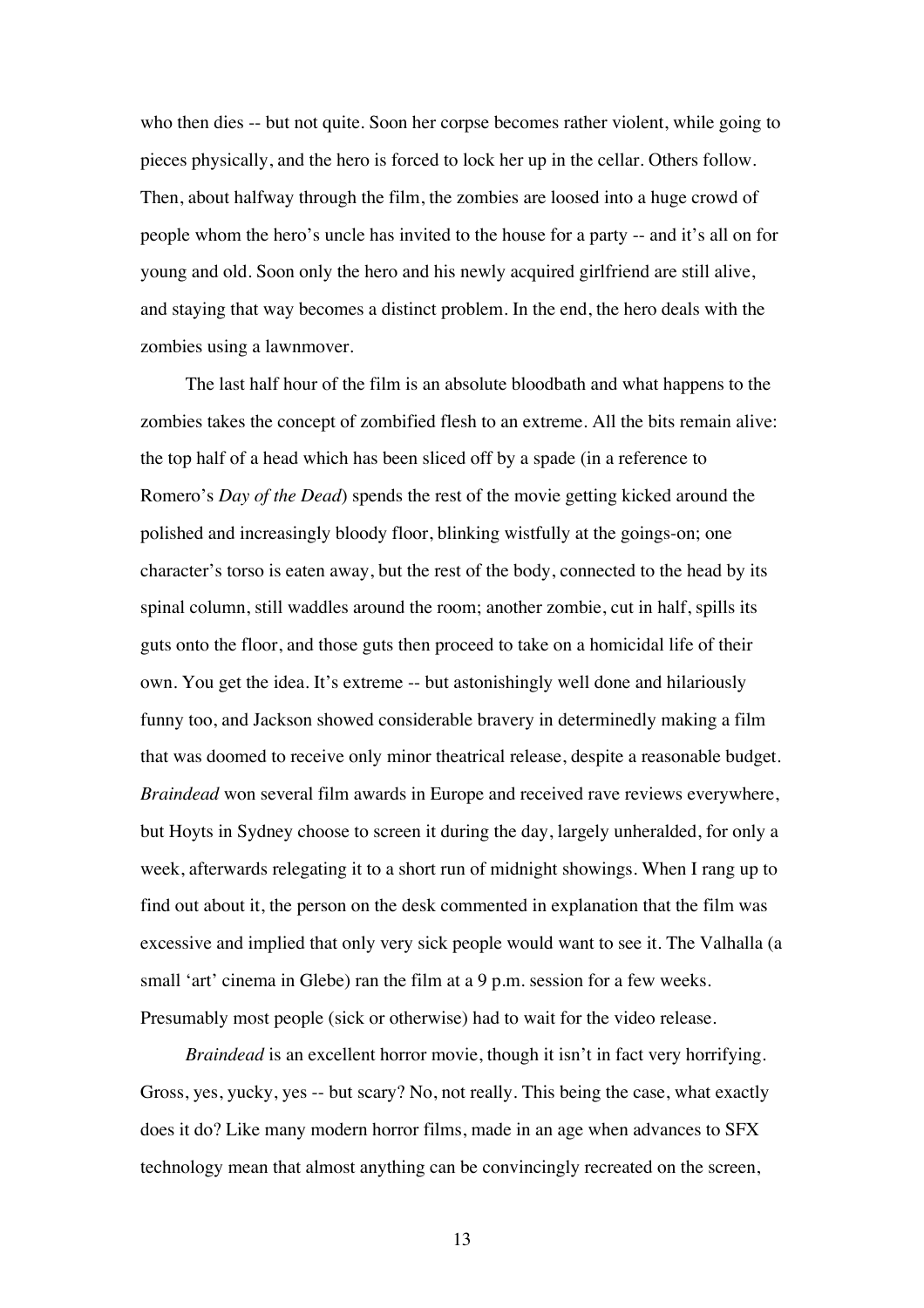*Braindead* is full of the most outrageous images, and is, as the Hoyts receptionist pointed out, quite gorily excessive. If the purpose of the horror film is to horrify (in the sense of scaring the viewer), then *Braindead* probably fails. Some people, perhaps, would find it horrifying, or at least they would find the concept of making such a film at all horrifying. But there's really little chance that anyone's going to confuse what's happening in *Braindead* with what happens in reality, or relate it to their own experience in any direct way. So what is the main underlying drive of this 'ultimate zombie movie'?

Like many films of its ilk, I think that *Braindead* deals with mortality by mocking mortal flesh. With great irreverence, Jackson in his film subjects the human body to the most undignified and disrespectful treatment, turning it into a grotesque parody of itself. Perhaps thereby he takes the hex off it. We're still going to die, but for a moment, at least, the concept of not dying is too ludicrous to worry about. We may not get the last laugh, but some irreverent fun can be had along the way.

## **4. The Meaning of the Dead**

Having now trampled through living dead territory (up to our armpits in viscera), we can perhaps start to identify the sorts of thematic elements that play into the zombie film.

The sub-genre contains, of course, many and varied themes, depending for their existence and effectiveness on the individual filmmaker. Zombies have provided symbols encapulating the desire for and consequences of revenge; adolescent angst; puritanism and, equally, sexual excess; the frustration of ambition; the futility or the triumph of violence; the desire for immortality; consumerism; scientific irresponsibility; grief; suburban malaise; the transcendence of love ... and many more.

Within these themes, however, I would isolate four major threads (which are, of course, related):

1. Images of control.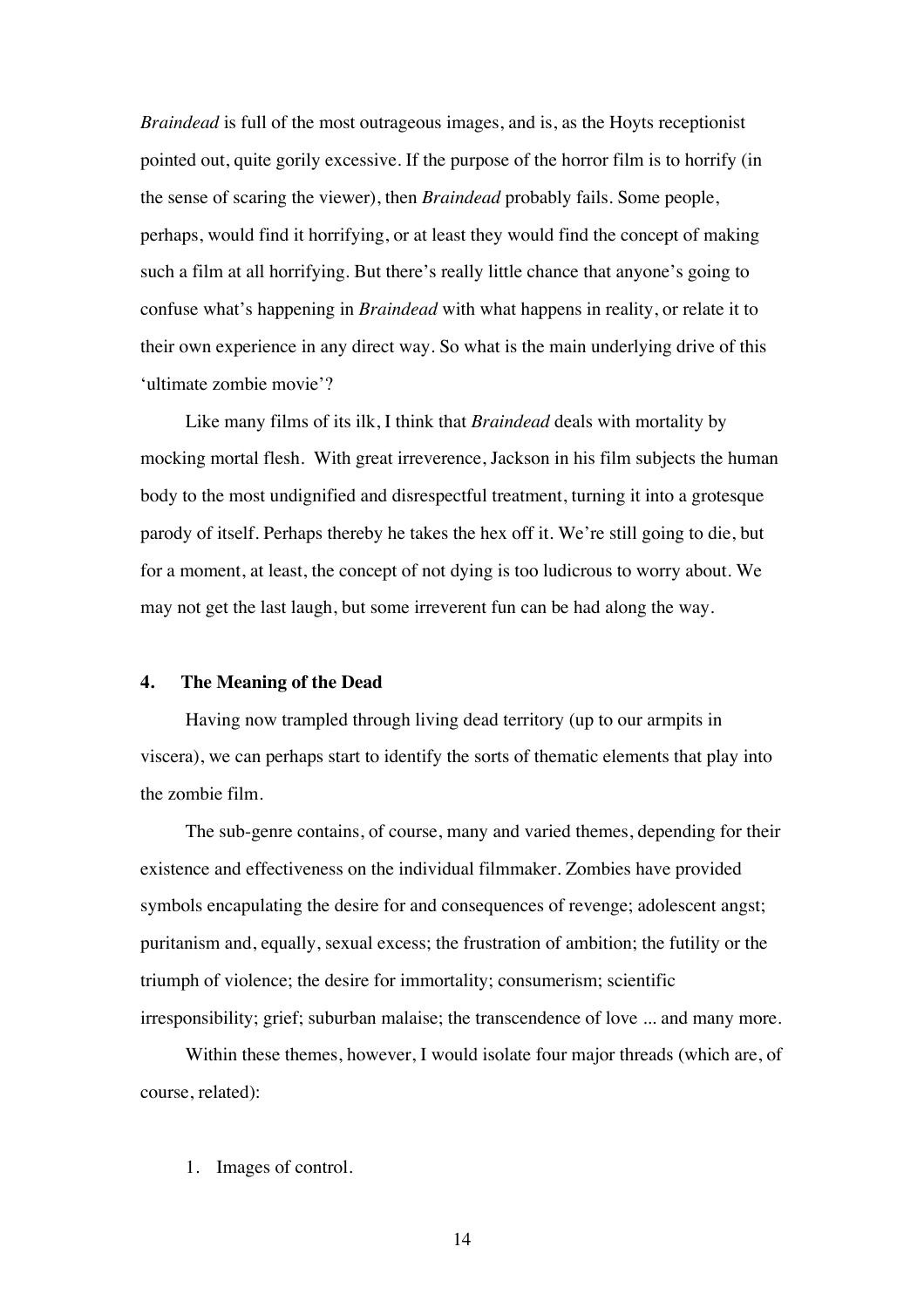Control and related themes of power and exploitation are basic to the voodoo zombie and its alien-invasion/chemical/mind-control relatives.

For example, scenes in *White Zombie* such as the one in which Frazer comes to Legendre in his mill give a chilling dimension to the theme of exploitation that underlies the film. Zombies work incessantly to turn the *Metropolis*-like machinery and the groaning of the wheels provides an unnerving background to discussion over the fate of the desired Madeline's soul. "They work faithfully and are not worried about long hours," says zombie master Legendre of his creatures, in justification of the capitalist organisation represent by his mill. The black-and-white photography and angled shots, often placing the players behind or against foreground structures or the shuffling legs of the living dead, help to create many potent moments and emphasis the theme -- a theme extended eventually to the 'capturing' of Madeline herself as an unwilling object of desire.

Inevitably, such control destroys life, turning humanity into mindless automatons or violent engines of destruction. This was, perhaps, what many people feared and suspected had already occurred, especially in the 1930s, when the aftermath of war and the fearsome Depression had brought a grim darkness to society and its visions of the future.

## 2. The erosion of meaningful human qualities of life.

If the mill scene in *White Zombie* provides an image of industrial exploitation, the central story of Madeline and her 'suitors' can function as a metaphor for the dehumanisation caused by exploitation -- the willingness to deny choice to the object of love. In this context, the physical person is seen as more important than their mind and spirit, and the result is emptiness. Madeline's physical beauty remains once she is 'dead', but the landowner who orchestrated her death in order to win her comes to realise that devoid of will she is merely a shell. Though he has gained her body, he has in reality lost the better part of her, perhaps destroyed it forever.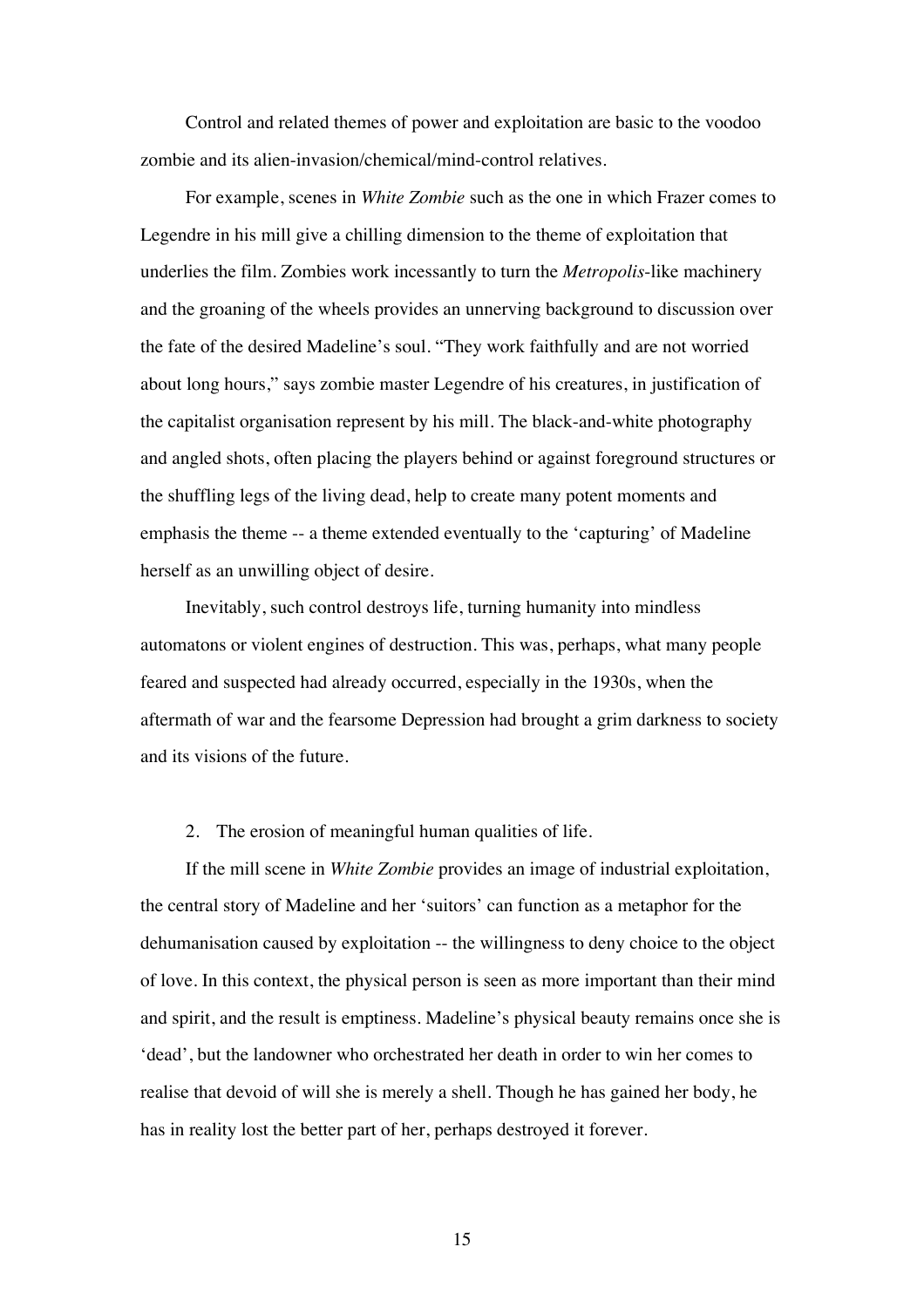In Romero's zombie trilogy, the flesh-eating dead represent a society lost to the true qualities of living -- whether the source of that loss be violence, hate, bureaucracy or stupidity. The media, the military, science, philosophy are all helpless to provide an answer. The violence and spiritual void of human society feeds upon itself and the result is an apocalypse of the dead.

Clive Barker has commented that, since organised religion is losing its ability to popularly explain the world, Romero's living dead represent the only immortality possible. They are the tyranny of flesh, immortality without a spiritual dimension. And they are implacable. In extreme cases, nothing will stop them, certainly not our usual bulwarks of law, order, love, sex and reason. Zombies, Barker reckons, are the archetypal monster for the latter part of the twentieth century.

## 3. The tyranny of the past.

*I Walked With a Zombie* is an intelligent and evocative essay into the use of the zombie as a symbol of the past haunting the present -- an emotional barrenness and a guilt that will not lie still. From the early sequence in which Tom Conway (as the husband) seeks to destroy Dee's romantic innocence with the words "There is no beauty--only death and decay", to the final revelations of love and hate, the film exerts a gentle if irresistible influence over the viewer which has not been replicated as powerfully elsewhere in the zombie sub-genre. The zombified wife, an expressionless white phantom, becomes a powerful image of emotional emptiness, as the jealousy and bitterness that lies in the past is slowly revealed.

More obviously, such films as *Shock Waves* and Ossorio's Blind Dead films show the evils of the past returning to haunt the living. Even the common image of chemically induced zombieism apparent in *Return of the Living Dead*, *C.H.U.D.* and many more -- films granting pollution or greed the central role in resurrecting the dead to an inevitably vicious pseudo-life -- belongs here. What we do now, to our society and our world, will return to haunt us in the future.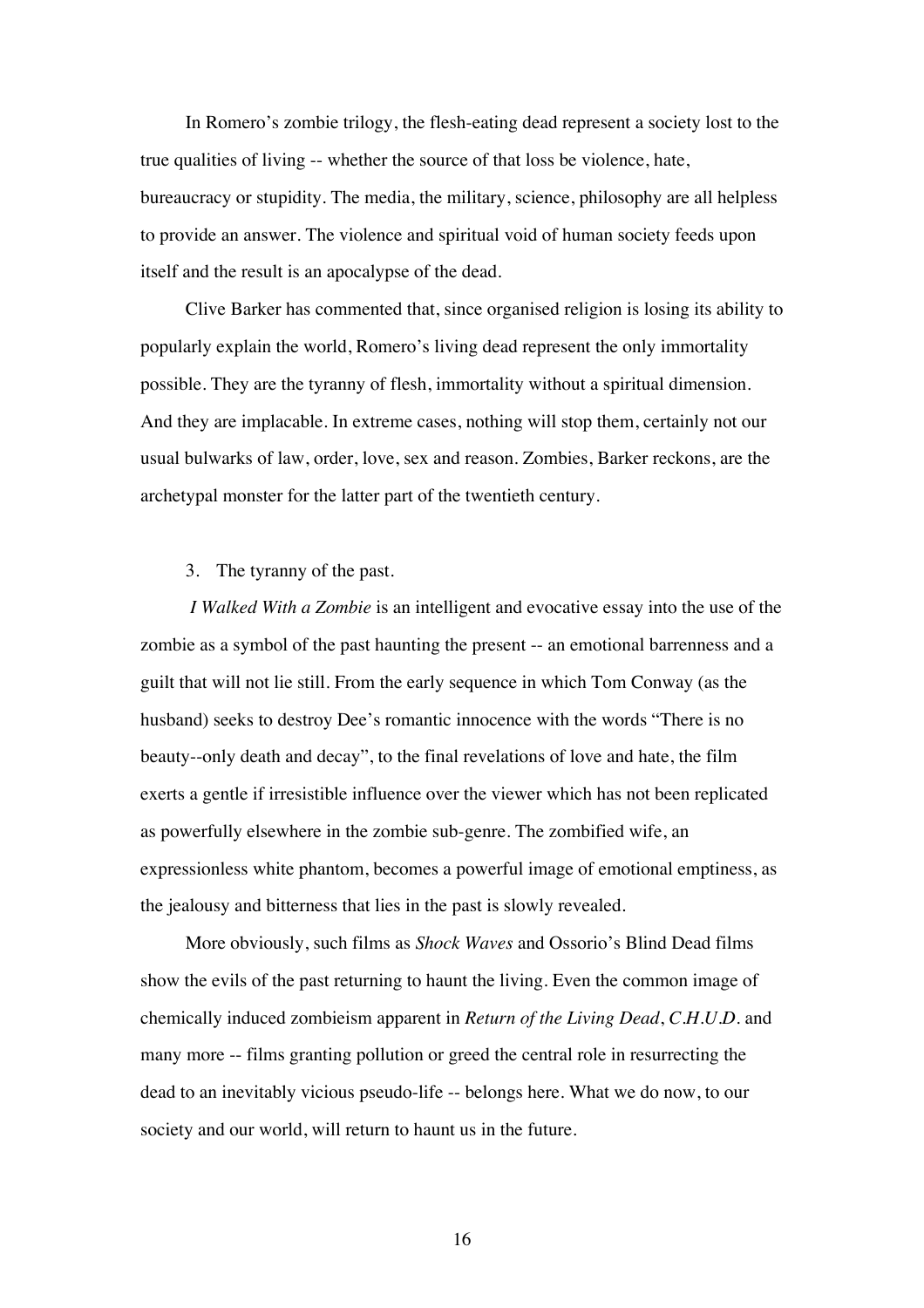## 4. Issues of mortality.

The sort of de-hexing of mortality identified in the discussion of *Braindead*, hidden under a variety of guises, is perhaps what the zombie film as a sub-genre does most of all. Underlying the variety apparent in zombie-film lore is this 'sub-text': Halperin's voodoo zombies, Romero's living dead, Jackson's blood-splattered travesties, all show us the downside of immortality. This is what the natural human desire to transcend the laws of our own biology leads to, and, as *Pet Semetary* would have it, "Sometimes dead is better".

Yet, the modern zombie also represents the insatiable tyranny of mortality, its rotting face and shuffling implacability a potent symbol for the horror (as distinct from the transcendence) of death. Its unspeakable appetite warns us of the fragility of life when faced by the reality of death, and its violence is the revenge of a past which demands guilt and fear of us because we live on in a world it has been denied.

On the other hand, the filmic existence of these living dead also allows us to fight back at death, in our imaginations at least -- to mock it, shoot it in the head or grind it into a mess of blood and bone with our lawnmowers. You can thumb your nose at Death, even as you shudder!

And we can achieve this cathartic release between doing the dishes after dinner and heading off to bed for the night. What more could you ask for?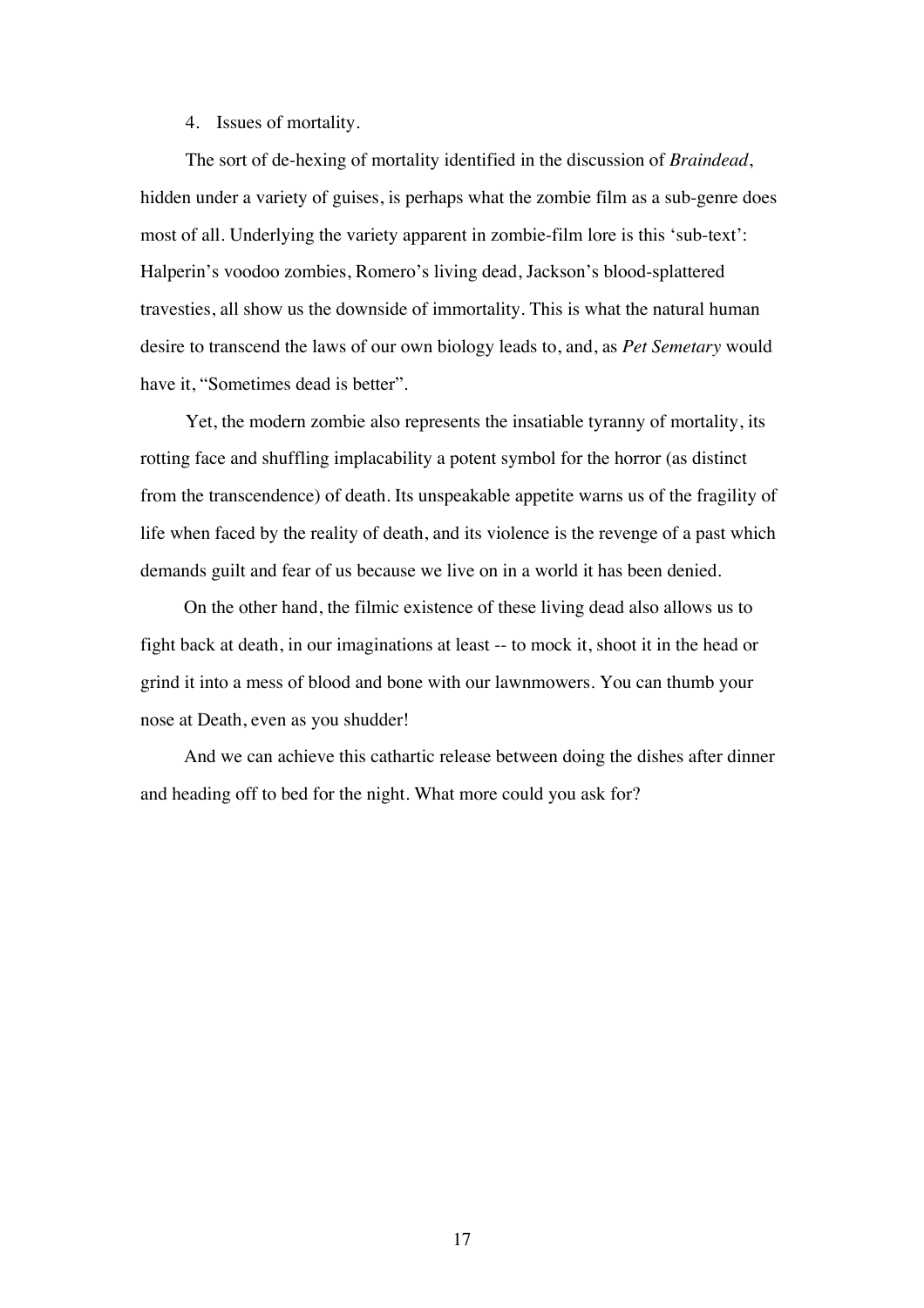## **List of Zombie Films (chronological)**

(Note: Titles, alternative titles, directors and dates are as accurate and complete as possible, but different sources often vary in detail. Where there is disagreement, and the film was unavailable for viewing, I have generally followed Phil Hardy from his *Aurum Film Encyclopedia of Horror* or, failing that, information on the Internet Movie Database. Often I haven't included all title variants – in some instances there are just too many, so I stuck to the most common. Also I have generally excluded short films as they are mostly impossible to view and from my sources the actual content obscure. Some films with 'zombie' in the title turn out not to be zombie films at all – if I have inadvertently included any of these, I apologise – I've tried to view everything, but obviously it's not always possible. By the same token if your favourite obscure zombie flick isn't here, let me know and I'll include it in future updates.)

White Zombie (Victor Halperin, 1932-USA) Ghoul, The (T. Hayes Hunter, 1933-Britain) Night of Terror (Benjamin Stoloff, 1933-USA) Ouanga (George Terwilliger, 1935-USA) aka Drums of the Jungle, and Crime of Voodoo Revolt of the Zombies (Victor Halperin, 1936-USA) Walking Dead, The (Michael Curtiz, 1936-USA) Man They Could Not Hang, The (Nick Grinde, 1939-USA) Ghost Breakers, The (George Marshall, 1940-USA) King of the Zombies (Jean Yarbrough, 1941-USA) I Walked with a Zombie (Jacques Tourneur, 1943-USA) Revenge of the Zombies (Steve Sekely, 1943-USA) aka The Corpse Vanished Voodoo Man, The (William Beaudine, 1944-USA) Zombies on Broadway (Gordon Douglas, 1945-USA) aka Loonies on Broadway Valley of the Zombies (Philip Ford, 1946-USA) Zombies of the Stratosphere (Fred Bannon, 1952 *serial*) condensed as Satan's Satellites (1958) Creature With the Atom Brain (Edward L. Cahn, 1955-USA) Gamma People, The (John Gilling, 1956-USA) Indestructible Man (Jack Pollexfen, 1956-USA)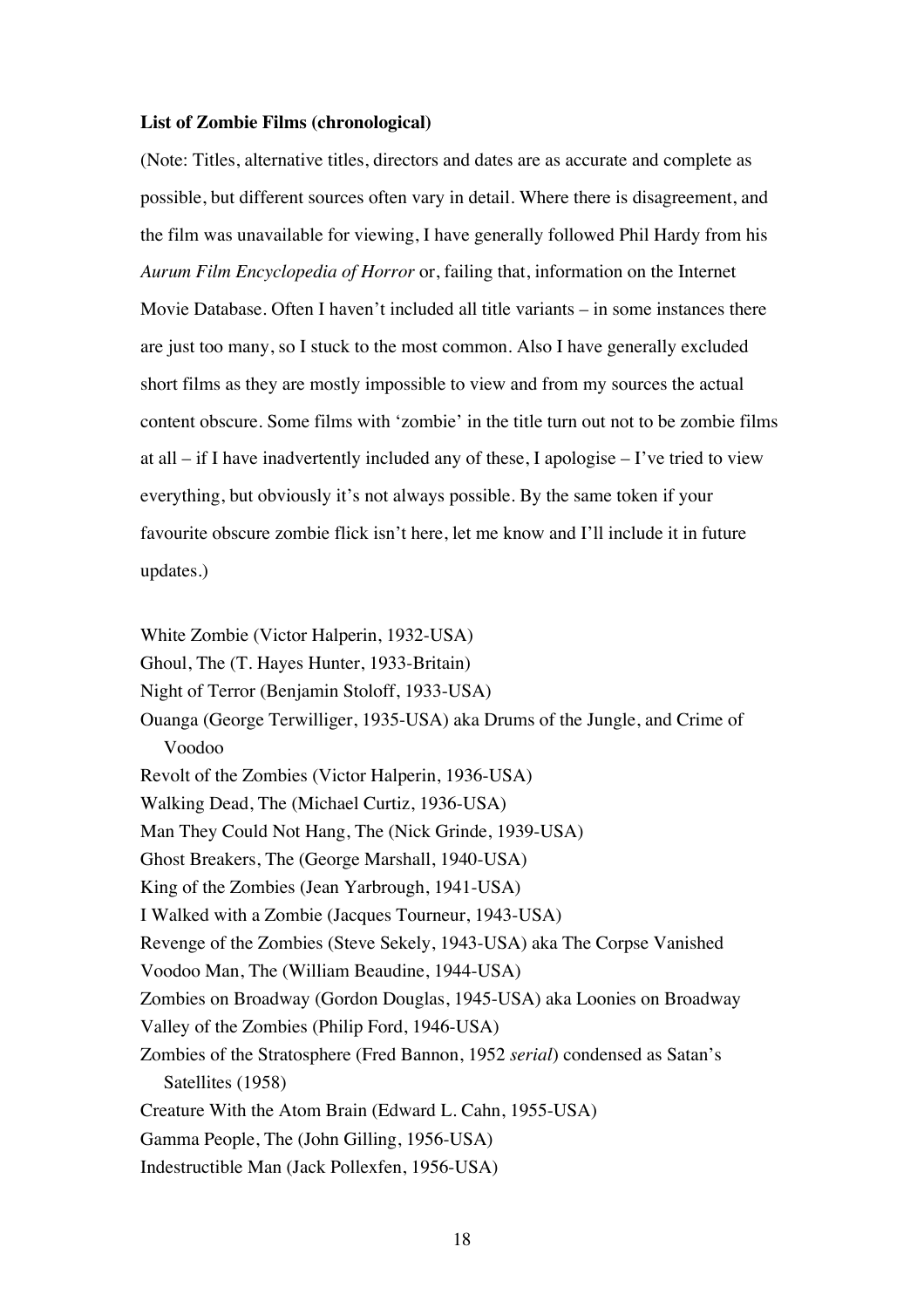- Teenage Zombies (Jerry Warren, 1957-USA)
- Voodoo Woman (Edward L. Cahn, 1957-USA)
- Zombies of Mora Tau, The (Edward L. Cahn, 1957-USA)

Brain Eaters (Bruno de Sota, 1958-USA)

- Invisible Invaders (Edward L. Cahn, 1959-USA)
- Night of the Ghouls (Edward D. Wood Jr., 1959-USA) aka Revenge of the Dead
- Plan 9 From Outer Space (Edward D. Wood Jr., 1959-USA)
- Doctor Blood's Coffin (Sidney J. Furie, 1960-Britain)
- Marca del Muerto, La (Fernado Cortes, 1960-Mexico) aka Creatures of the Walking Dead
- Dead One, The (Barry Mahon, 1961-USA)
- Hercules in the Haunted World (Mario Bava, 1961-Italy) Original title: Ercole al Centro della Terra
- Santo contra los zombies (Benito Alazraki, 1961-Mexico)
- Monstrosity (Joseph Mascelli, 1964-USA) aka The Atomic Brain
- War of the Zombies (Giuseppe Vari, 1963-Italy) Original title: Roma contra Roma
- I Eat Your Skin (Del Tenney, 1964-USA) aka Zombie Bloodbath
- Incredibly Strange Creatures Who Stopped Living and Became Mixed-Up Zombies (Ray Dennis Steckler, 1964-USA)
- Creature of the Walking Dead (Frederic Corte, 1965-USA)
- Plague of the Zombies (John Gilling, 1966-Britain)
- Terror Creatures from the Grave (Massimo Pupillo, 1966-Italy). Original title: Cinque Tombe per un Medium
- Frozen Dead, The (Herbert Leder, 1967-Britain)
- Astro-Zombies (Ted V. Mikels, 1968-USA)
- Night of the Living Dead (George Romero, 1968-USA)
- Corpse, The (Viktors Ritelis, 1969-Britain) aka Crucible of Horror, and The Velvet House
- I Drink Your Blood (David Dunston, 1970-USA)
- Psychomania (Don Sharp, 1971-UK)
- Tombs of the Blind Dead (Amando de Ossorio, 1971-Spain/Portugal). Original title: La Noche del Terror Ciego; aka Night of the Blind Dead, and Tombs of the Blind Zombies
- Virgin Among the Living Dead (Jesús Franco, 1971-Spain). Original title: Une Vierge Chez Les Morts Vivants, aka Christina, princesse de l'érotisme
- Baron Blood (Mario Bava, 1972-Italy/West Germany). Original title: Gli Orrori del Castello di Norimberga; aka Chamber of Tortures, The Blood Baron, Thirst of Baron Blood, and The Torture Chamber of Baron Blood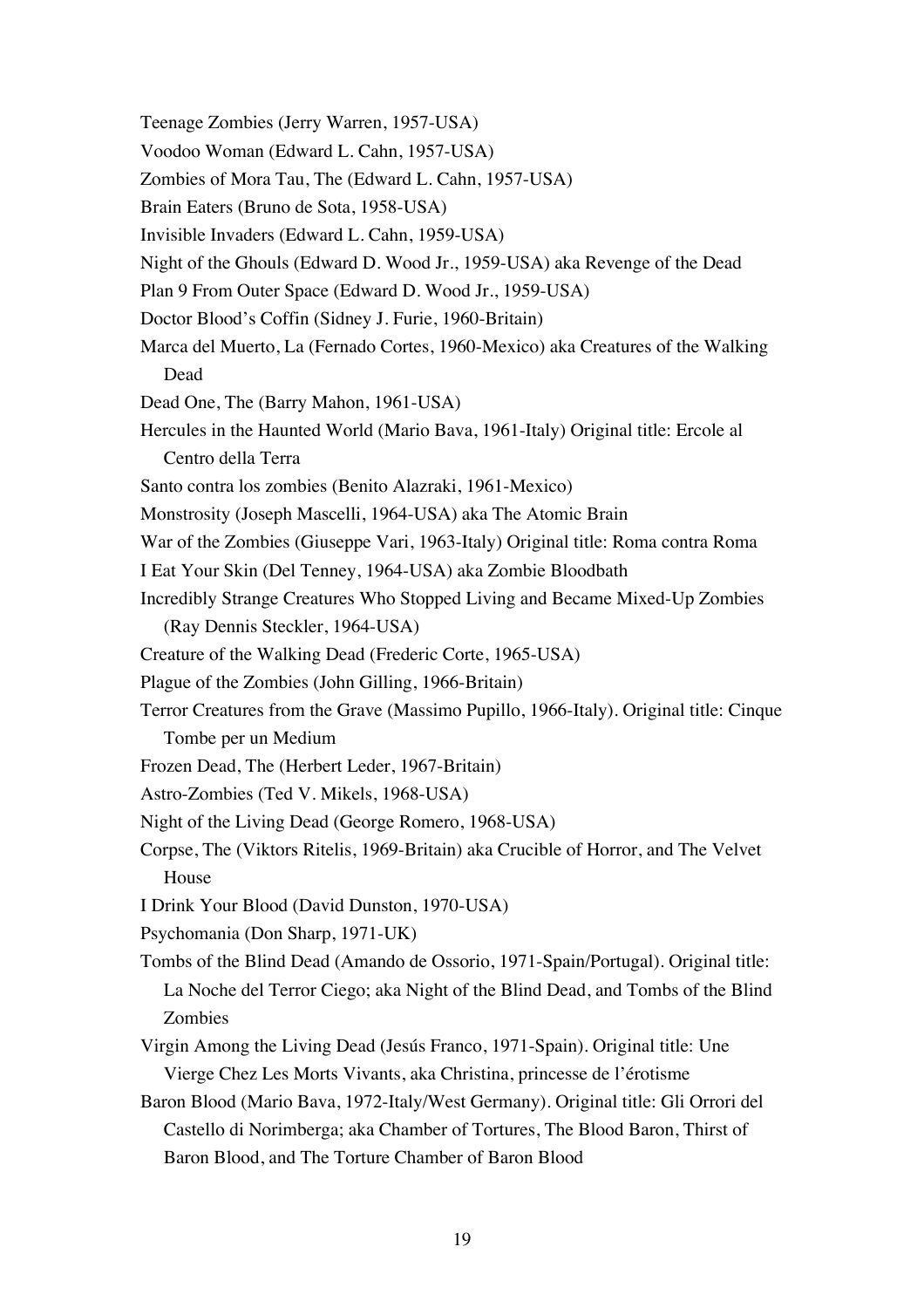Orgy of the Dead (José Luis Merino, 1972-Spain/Italy). Original title: La Orgia de los Muertos.

Dead of Night (John Clark, 1972-Canada) aka Deathdream

- Dead People (William Huyck, 1972-USA) aka Messiah of Evil, The Second Coming, Revenge of the Screaming Dead and Return of the Living Dead
- Dracula the Terror of the Living Dead (Jose Luis Merino, 1972-Spain/Italy) Original title: La Orgia de los Muertos
- Horror Express (Gene Martin, 1972-Spain/Britain) Original title: Panico en el Transiberiano; aka Panic on the Trans-Siberian Train
- Horror Rises From the Grave (Carlos Aured, 1972-Spain) Original title: El Espanto Surge de la Tombe
- Rebellión de las muertas (Leon Klimovsky, 1972-Spain) aka Vengeance of the Zombies, Revolt of the Dead Ones, and The Rebellion of the Dead Women
- Tales From the Crypt (Freddie Francis, 1972-Britain)
- Children Shouldn't Play With Dead Things (Bob Clark, 1973-USA) aka Things from the Grave, and Zombie Graveyard
- Night of the Sorcerers (Amando de Ossorio, 1973-Spain) Original title: La Noche de los Brujos
- Return of the Evil Dead, The (Amando de Ossorio, 1973-Spain) Original title: El Ataque de los Muertes sin Ojos
- Ghoul, The (Freddie Francis, 1974-Britain)
- Horror of the Zombies (Amando de Ossorio, 1974-Spain) Original title: El Buque Maldito; aka The Ghost Ship, and Ship of the Zombies
- Living Dead at the Manchester Morgue, The (Jorge Grau, 1974-Spain/Italy). Original title: No Profanar el Sueño de los Muertos; aka Fin de Semana para los Muertos, Breakfast at the Manchester Morgue, Let Sleeping Corpses Lie, and Don't Open the Window
- Voodoo Girl (Paul Maslansky, 1974-USA) aka Sugar Hill, and The Zombies of Sugar Hill
- Dead Don't Die, The (Curtis Harrington, 1975-USA)
- Night of the Death Cult (Amando de Ossorio, 1975-Spain). Original title: La Noche de las Gaviotas; aka Night of the Seagulls

Crazies, The (George Romero, 1976-USA)

Child, The (Robert Voskanian, 1977-USA) aka Zombie Child, and Kill and Go Hide

Monde des Morts-Vivantes, Le (Amando de Ossorio, 1977-France/West Germany)

Shock Waves (Ken Wiederhorn, 1977-USA) aka Death Corps, and Almost Human

Dawn of the Dead (George Romero, 1978-USA) aka Zombies

Raisons de la mort, Les (Jean Rollin, 1978-France) aka Pesticide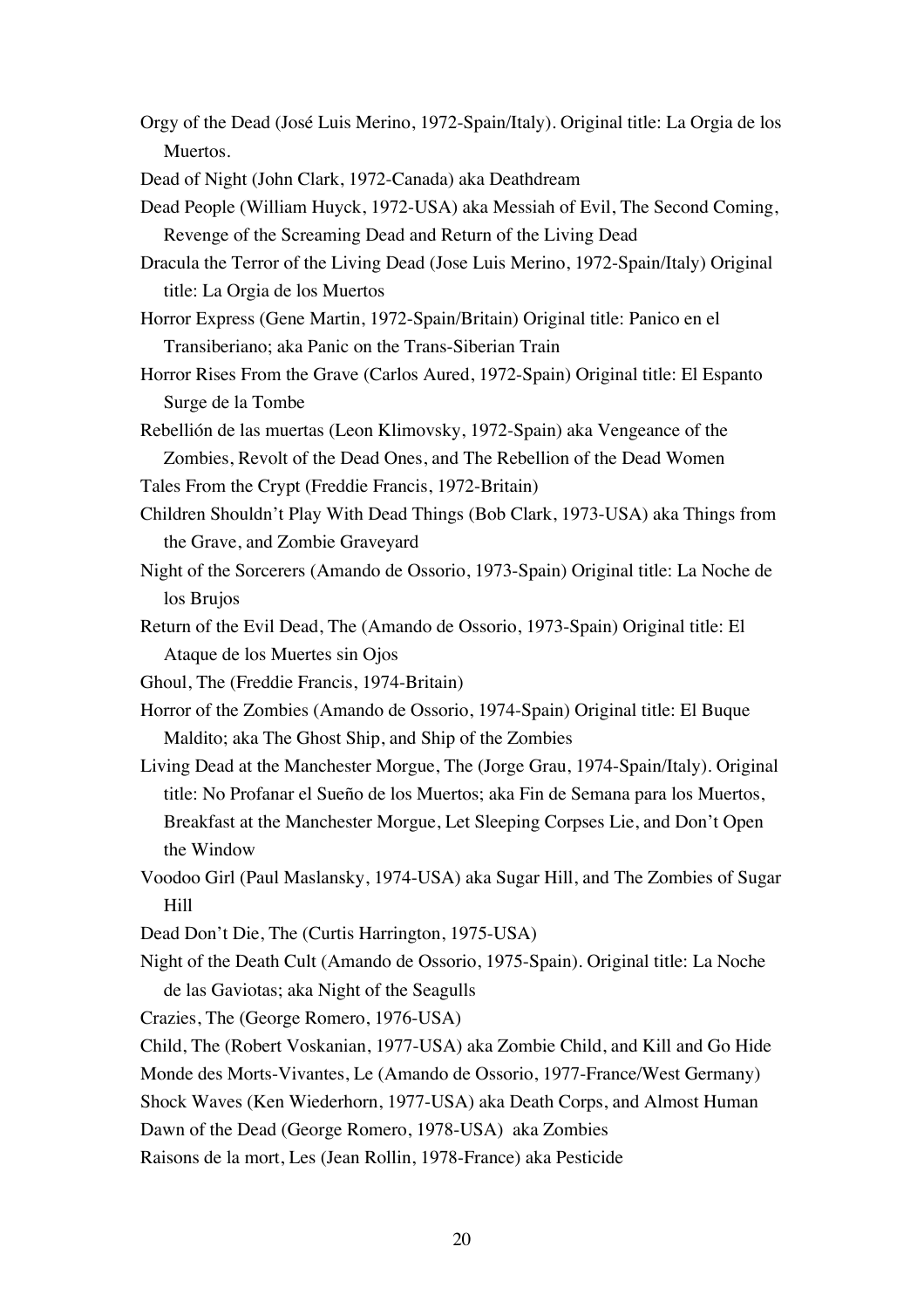- Beyond Terror (Tomas Aznar, 1979-Spain). Original title: Mas Alla del Terror; aka Further Than Fear
- Curse of the Screaming Dead (Tony Malanowski, 1979-USA) aka Curse of the Cannibal Confederates
- Erotic Night of the Living Dead (Joe D'Amato, 1979-Italy)
- Fog, The (John Carpenter, 1979-USA)
- Phantasm (Don Coscarelli, 1979-USA) aka The Never Dead
- Toxic Zombies (Chuck McCrunn, 1979-USA) aka Bloodeaters
- Zombie Flesh Eaters (Lucio Fulci, 1979-Italy) aka Zombie 2, and Island of the Living Dead
- Burial Ground (Andrea Bianchi, 1980-Italy) Original title: Le Notti del Terrore; aka Nights of Terror, Zombie 3, and Zombi Horror
- City of the Living Dead (Lucio Fulci, 1980-Italy) Original title: Paura nella Citta dei Morti Viventi; aka The Gates of Hell, The Fear, Fear in the City of the Living Dead, and Twilight of the Dead

Grim Reaper, The (Joe D'Amato, 1980-Italy)

- Lake of the Living Dead, The (Jean Rollin, 1980-Spain/France) Original title: El Lago de los Muertos Vivientes; aka Zombie Lake, and Le Lac des Morts Vivants
- Nightmare City (Umberto Lenzi, 1980-Italy/Spain) Original title: Incubo sulla Citta Contaminata; aka La Invasión de los zombies atomicos; aka City of the Walking Dead, and Invasion of the Atomic Zombies
- Zombi Holocaust (Frank Martin/Marino Girolami, 1980-Italy) Original title: La Regina dei Cannibali; aka Dr Butcher M.D., Queen of the Cannibals, and The Island of the Last Zombies
- Beyond, The (Lucio Fulci, 1981-Italy) Original title: ...E Tu Vivrai nel Terrore! L'Aldila; aka L'Aldila, And You'll Live in Terror! The Beyond, and Seven Doors of Death
- Dead and Buried (Gary Sherman, 1981-USA)
- House By The Cemetery (Lucio Fulci, 1981-Italy). Original title: Quella Villa Accanto al Cimitero
- Night of the Zombies (Vincent Dawn/Bruno Mattei, 1981-Italy/Spain) Original title: Inferno dei Morti-Viventi; aka Zombie Creeping Flesh, Apocalipsis Canibal, Cannibal Virus, Virus--L'Inferno dei Morti Viventi, Hell of the Living Death, and Virus Cannibale
- Strange Dead Bodies (Kang Bum Koo, 1981-Korea) Original title: Koesi
- Cannibal Apocalypse (Anthony M. Dawson, 1982-Italy) aka Invasion of the Flesh **Hunters**
- Evil Dead, The (Sam Raimi, 1982-USA)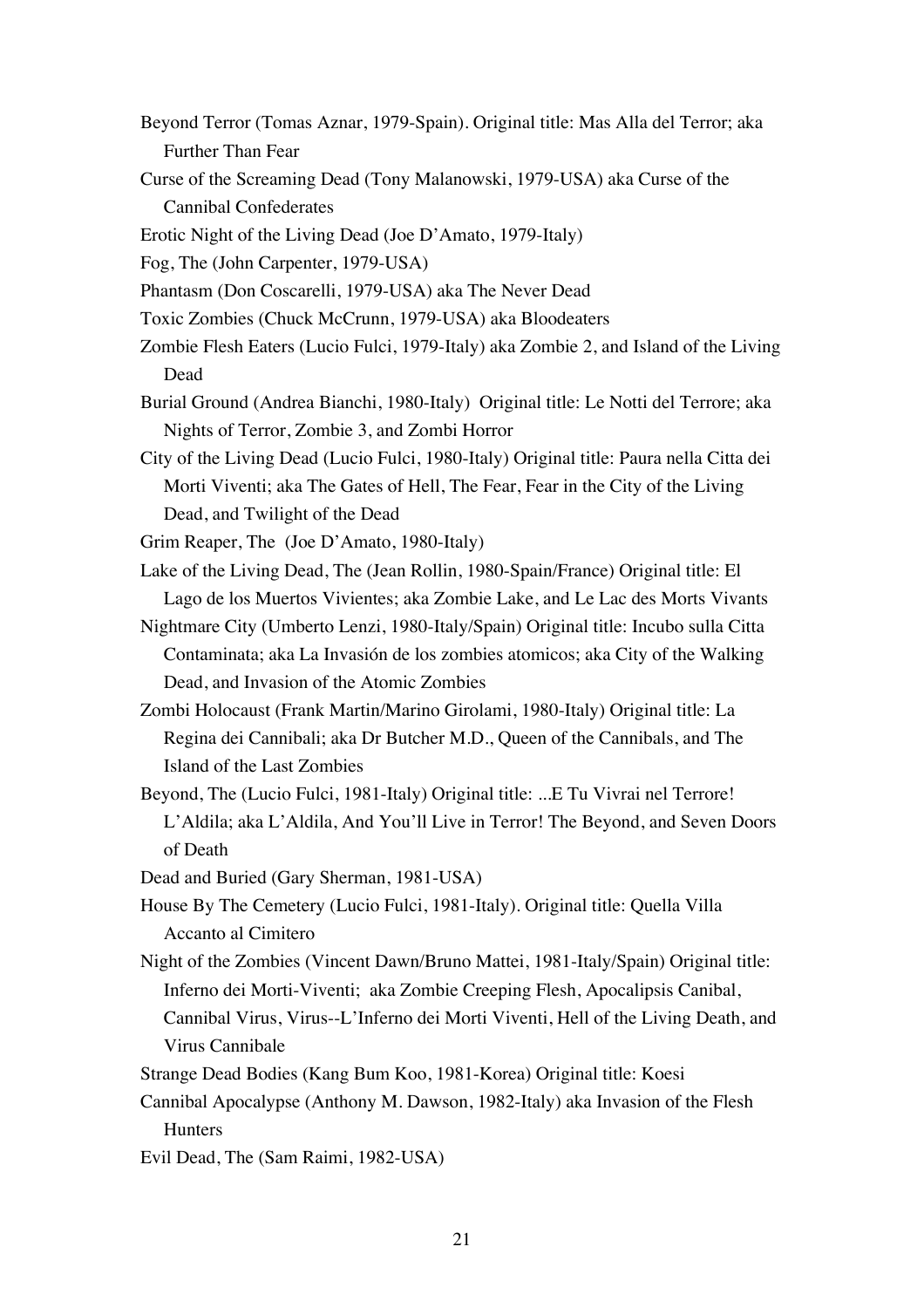- I Was a Zombie for the FBI (Marius Penczner, 1982-USA)
- Kung Fu Zombie (I-Jung Hua, 1982-HK) Original title: Wu long tian shi zhao ji gui
- La Morte Vivante (Jean Rollin, 1982-France) aka The Living Dead Girl (See the Redemption version which is the original)
- Treasure of the Living Dead, The (Jesús Franco, 1982-Spain/France) Original title: La Tumba de los Muertos Vivientes; aka The Grave of the Living Dead, Oasis of the Zombies, Le Trésor des Morts Vivants
- Forever Evil (D. Roger Evans, 1983-USA)
- Zeder (Pupi Avati, 1983-Italy) aka Zeder -- Voices from Beyond, and Revenge of the Dead
- Hysterical (Chris Beards, 1983-USA)
- One Dark Night (Tom McLoughlin, 1983-USA)
- C.H.U.D. (Douglas Cheek, 1984-USA)
- Death Warmed Up (David Blyth, 1984-New Zealand)
- Night of the Comet (Thom Eberhardt, 1984-USA)
- Spirit Vs Zombie (Feng Pang, 1984-HK) Original title: Jiang shi da nao xi men ding
- Zombie Hunger (Richard Kern, 1984-USA)
- Zombie Hunger 2 (Richard Kern, 1984-USA)
- Zombie Island Massacre (John Carter, 1984-USA)
- Cementerio de terror (Ruben Galindo Jr., 1985-Mexico)
- Creepshow (George Romero, 1985-USA)
- Dark Power (Phil Smoot, 1985-USA)
- Day of the Dead (George Romero, 1985-USA)
- Hard Rock Zombies (Krishna Shah, 1985-USA)
- Lifeforce (Tobe Hooper, 1985-USA)
- Raiders of the Living Dead (Samuel M. Sherman, 1985-USA)
- Re-Animator (Stuart Gordon, 1985-USA)
- Return of the Living Dead (Dan O'Bannon, 1985-USA)
- Spookies (Eugenie Joseph, Thomas Doran, Brendan Faulkner, 1985-USA)
- Trancers (Charles Band, 1985-USA)
- Deadly Friend (Wes Craven, 1986-USA)
- Demons (Lamberto Bava, 1986-Italy) Original title: Demoni
- Friday the 13th Part VI: Jason Lives (Tom McLoughlin, 1986-USA)
- Gore-Met, Zombie Chef from Hell (Don Swan, 1986-USA)
- I was a Teenage Zombie (John Elias Michalakis, 1986-USA)
- Night of the Creeps, The (Fred Dekker, 1986-USA)
- Supernaturals, The (Armand Mastroianni, 1986-USA)
- Zombie Nightmare (Jack Brauman, 1986-USA)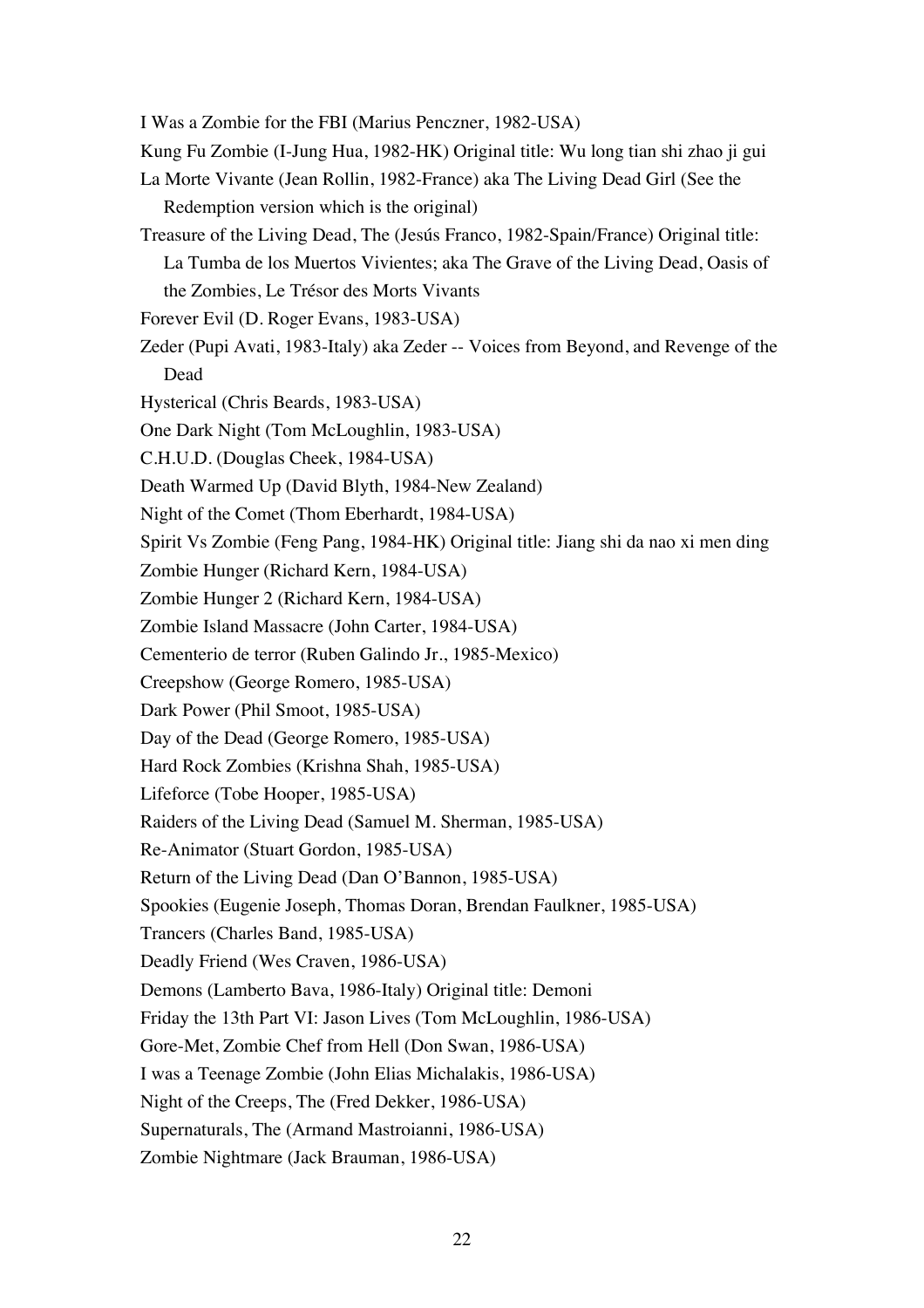Blood Diner (Jackie Kong, 1987-USA) Bloody New Year (Norman J. Warren, 1987-USA) Dark Tower (Ken Barnett [Ken Wiederhorn, Freddie Francis], 1987-USA/Spain) Evil Dead 2: Dead By Dawn (Sam Raimi, 1987-USA) Redneck Zombies (Pericles Lewnes, 1987-Britain) Rest in Pieces (Joseph Braunstein, 1987-US/Spain) Video Dead, The (Robert Scott, 1987-USA) Zombie Brigade (Barrie Pattison, 1987-Australia) aka The Bodycounters, Night Crawl Zombie 3 (Lucio Fulci creditted, though in fact Bruno Mattei, 1987-Italy) Zombie High (Ron Link, 1987-USA) Zombie Vs Ninja (Godfrey Ho, 1987-HK) aka Zombie Revival: Ninja Master After Death (Claudio Fragasso, 1988-Italy) Original title: Oltre la morte, aka Zombie 4: After Death Bad Taste (Peter Jackson, 1988-NZ) Dead Heat (Mark Goldblatt, 1988-USA) Dead Mate (Straw Weisman, 1988-USA) Flesh Eating Mothers (James Aviles Martin, 1988-USA) Ghost Town (Richard Governor, 1988-USA) Ghostriders (Alan Stewart, 1988-USA) Maniac Cop (William Lustig, 1988-USA) Phantasm II (Don Coscarelli, 1988-USA) Return of the Living Dead Part 2 (Ken Wiederhorn, 1988-USA) Revenge of the Living Zombies (Bill Hinzman, 1988-USA) aka Flesheater Scarecrows (William Wesley, 1988-USA) C.H.U.D. II: Bud the Chud (David Irving, 1989-USA) Dead Next Door, The (J.R. Bookwalter, 1989-USA) Dead Pit, The (Brett Leonard, 1989-USA) Night Life (David Acomba, 1989-USA) aka Grave Misdemeanours Pet Semetary (Mary Lambert, 1989-USA) Rabid Grannies (Emmanuel Kervyn, 1989-Belgium) Serpent and the Rainbow, The (Wes Craven, 1989-USA) Voodoo Dawn (Stephen Fierberg, 1989-USA) aka Strange Turf Zombie Rampage (Todd Sheet, 1989-USA) Boneyard, The (Charles B. Pierce, 1990-USA) Bride of Re-Animator: Re-Animator 2 (Brian Yuzna, 1990-USA) Chopper Chicks in Zombietown (Dan Hoskins, 1990-USA) Demons 2 (Lamberto Bava, 1990-Italy)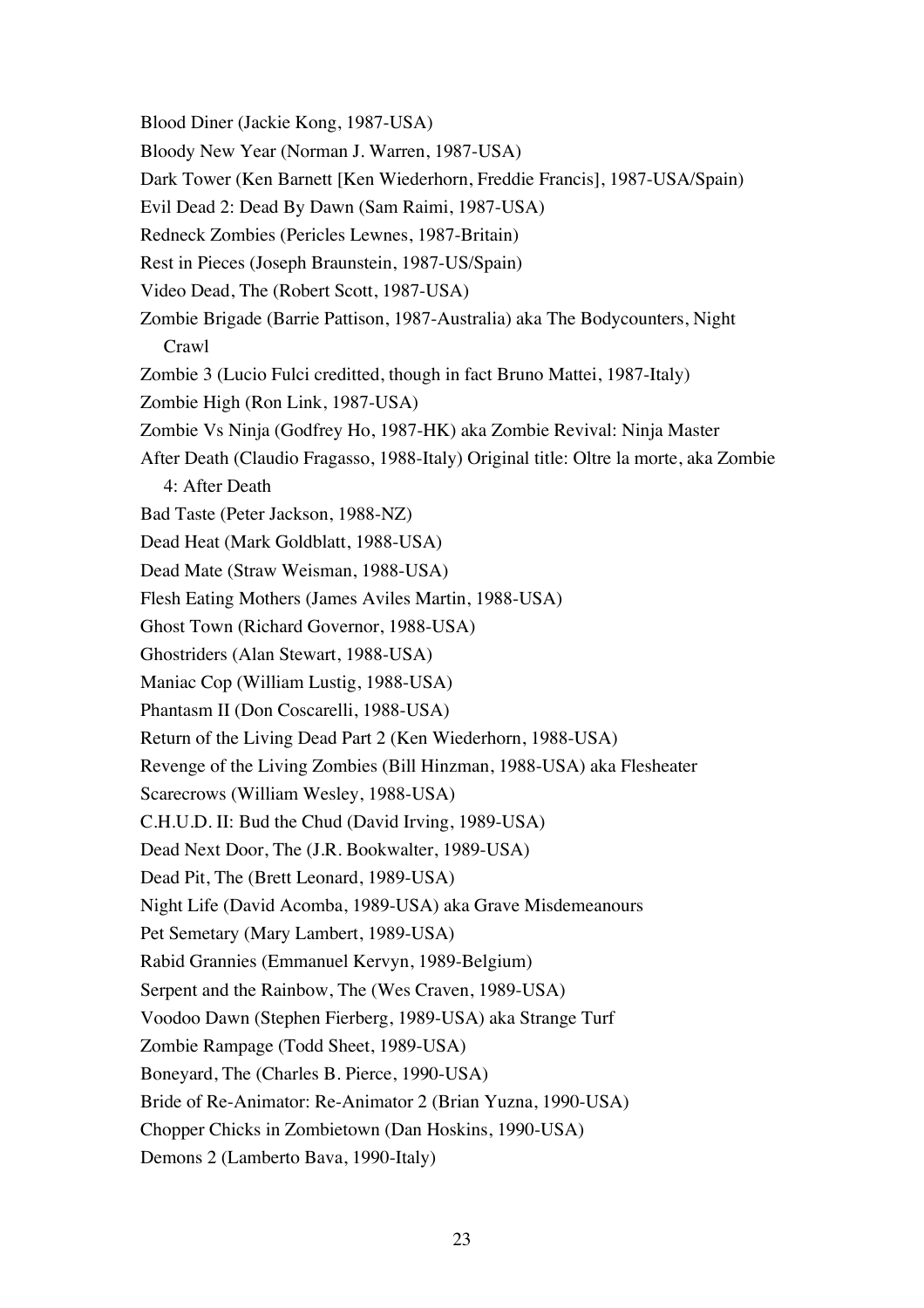- Magic Cop (Dung Wai, 1990-HK) Original title: Qumo Jingcha
- Maniac Cop 2 (William Lustig, 1990-USA)
- Night of the Living Dead (Tom Savini, 1990-USA *remake*)
- Two Evil Eyes (George Romero, Dario Argento, 1990-Italy) Original title: Due Occhi Diabolici
- Zombie '90: Extreme Pestilence (Andreas Schnaas, 1990-West Germany)
- Demoni 3 (Umberto Lenzi, 1991-Italy); aka Black Demons
- Grave Secrets (Donald P. Borchers, 1991-USA)
- Nudist Colony of the Dead (Mark Pirro, 1991)
- Resurrected, The (Dan O'Bannon, 1991-Canada)
- Zombie Army, The (Betty Stapleford, 1991-USA)
- Zombie Cop (Lance Randas, 1991-USA)
- Zombie ja Kummitusjuna (Mika Kaurismaki, 1991-Finland) aka The Zombie and the Ghost Train
- Army of Darkness: Evil Dead 3 (Sam Raimi, 1992-USA)
- Braindead (Peter Jackson, 1992-NZ) aka Dead Alive
- Death Becomes Her (Roger Zemeckis, 1992-USA)
- Ed and His Dead Mother (Jonathan Wack, 1992-USA)
- Maniac Cop 3: Badge of Silence (William Lustig, 1992-USA)
- Pet Semetary Two (Mary Lambert, 1992-USA)
- Zombie Rampage 2 (Todd Sheet, 1992-USA)
- Jason Goes To Hell: The Final Friday (Adam Marcus, 1993-USA)
- My Boyfriend's Back (Bob Balaban, 1993-USA)
- Return of the Living Dead Part 3 (Brian Yuzna, 1993-USA)
- Zombie Bloodbath (Todd Sheet, 1993-USA)
- The Crow (Alex Proyas, 1994-USA)
- Dellamorte Dellamore (Michele Soavi, 1994-France/Italy) aka Cemetery Man
- Phantasm III: Lord of the Dead (Don Coscarelli, 1994-USA)
- Shatter Dead (Scooter McCrae, 1994-USA)
- Living a Zombie Dream (Tod Reynolds, 1996-USA)
- Zombie Bloodbath II: Rage of the Undead (Todd Sheet, 1996-USA)
- Plaga Zombie (Pablo Pares, Hernán Sáez, 1997-Argentina)
- Zombie Cult Massacre (Jeff Dunn, 1997-USA)
- Zombie Ninja Gangbangers (Jeff Emralino, 1997-USA) aka The Zombie Ninja
- Bio-Zombie (Wilson Yip, 1998-HK) Original title: Sang dut sau shut
- I, Zombie: A Chronicle of Pain (Andrew Parkinson, 1998-USA)
- Necro Files, The (Matt Jaissle, 1998-USA) aka Psycho Zombie Love Butcher
- Dead Hate the Living, The (Dave Parker, 1999-USA)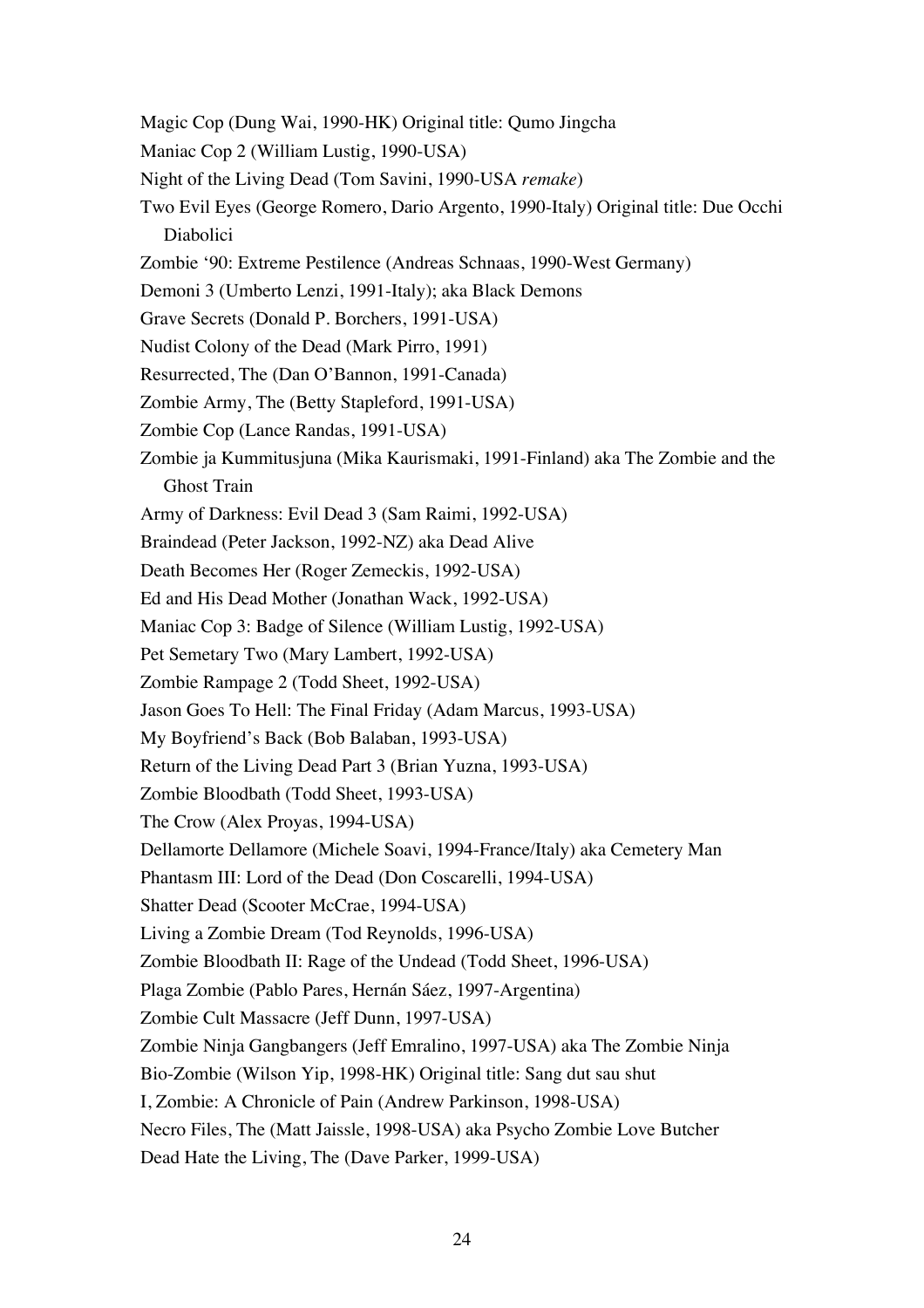Junk (Atsushi Muroga, 1999-Japan) Versus (Ryuhei Kitamura, 2000-Japan) Wild Zero (Tetsuro Takeuchi, 2000-Japan) Zombie Bloodbath 3: Zombie Armageddon (Todd Sheet, 2000-USA) Biker Zombies [from Detroit] (Todd Brunswick, 2001-USA) Children of the Living Dead (Tor A. Ramsey, 2001-USA) Mulva: Zombie Ass Kicker (Chris Seaver, 2001-USA) Plaga Zombie: Zona Mutante (Pablo Pares, Hernán Sáez, 2001-Argentina) Route 666 (William Wesley, 2001-USA) Vengeance of the Dead (Don Adams and Harry James Picardi, 2001-USA) Resident Evil (Paul Anderson, 2002-UK/Germany) Undead, The (Michael and Peter Spierig, 2002-Aust)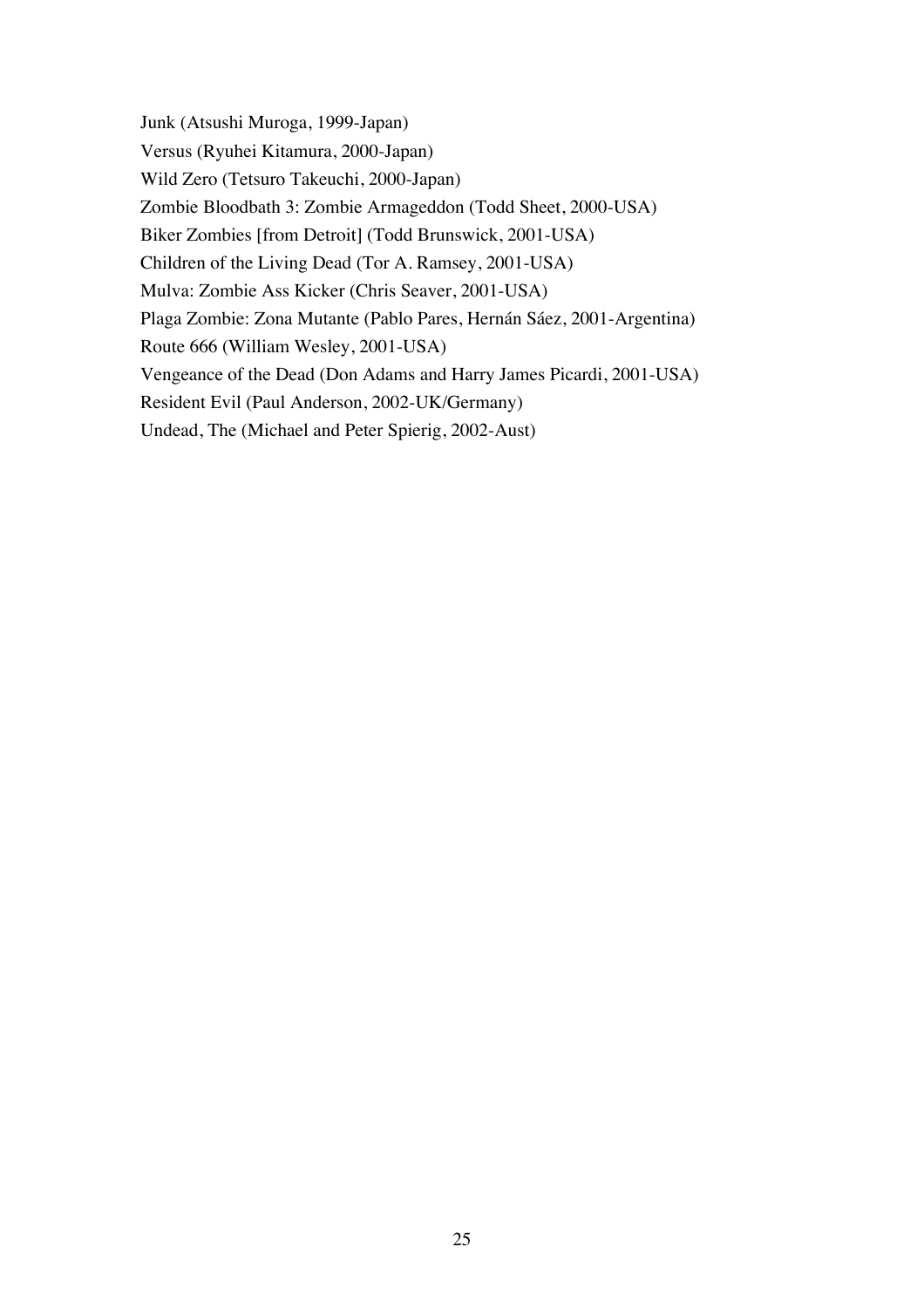## **The Ten Best Zombie Films**

- 1. Romero's Living Dead trilogy
- 2. *I Walked With A Zombie*
- 3. *White Zombie*
- 4. Fulci's Zombie series (especially *Zombie Flesh Eaters*)
- 5. *Evil Dead 1 (and 2)*
- 6. *Re-Animator*
- 7. Jackson's *Braindead*
- 8. *Return of the Living Dead*
- 9. *Plague of the Zombies*
- 10. *The Serpent and the Rainbow*

## **Some Memorable Quotations**

- 1. "When there's no more room in hell, the dead shall walk the earth." (Dawn of the Dead)
- 2. "I've got good news and bad news. The good news is, your dates are here. The bad news is, they're dead!" (Night of the Creeps)
- 3. "Brains! Brains!" (Return of the Living Dead)
- 4. "Why have you disturbed our ancient sleep?" (Evil Dead)
- 5. "There is no beauty -- only death and decay." (I Walked with a Zombie)
- 6. "They work faithfully and are not worried about long hours." (White Zombie)
- 7. "If we re-animate with her brain like this, she'd be good for slobbering and watching *Married With Children*, and that's about it!" (Ed and His Dead Mother)
- 8. "The TV don't kill nobody. It's what comes out of the TV does the killing." (The Video Dead)
- 9. "I'm the one who loves you. Let me eat your brains!" (Return of the Living Dead 2)
- 10. "He [the killer] has been sighted, armed with a meat-cleaver in one hand and his genitals in the other." (Blood Diner)

## **Bibliography**

The Internet Movie Database <www.imdb.com> Phil Hardy, *The Aurum Film Encyclopedia of Horror,* London, 1993